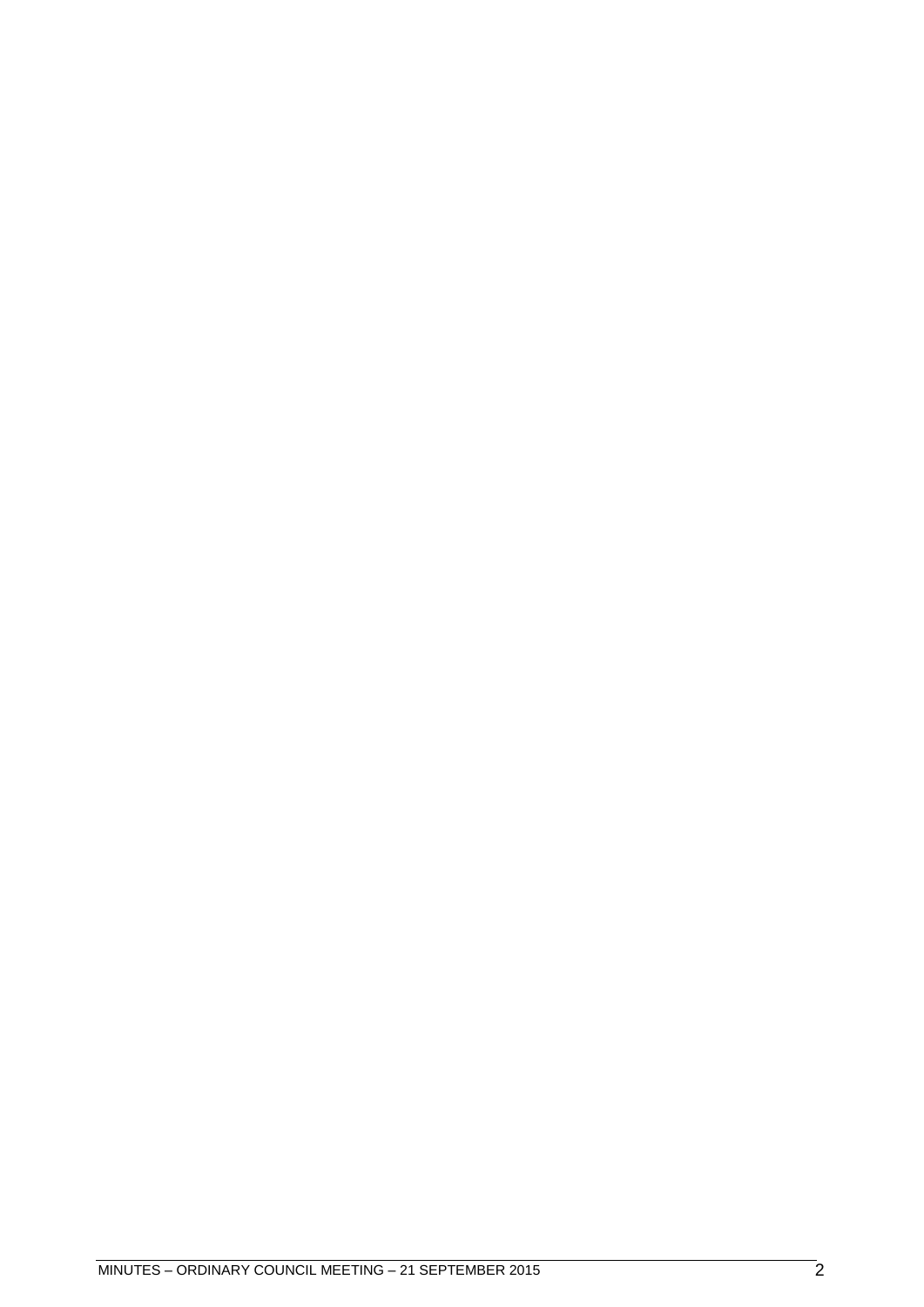# **Table of Contents**

| $\mathbf 1$ . |       | <b>OPENING</b>                                                         |  |
|---------------|-------|------------------------------------------------------------------------|--|
|               | 1.1   |                                                                        |  |
|               | 1.2   |                                                                        |  |
|               | 1.3   |                                                                        |  |
|               | 1.4   |                                                                        |  |
|               | 1.5   |                                                                        |  |
|               |       |                                                                        |  |
|               |       |                                                                        |  |
| 2.            |       |                                                                        |  |
|               | 2.1   |                                                                        |  |
|               | 2.2   |                                                                        |  |
|               | 2.3   |                                                                        |  |
|               | 2.4   |                                                                        |  |
|               | 2.5   |                                                                        |  |
|               | 2.6   |                                                                        |  |
| 3.            |       |                                                                        |  |
| 4.            |       | ANNOUNCEMENTS BY PRESIDING MEMBER WITHOUT DISCUSSION 8                 |  |
|               |       |                                                                        |  |
| 5.            |       | RESPONSE TO PREVIOUS PUBLIC QUESTIONS TAKEN ON NOTICE  9               |  |
|               | 5.1   |                                                                        |  |
| 6.            |       |                                                                        |  |
|               | 6.1   |                                                                        |  |
| 7.            |       |                                                                        |  |
| 8.            |       | CONFIRMATION OF MINUTES OF PREVIOUS MEETINGS & NOTES OF THE AGENDA     |  |
|               |       | SETTLEMENT BRIEFING                                                    |  |
|               | 8.1   |                                                                        |  |
|               | 8.2   |                                                                        |  |
|               | 8.3   | Notes of the Agenda Settlement Briefing - September 14, 201525         |  |
|               |       |                                                                        |  |
| 9.            |       |                                                                        |  |
|               | 9.1   |                                                                        |  |
|               | 9.1.1 |                                                                        |  |
|               | 9.2   |                                                                        |  |
|               | 9.2.1 | Dedication of Road - Reserve 39603 Lot 5001 (25) Howick Street, York31 |  |
|               | 9.2.2 |                                                                        |  |
|               | 9.2.3 |                                                                        |  |
|               |       |                                                                        |  |
|               | 9.3   |                                                                        |  |
|               | 9.3.1 | Tender 01-2015/16 Supply and Application of Bituminous Surfaces37      |  |
|               | 9.4   |                                                                        |  |
|               | 9.4.1 |                                                                        |  |
|               | 9.4.2 |                                                                        |  |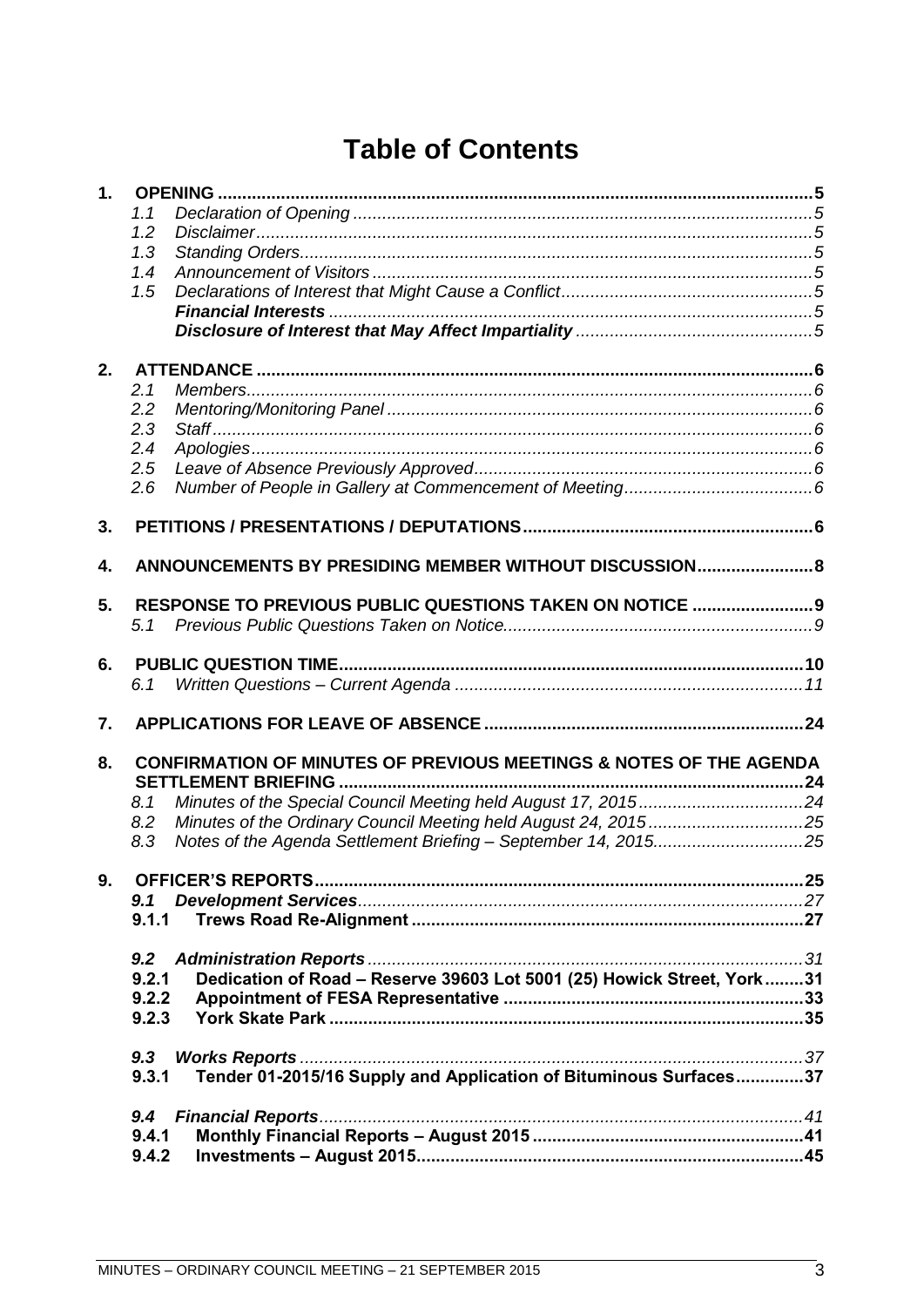| 9.5.1 |  |
|-------|--|
| 9.5.2 |  |
| 9.5.3 |  |
|       |  |
|       |  |
|       |  |
|       |  |
|       |  |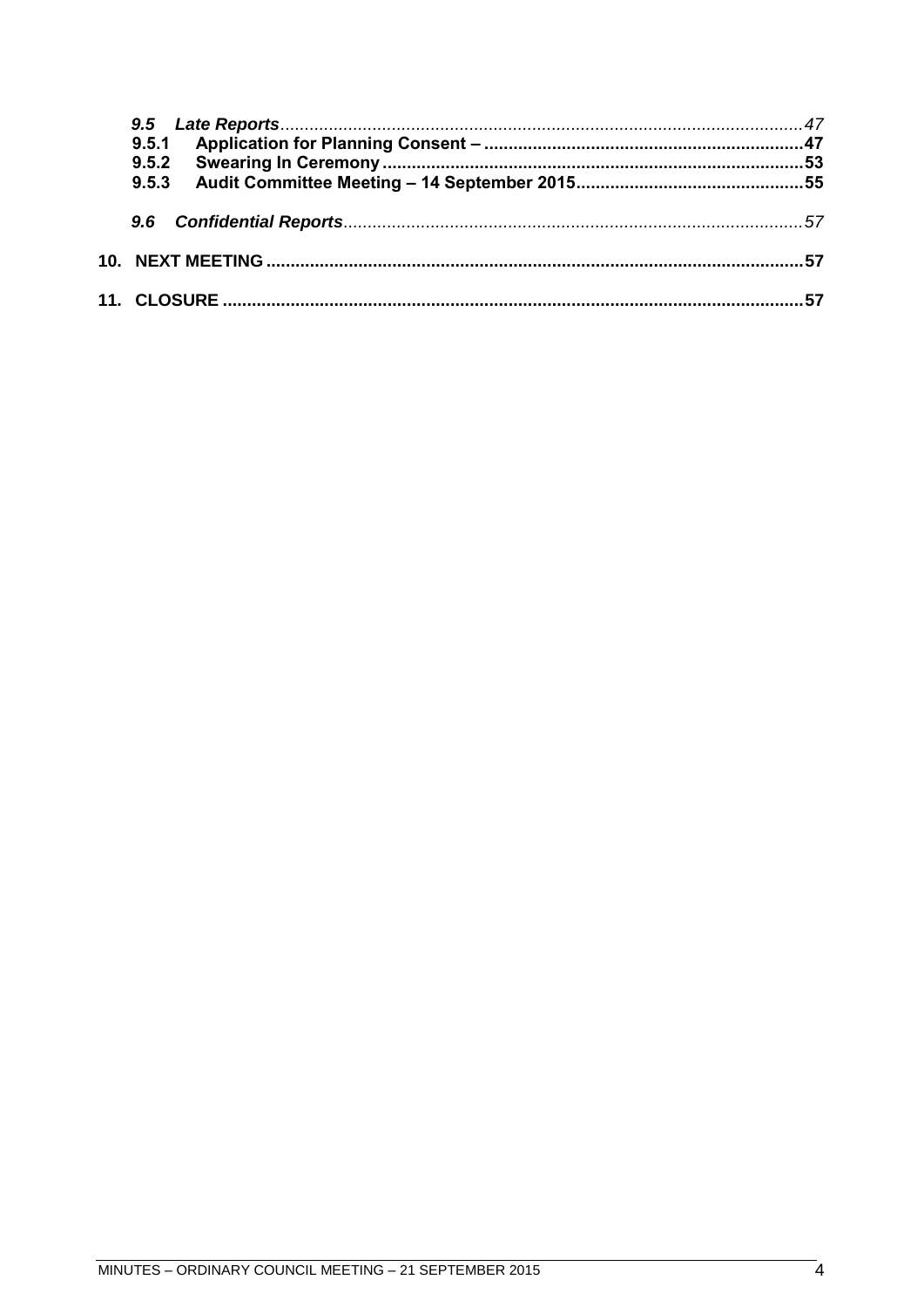

# SHIRE OF YORK

#### THE ORDINARY MEETING OF THE COUNCIL HELD ON MONDAY, 21<sup>ST</sup> SEPTEMBER, 2015, COMMENCING AT 5.15PM IN THE LESSER HALL, YORK TOWN HALL, YORK

The York Shire Council acknowledges the traditional owners of the land on which this meeting will be held.

#### <span id="page-4-0"></span>**1. OPENING**

*I would like to acknowledge the Balladong People, the Traditional Owners of the land on which we are gathered and pay my respects to their Elders both past and present.*

- <span id="page-4-1"></span>1.1 Declaration of Opening *Cr Matthew Reid, Shire President, declared the meeting open at 5.15pm.*
- <span id="page-4-2"></span>1.2 Disclaimer *Not Read*
- <span id="page-4-3"></span>1.3 Standing Orders Clause 3.2 – Order of Business

| <b>RESOLUTION</b><br>010915                                    |                     |
|----------------------------------------------------------------|---------------------|
| Moved: Cr Reid                                                 | Seconded: Cr Smythe |
| "That Council:                                                 |                     |
| Set aside Clause 3.2 – Order of Business for today's meeting". |                     |
|                                                                | <b>CARRIED: 3/0</b> |

- <span id="page-4-4"></span>1.4 Announcement of Visitors *Nil*
- <span id="page-4-6"></span><span id="page-4-5"></span>1.5 Declarations of Interest that Might Cause a Conflict

**Financial Interests** *Nil*

<span id="page-4-7"></span>**Disclosure of Interest that May Affect Impartiality** *Nil*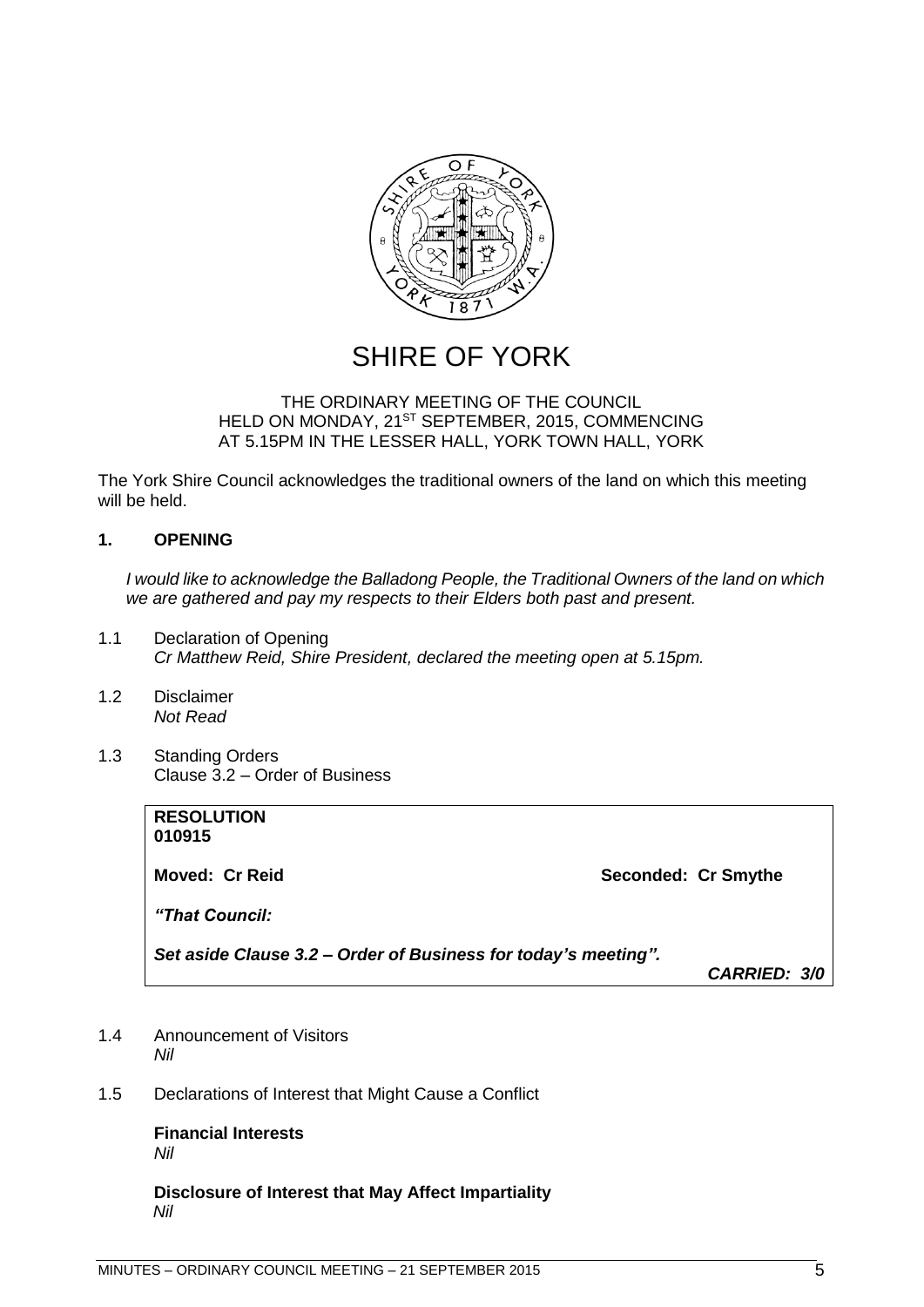#### <span id="page-5-0"></span>**2. ATTENDANCE**

#### <span id="page-5-1"></span>2.1 Members

*Cr Matthew Reid, Shire President; Cr Denese Smythe, Deputy Shire President; Cr David Wallace*

#### <span id="page-5-2"></span>2.2 Mentoring/Monitoring Panel *Ms Jenni Law, Department of Local Government & Communities; Cr Karen Chappel, Shire President – Morawa; Mr Michael Parker, CEO Shire of Harvey*

<span id="page-5-3"></span>2.3 Staff

*Graeme Simpson, Acting Chief Executive Officer; Mark Dacombe, Governance – Consultant, Director of Localise; Allan Rourke, Manager Works & Services, Gail Maziuk, Compliance/Human Resources; Gordon Tester, Manager Development Services; Colleen Thompson, GHD – Consultant Planner; Helen D'Arcy-Walker, Executive Support Officer*

- <span id="page-5-4"></span>2.4 Apologies *Nil*
- <span id="page-5-5"></span>2.5 Leave of Absence Previously Approved *Cr Pat Hooper*
- <span id="page-5-6"></span>2.6 Number of People in Gallery at Commencement of Meeting *There were 30 people in the Gallery at the commencement of the meeting*

#### <span id="page-5-7"></span>**3. PETITIONS / PRESENTATIONS / DEPUTATIONS** *Mr Mario Ameduri*

*Mr Ameduri gave a presentation outlining his dissatisfaction of the Shire regarding his restaurant – Bella Cucina – in particular the footpath and alfresco area.* 

*Mr Ameduri also stated he had submitted a letter to administration after the July meeting outlining corruption which he requested to be fixed by the October meeting.*

*The Shire President queried Mr Ameduri - had he given a copy of the letter to the administration? Mr Ameduri replied yes he had and Mr Simpson had replied saying he would look at it and as yet he had heard nothing further. The Shire President asked Councillors if they needed any further clarification, the reply was no.*

#### *Mr Julian Krieg*

*Mr Krieg gave a presentation requesting the York Shire Council for a formal investigation of past practices. Mr Krieg has expressed his concerns to the Commissioner of Police … My concern is that the council's detailed and well prepared response to the Minister's show cause notice of 18 November 2014 and the timeline document of 5 December 2014 demonstrated clearly very significant factual errors in the show cause and timeline documents that were not only incorrect but in my opinion defamatory. A more alarming concern to me is the failure, so far, for anyone to initiate an investigation into what appears to be illegal financial practice detailed and highlighted in the documentation supplied to the Minister as part of the response to the show cause notice.* 

*On the 3 July 2015 the Major Fraud Squad replied that …further to our preliminary discussions on the matter, I also confirm that issues you have raised may constitute criminality, potentially requiring police investigation. In order to properly assess your concerns this office will require detailed evidence identifying specific financial anomalies along with copies of relevant documentation. However as the concerns relate to the finances of the Shire of York it would be more appropriate for the required material to be forwarded to this office by the Shire, rather than a concerned resident or ratepayer.*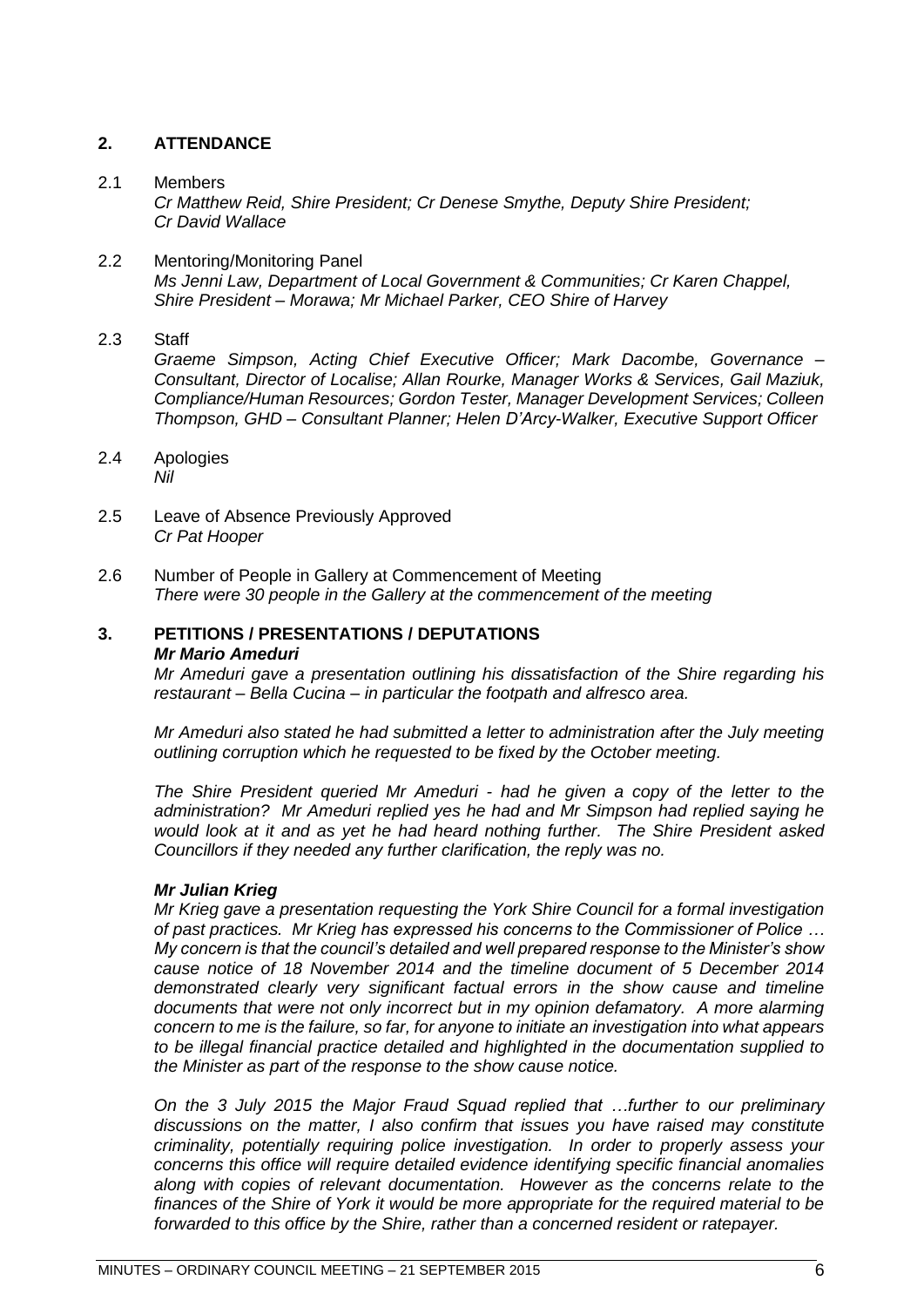*Mr Krieg then forwarded the documentation he was aware of to the major fraud squad.*

*On the 21 August 2015 the Major Fraud Squad replied … In summary the allegations in the main relate to credit card use, allowances and other claimed benefits paid by the Shire. The Corruption and Crime Commission (CCC) and the Department of Local Government (DLG) have both examined a number of issues of concern. The CCC determined to neither undertake an investigation nor refer any matters to WA police for investigation. It is understood the DLG has taken steps to remedy deficiencies in the financial practices within the Shire. In normal circumstances any potential police investigation would be depend on the Shire of York as the 'complainant' party for any offence arising from misuse of its funds. No such complaint has been received.*

*Mr Julian Krieg put three questions and requests to the Shire Council:*

#### *Question:*

*Can you confirm that the DLG has taken the steps needed to remedy deficiencies in the financial practices within the Shire.*

#### *Response:*

*The Shire President stated that he was unable to answer that on behalf of the DLG, but would like to say that the Council auditors have raised concerns in their Interim Management Letter. Concerns have been raised in previous audits which remain concerns and have not been addressed.*

#### *Question:*

*Also has the DLG taken appropriate steps to rectify and correct the mistakes of the past?*

#### *Response:*

*The Shire President replied that he cannot answer on the behalf of the DLG. What he can say is that the current Council, in particular since it has been reinstated, have done everything possible to address the mistakes of the past and deal with the legacy issues. Unfortunately their attempts have been thwarted at every turn.*

#### *Request:*

*Given that the Major Fraud Squad appear willing to investigate these matters, if referred to them for investigation by the Shire, will the Council formally seek an assessment of this documentation and accusations by the Major Fraud Squad on behalf of the ratepayers?*

#### *Response:*

*The Shire President stated he would be happy to put it to Council for a vote.*

#### **RESOLUTION 020915**

**Moved: Cr Smythe Seconded: Cr Wallace**

*"That Council:*

<span id="page-6-0"></span>*Formally request a formal assessment of the documentation by the Major Fraud Squad on behalf of the ratepayers and York Shire Council.*

*CARRIED: 3/0*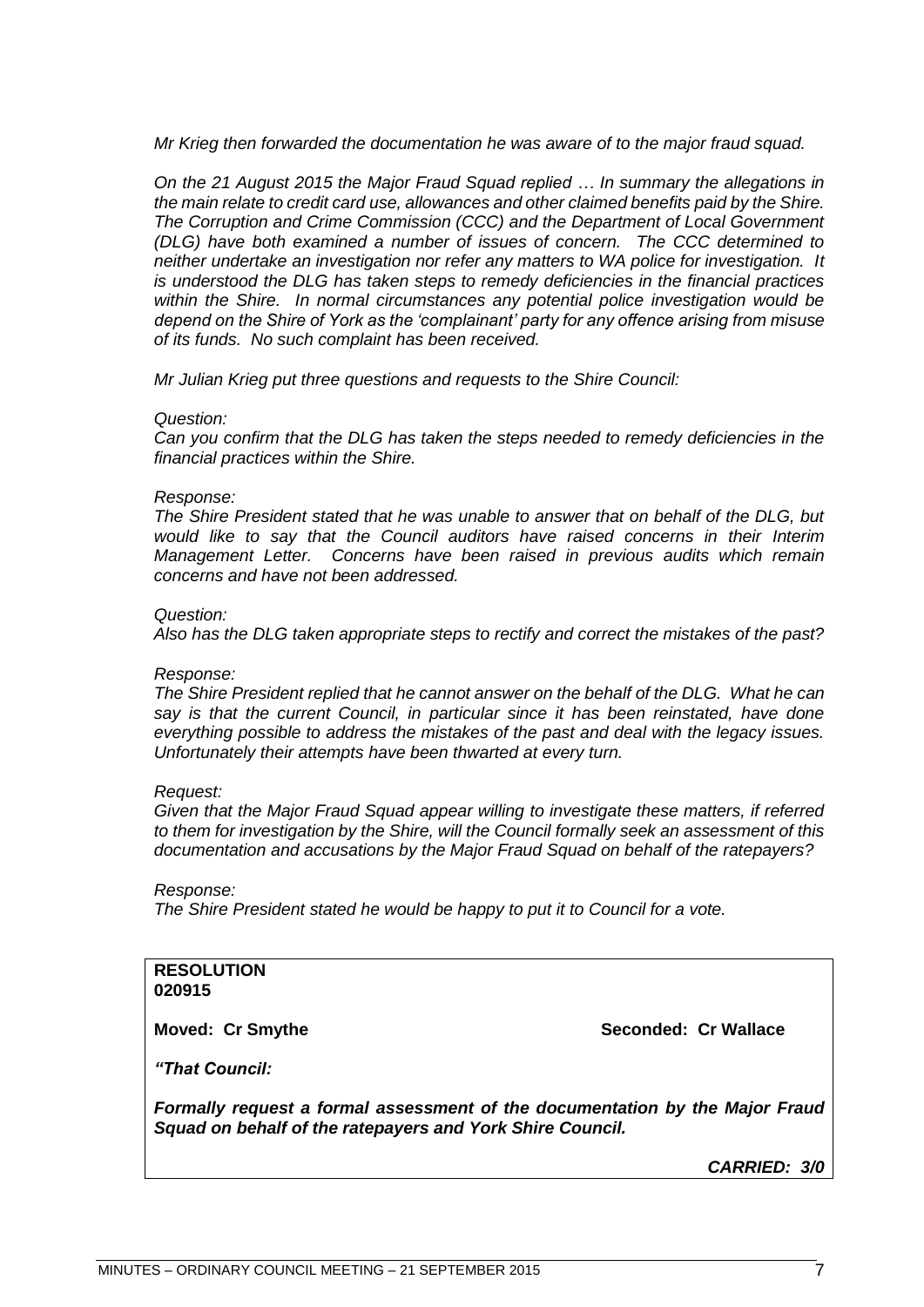#### **4. ANNOUNCEMENTS BY PRESIDING MEMBER WITHOUT DISCUSSION**

*The Shire President, Cr Matthew Reid, gave formal notification of his resignation from his position as Shire President and Councillor of the York Shire Council effective 17th October, 2015. Cr Reid read his letter of resignation and tabled it for publication in the Minutes.*

*"Please accept this letter as formal notification that I am resigning from my position as Shire President and Councillor, York Shire Council, effective 17th October, 2015.*

*I was elected on a platform of open and accountable local government with transparency, community consultation and collaboration. Every decision I have made and every action I have undertaken has been with the aim of honouring these commitments. Unfortunately I do not believe the current council administration or the Department of Local Government*  have the same commitment or desire to bring about the changes that I believe are *necessary to deliver open and accountable governance at the Shire of York.*

*From time to time I have faced the dilemma that as Shire President I am compelled to*  express views, provide answers to questions and make statements that have not *necessarily been in line with my own views, beliefs and understanding of events.*

*To fulfil the role of Shire President in York, because of the ongoing unresolved issues, requires a full time commitment, a commitment that I am simply unable to continue. I am not prepared to undertake the role of Shire President or Councillor without being able to make this commitment required to bring about the changes needed.*

*My commitment, and that of the two remaining counsellors has not been able to bring about the level of accountability and transparency that I believe is not only appropriate in any publicly accountable and responsible organisation but also rightly demanded by the ratepayers of the Shire. As a consequence of this resistance to change the processes and accountability I have decided to resign and allow another person the opportunity to*  lead our community, a person that hopefully has the capacity to devote the time, effort and *wisdom the position requires and deserves.*

*I* would like to publicly thank Hon Tony Simpson for his personal support during my tenure *as Shire President. It is important for the York Community to appreciate that the Minister of Local Government and Community, Honourable Tony Simpson has been a strong supporter of me, the current elected members and the York Community. Minister Simpson has made himself available both by telephone and face to face meetings as and when I needed his support and guidance. For this I thank him.*

*During my last four weeks, I will continue to do everything possible to fulfil my duties and assist, mentor and train other councellors. Please let me know if there is anything else I can do to aid Council and the Shire Administration during the transition.*

*I would like to thank the York Community for their overwhelming support during my tenure and the privilege to serve them. I am saddened that I have not been able to achieve for York what I believe is needed for sound governance and a healthy vibrant community.*

*As always, I wish the Shire and members of this wonderful community of York a successful future."*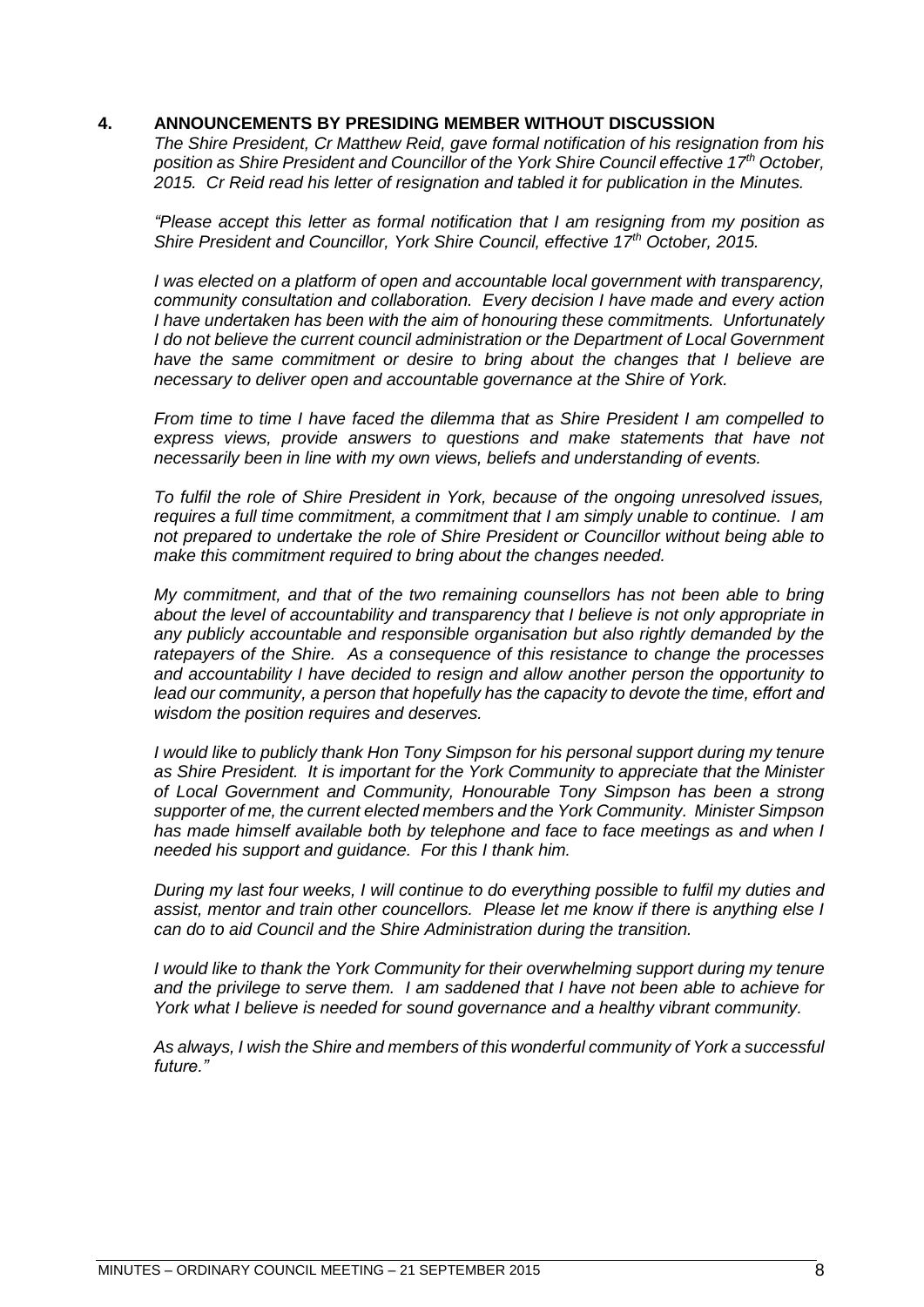#### **RESOLUTION 030915**

**Moved: Cr Smythe Seconded: Cr Wallace**

*"That Council:*

*Adjourn the meeting at 5.46pm for a short break."*

*CARRIED: 3/0*

#### **RESOLUTION 040915**

**Moved: Cr Smythe Seconded: Cr Wallace** 

*"That Council:*

*Reopen the meeting at 5.53pm."*

*CARRIED: 3/0*

#### <span id="page-8-0"></span>**5. RESPONSE TO PREVIOUS PUBLIC QUESTIONS TAKEN ON NOTICE**

<span id="page-8-1"></span>5.1 Previous Public Questions Taken on Notice

#### **Public Question Time - 24 August 2015**

#### **Ms Tricia Walters**

#### **Question 3:**

In May and July 2015 the Shire paid a total of \$54,016.45 for Legal Expenses – Admin. What happened in admin that necessitated expenditure of this kind? For the period ending 31 May \$46,885.32.

#### **Response:**

The amounts referred to in your question are:

| Dog Matters                  | \$3,237  |
|------------------------------|----------|
| <b>SITA Application</b>      | 19,766   |
| Daliak Structure Plan        | 7,185    |
| <b>Administrative Advice</b> | 28,804   |
|                              |          |
|                              | \$58.992 |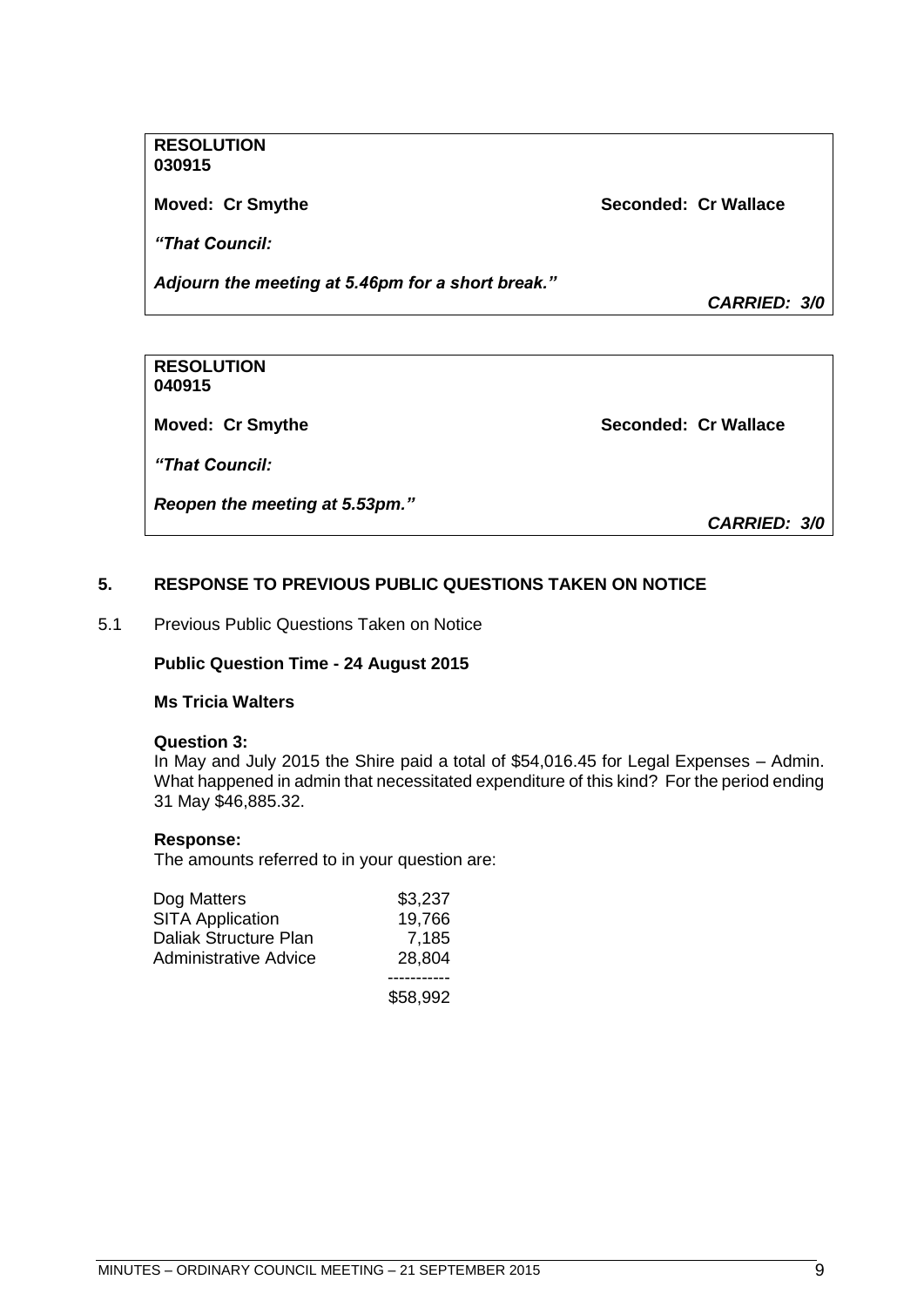#### **Ms Jane Ferro**

#### **Question 2:**

Does the Shire of York have a duty of care toward their ratepayers in genuine financial straits regarding paying their rates?

#### **Response:**

The Acting CEO wrote - There is information printed on the Shire Rate Notice encouraging ratepayers in genuine financial difficulties to contact the office and make an arrangement for a payment plan. The 'Duty of Care" is to ensure that the agreed payments pay off the amount within the financial year and not allow increasing debt to accrue.

#### **Mr Simon Saint**

#### **Question 2:**

I have written to the administration department twice now requesting where I might be able to view the Shire's 'record keeping plan' and whether it can be found on the Shire's website. I have had no acknowledgement or response to my enquiry.

#### **Response:**

The copy of the Record Keeping Plan has been supplied.

#### **Mr Mike Gill**

#### **Question 1:**

Has the Shire conducted risk assessment of the road network that was recommended by the Works Committee?

#### **Response:**

The Acting CEO wrote - The risk assessment has not been conducted as yet, there are other immediate priorities to consider.

#### **Question 2:**

Has the Shire prepared a 5 year Works Programme that will address the risks identified by the Risk Assessment?

#### **Response:**

The 5 year Works Programme has not been finalised, it is still a work in progress.

#### <span id="page-9-0"></span>**6. PUBLIC QUESTION TIME**

*The Presiding Member to read the following statement in full at the commencement of Public Question Time:*

#### **Statement by the Presiding Member at the Opening of Public Question Time at Ordinary and Special Council Meetings**

"Public Question Time is provided for under the provisions of Section 5.24 of the Local Government Act and the Local Government (Administration) Regulations 1996.

To provide equal opportunity for people to ask questions a limit of two (2) questions per person per time will be applied. If there is time available in Public Question Time people may be given the opportunity to ask a further two (2) questions at a time.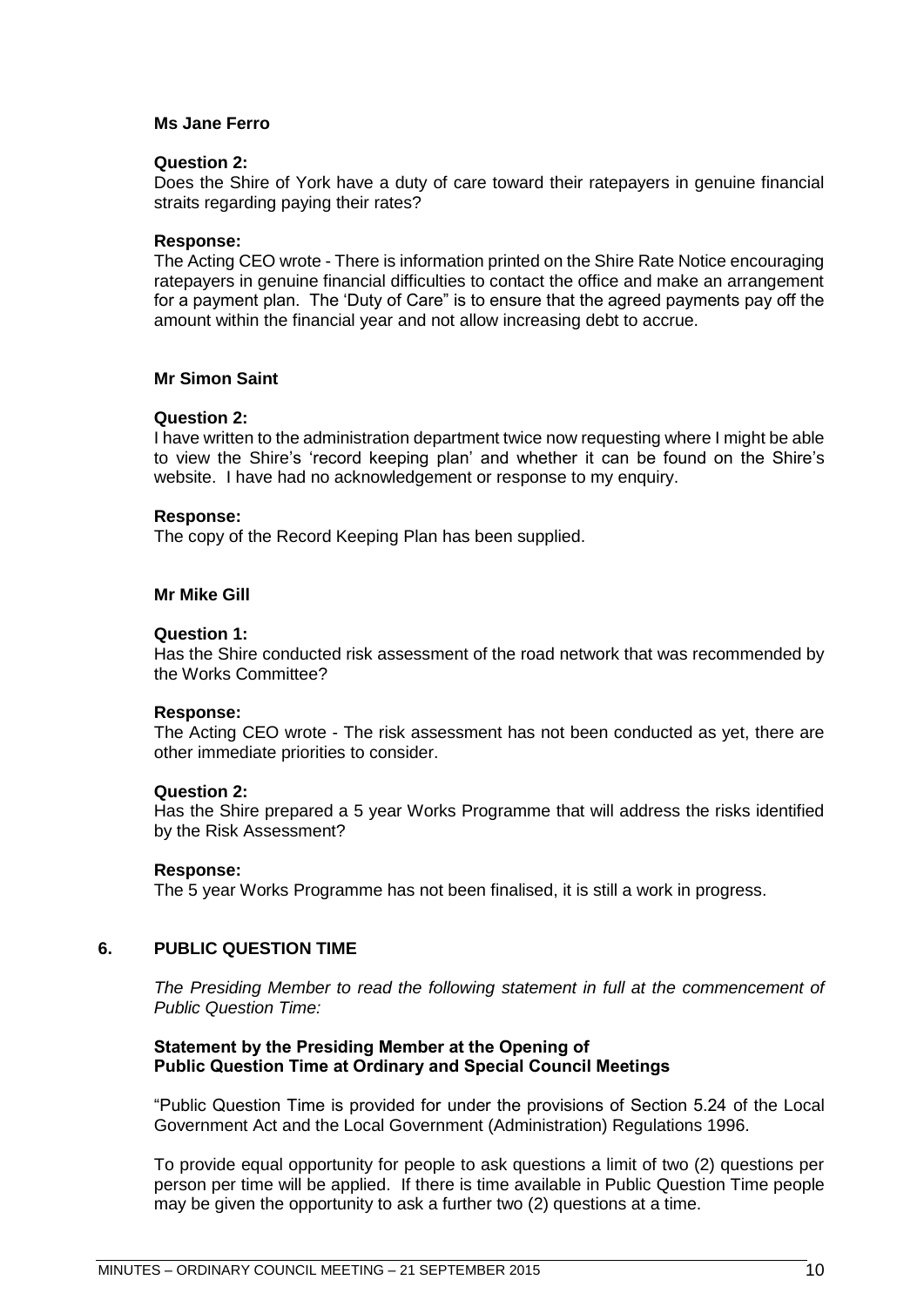#### **Procedures**

- Questions submitted in writing prior to the meeting will be dealt with initially.
- Questions from the floor will be taken in the order recorded in a register.
- Statements, opinions and attachments will not be recorded in the minutes.
- Questions requiring research will be taken on notice and a response will be prepared in a reasonable timeframe. The original questions and the response will be included in the Agenda and Minutes of the next Ordinary Council meeting.
- Questions may be deemed inappropriate because they contain defamatory remarks or offensive language, they question the competency of elected members or staff, they relate to the personal affairs of elected members or staff, they relate to legal processes and confidential matters or they have been responded to previously and these will not be accepted or recorded in the Minutes.
- The minutes may only record a summary of the question asked and the response given.
- Where possible questions asked should be submitted in writing at the completion of question time or at the end of the meeting.
- At Special Council Meetings questions must relate to the items on the Agenda.
- Shire of York guidelines for Public Question Time are included on the meeting agenda."

#### **PRESIDING OFFICER**

21 October 2013

#### <span id="page-10-0"></span>6.1 Written Questions – Current Agenda

Public Question Time commenced at 5.54pm

#### **Bowling Investments Pty Ltd**

#### **Lot 5113 Great Southern Highway, Daliak – Avon Waste**

#### **Question 1a:**

Does Council realise that a development which will introduce the entry of rubbish trucks into Ashworth Road is not compatible with facilities for tourists?

#### **Response:**

The GHD, Consultant Planner stated the planning assessment has identified that the length of Ashworth Road proposed to be used to access the Transport Depot is minimal, reflecting the first crossover from the highway. The time and frequency of truck movements – 11 movements in the morning and afternoon as they leave and return to the depot, are unlikely to coincide with significant tourist movements. Based on this, the planning assessment does not anticipate significant opportunity for tourist traffic to come across large numbers of truck movements associated with the transport depot.

#### **Question 1b:**

Does Council realise that the proposed development will adversely affect the ambience of this attractive tourist road, which is therefore contrary to an expressly stated objective of the General Agriculture Zone which is to "encourage…the retention and expansion of agricultural activities", "to allow for facilities for tourists" and only to consider non rural uses that "benefit… the district"?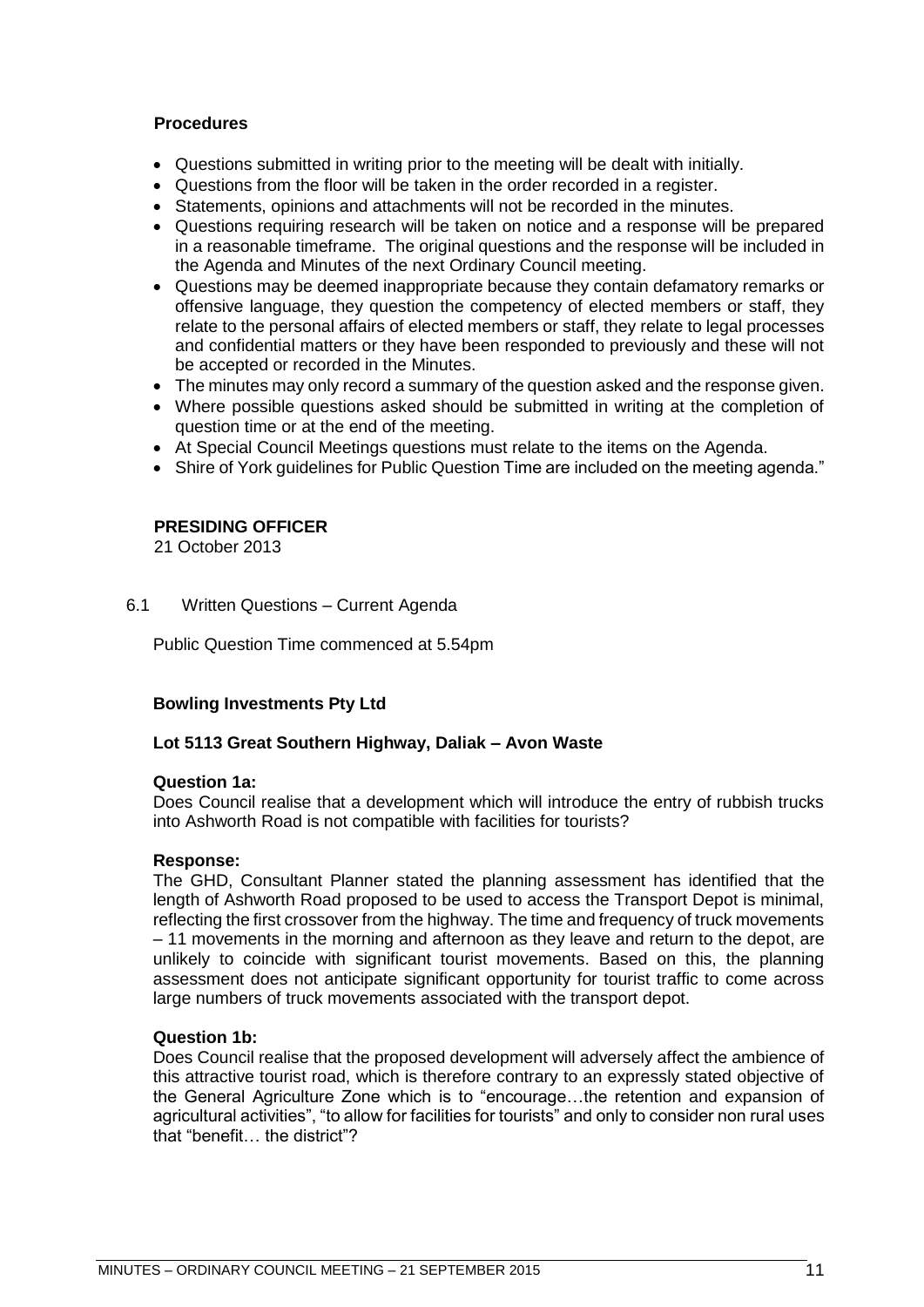#### **Response:**

The GHD, Consultant Planner stated a Transport Depot is classified as an "SA" use in the General Agriculture Zone, therefore is considered capable of approval, subject to meeting scheme and policy requirements regarding the protection of amenity. The planning assessment has determined that the proposed transport depot will not result in unacceptable impacts to amenity, with conditions recommended to manage visual screening, noise and environment.

#### **Question 2:**

Does the Council realise that the mere relocation of an existing business does not provide any extra employment and does not provide a benefit to the district?

#### **Response:**

The GHD, Consultant Planner stated development applications are considered against the statutory planning framework for the subject land. Considering relocation of businesses from other locations is generally outside the matters that can be considered. The planning assessment has determined that a transport depot on the subject land provides local employment opportunities and will support local waste management services.

#### **Mr Guy Bessell-Brown**

#### **Question 1:**

Does the council think that the York Community would want Industrial zone activities such as a Rubbish Truck Depot on the main road into an attractive tourist town like York?

#### **Response:**

The GHD, Consultant Planner stated the development applications are considered against the statutory planning framework for the subject land. A Transport Depot is classified as an "SA" use in the General Agriculture Zone, therefore is considered capable of approval, subject to meeting scheme and policy requirements regarding the protection of amenity. The scheme does not differentiate between types of transport depots, and does not consider a waste management transport depot separate to a depot for agricultural uses.

#### **Question 2:**

With the new Town Planning Scheme nearly completed does the Council consider it premature to approve an application such as this?

#### **Response:**

The GHD, Consultant Planner stated the development applications are considered against the statutory planning framework for the subject land. Review of the local planning strategy and scheme, this does not change the land use permissibility of the subject land at this time, nor does it facilitate the deferral of planning decisions.

#### **Question 3:**

Does the Council consider, that as long as it approves this type of application, there will be no inducement to solve the Industrial land shortage, especially as agricultural land is cheaper than Industrial Zoned land?

#### **Response:**

The GHD, Consultant Planner stated the availability of industrial zoned land in York will be considered in the review of the local planning strategy.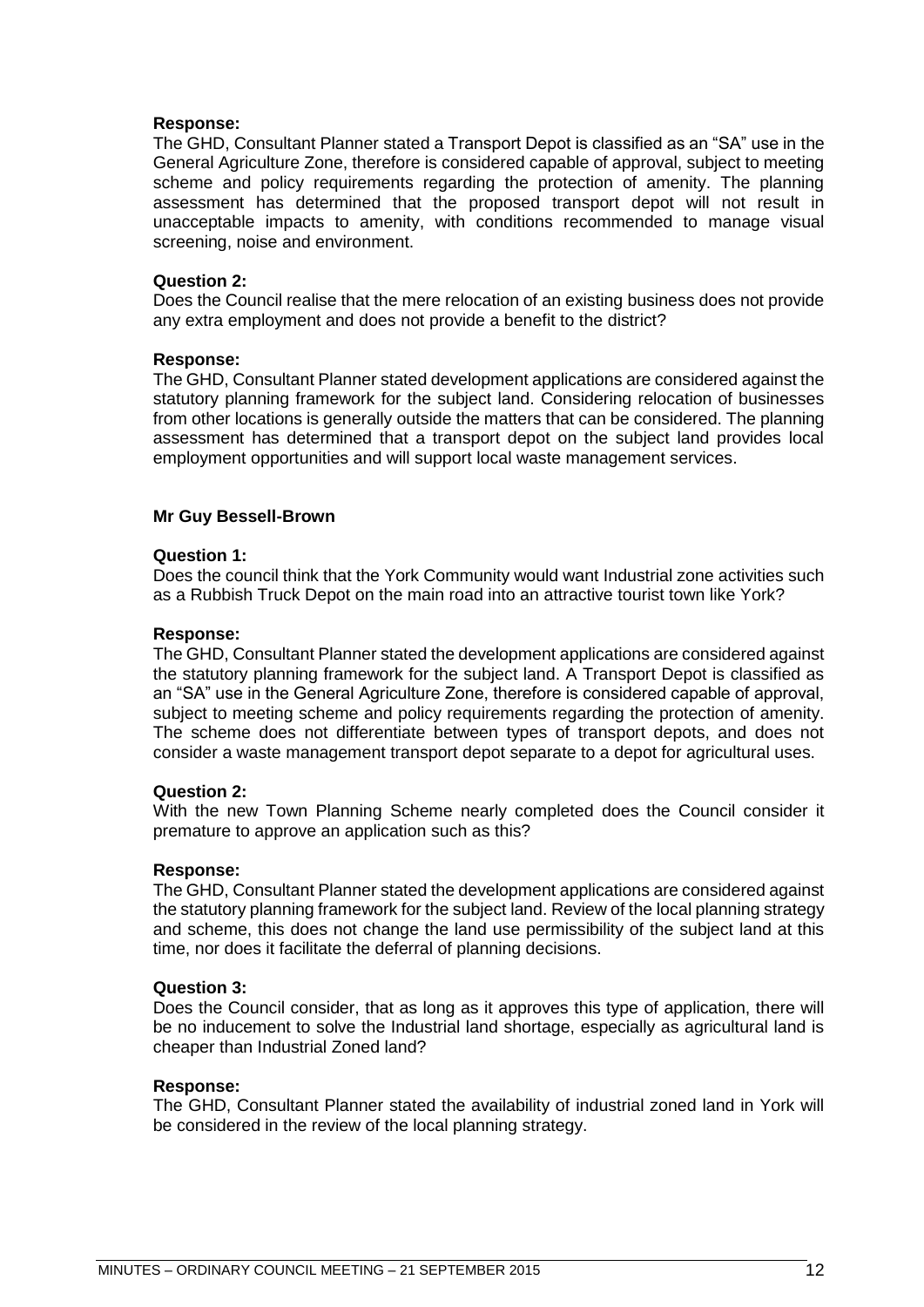#### **Mr Simon Saint**

#### **Question (Received 21 September, 2015 at 8.52):**

Section 18 of the *Interpretation Act* 1984 (WA) requires preference to be given to the construction of a written law that would promote the purpose or object underlying that law to a construction that would not promote that purpose or object. The object of Regulation 7 (3) & (4)(a) of the Local Government (Administration) Regulations 1996 is to ensure that each member of the public who wishes to ask a question at a meeting is to be given the opportunity; and is entitled to ask a question and receive a response on any matter which affects the Local Government. The ACEO's response to me dated 18 September was deliberately evasive and failed to address the questions I raised on 17 September regarding what questions members of the public are permitted to ask at public question time, those questions were:

- What legislation allows the ACEO to not accept questions relating to operational and administrative matters relating to the function of Local Government or a matter which affects Local Government?
- What legislation allows the ACEO to only allow questions relating to the governance function of Council?
- Is it not up to the discretion of the presiding person whether questions are answered as the presiding person has the authority under the legislation to determine the procedures for the asking and responding to questions which includes the discretion on whether or not to accept questions that are considered to be inappropriate due to the nature of the question i.e. defamatory, derogatory, offensive or confidential matters?

Will the ACEO please respond to the questions and not circumvent them?

Will the ACEO concede that he is fundamentally wrong in that his interpretation of the law concerning what questions members of the public are permitted to ask at public question time is flawed?

#### **Response:**

The Acting CEO stated he would take the question on notice

#### **Question (Received 21 September, 2015 at 2.16pm):**

I fail to see the relevance of Regulations 5, 6 and 7 in the context of public question time preceding discussion on matters requiring a decision.

If there are difficulties with public question time, then you need to consider why? You will recall that recently I wrote to you and your administration department seeking information regarding the Shire of York Record Keeping Plan and elected members declared interests prior to meetings. I sent four (4) emails on each matter over a period on one month, I received no acknowledge let alone a response, consequently, I had no alternative other than to raise the matter at public question time.

The same applies to the question I have been asking since 26 June 2015 regarding the town square plan, which affects me as an adjoining landowner. It took you three (3) months to respond to me and this is unacceptable.

Then there is the matter of Hooper's defamatory letter, a matter which has been inflamed by your habitual reluctance to deal with any contentious issue.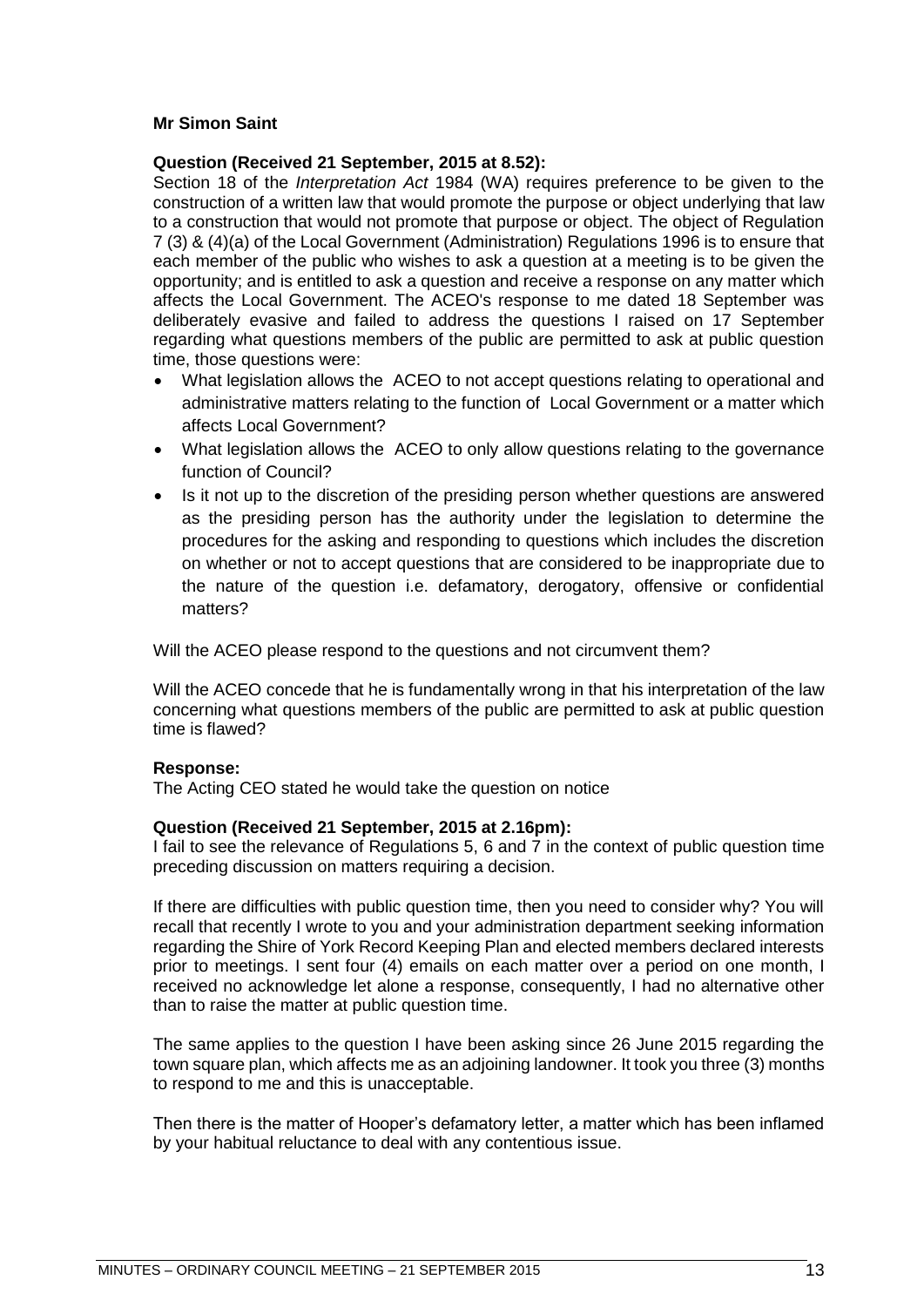Incidentally, in your email, you refer to a "restriction" regarding public question time. It may interest you to know that such a "restriction" already exists in LG Administration Regulation 7(4).

I suggest that it is you who should seek to have Western Australian statute changed regarding public question time.

#### **Response:**

The Acting CEO stated he would take the question on notice

#### **Mr Greg Browne**

#### **Lot 5113 Great Southern Highway, Daliak – Avon Waste**

#### **Question 1a:**

This is more than a Transport depot – it is an industrial sized fuel depot, a large commercial office, an industrial waste bin & truck cleaning operation, a service business and a workshop of significant industrial size, (even larger than most metropolitan operations of this type) is not just incidental to the transport depot but actually stand alone and materially commercial operations in their own right and which are not permitted under the General Agricultural Zoning legislation?

#### **Response:**

The GHD, Consultant Planner stated the definition of "Transport Depot" under the scheme includes the maintenance, management and repair of those vehicles. Incidental uses proposed as part of the depot, therefore, are considered within the use class of transport depot.

#### **Question 1b:**

In consequence, does the Council realize that the proposed development will adversely affect the ambience of this attractive tourist road, which is therefore contrary to an expressly stated objective of the General Agriculture zone which is to "encourage …the retention and expansion of agricultural activities" ,"to allow for facilities for tourists" and only to consider non rural uses that "benefit …the district"?

#### **Response:**

The GHD, Consultant Planner stated a Transport Depot is classified as an "SA" use in the General Agriculture Zone, therefore is considered capable of approval, subject to meeting scheme and policy requirements regarding the protection of amenity. The planning assessment has determined that the proposed transport depot will not result in unacceptable impacts to amenity, with conditions recommended to manage visual screening, noise and environment.

#### **Question 2:**

Before making a decision on this proposal, has the council properly sought legal advice on the legal position of endorsing this proposal to use Agricultural Land for industrial purposes? In particular I refer to the case *Minister for Immigration v Lii [2013] HCA 18 [23].* The expressly stated purpose of the Planning Scheme in relation to the General Agriculture zone is to "encourage agricultural activities" and allow for "facilities for tourism."

#### **Response:**

The GHD, Consultant Planner stated a Transport Depot is classified as an "SA" use in the General Agriculture Zone, therefore is considered capable of approval, subject to meeting scheme and policy requirements regarding the protection of amenity.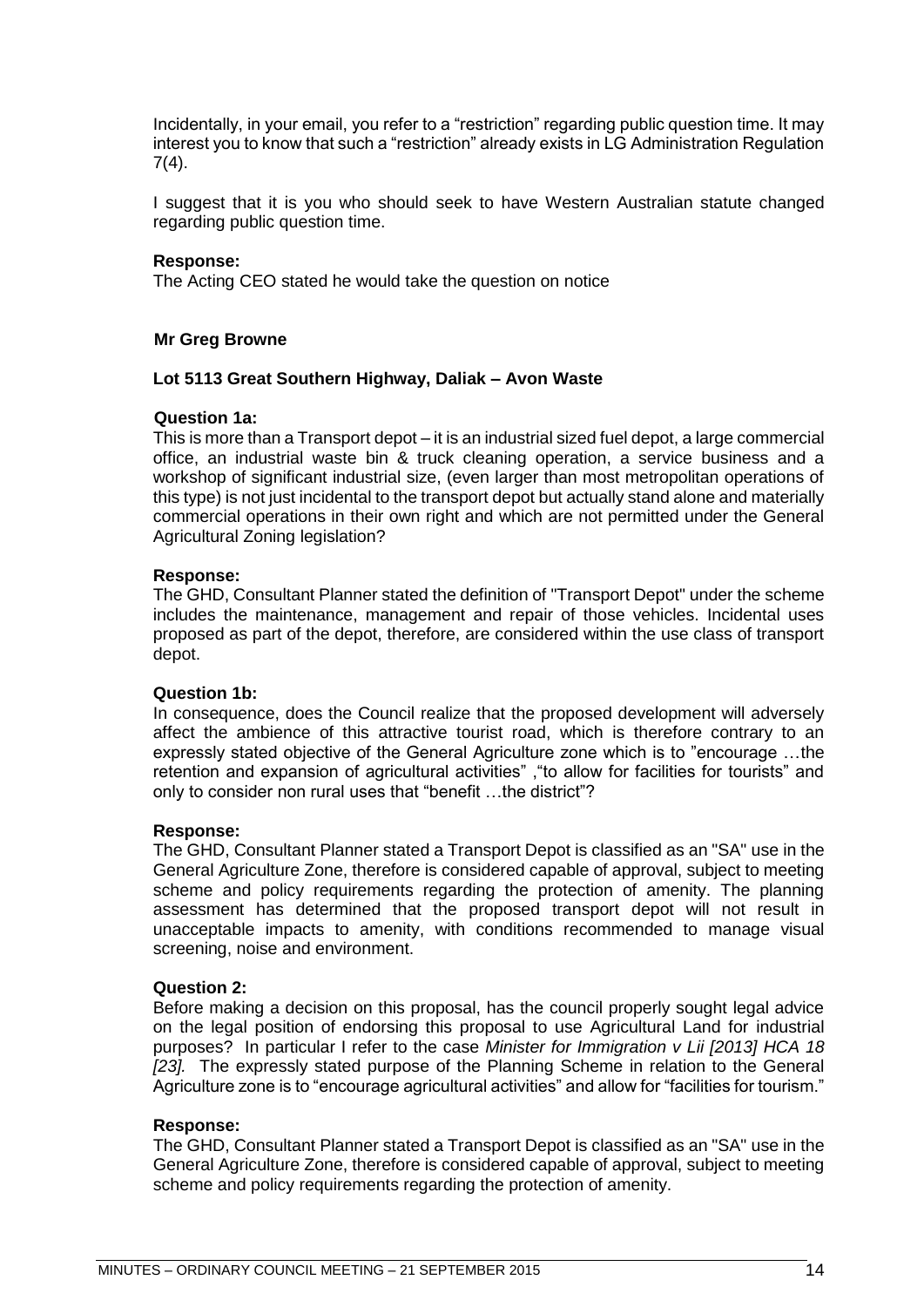The scheme and relevant local planning policy do not differentiate between different types of transport depot. Therefore, a depot for the purposes of waste management is not considered differently to a depot for the purposes of agricultural or other uses.

I note the case precedent referred to in the question is not a determination under the Planning and Development Act.

#### **Question 3:**

This proposal is in my view the "thin edge of the wedge" for a major waste depot to be established at the entrance to York in the heart of the agricultural and tourist hub on Ashworth Road. Having followed this proposal from the beginning I have noted that little effort has been made by council to ensure that the York community as a whole and in particular those directly impacted in the locality of the proposal, have had the opportunity to understand the full extent of this proposal and sufficient time to participate and comment on the approval process.

In light of the recent fiasco with the SITA proposal and the similarities of the way this Avon Waste proposal is being pushed ahead, is the council satisfied that the whole York community has been extended the proper opportunity to:

- be aware of what this proposal means to the tourists and agricultural sectors;
- had sufficient notice and the opportunity to attend the council briefing session last week including sufficient time to read the DA assessment prior to that meeting;
- is fully informed on the long term plans for this site including the possibility that it could ultimately become a waste recycling plant and a waste transfer depot

Is council satisfied that all reasonable efforts have been made to fully engage not just the local residents on this proposal but the entire community on each of these points?

#### **Response:**

The GHD, Consultant Planner stated the application for a transport depot on the site was advertised in accordance with the Shire of York scheme (clause 8.3).

#### **Question 4**

Has the council any knowledge that this Avon Waste Proposal is linked to the SITA proposal and by virtue of that is part of a larger concept to develop York and its surrounds as an integral Waste transfer, recycling and disposal hub for the state?

#### **Response:**

Taken on Notice

#### **Question 5:**

Is council satisfied that the Ashworth Road entrance is the only option for this proposal to access Great Southern Highway, were the alternatives explored in depth? In considering this question:

1. Is the golf club road that was rejected actually the proper gazetted roadway for that access road or is the gazetted area actually on the land holding that this development is proposed – i.e. has that gazetted road actually be made as yet?

2. Has the option of Avon Waste putting their own crossover and access to the highway been properly assessed and considered by the council?

#### **Response:**

Taken on Notice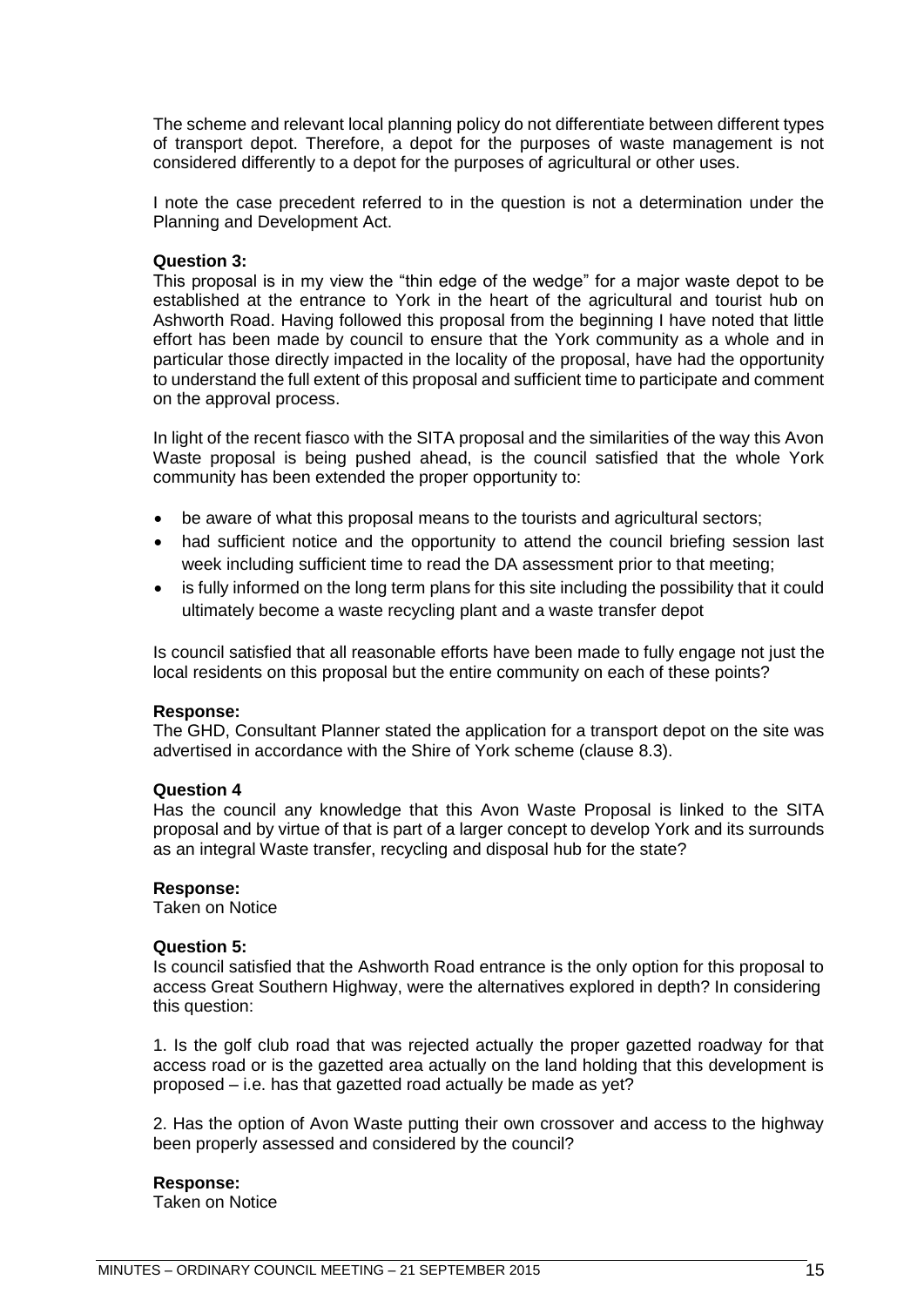#### **Question 6:**

Has the council considered the impact of an operation that will start at 3am in the morning and end late at night 7 days a week will have on the tourist potential of Ashworth Road and on the lives of the residents on the 100 acre lifestyle agricultural properties in and around Ashworth Road?

#### **Response:**

Taken on Notice

#### **Question 7:**

Why hasn't council done what a reasonable resident would expect of its council and taken this proposal and realized that York needs a larger industrial Area and taken steps to facilitate such an industrial area to put this development where it properly belongs rather than avoid the need and try and put it onto agricultural land where it doesn't belong?

#### **Response:**

Taken on Notice

#### **Mr Simon Saint**

#### **Question 1 (Received on 8 September, 2015 at 2.29pm)**

Reference questions asked and responses given at the July OCM.

Does Councils response to question 1 refer to the Shires Briefing Note 17 April 2015, in which it stated: "*On 02 April 2014 Former CEO Hooper wrote to Mr Saint a defamatory letter headed smear and innuendo campaign"?*

Councils response to question 2 that "*the letter is what it is, a personal expression*" , is both supercilious and flawed, if Council refers to CEO Hooper's memo 11 April 2014, paragraph two, you will notice that in regard to his letter 2 April 2014, Hooper stated that: *My position on any matters relating to Mr Saint is not and never has been at the personal*  level as his petty actions are considered immaterial at the personal level. If these were *concerns they would be dealt with me as a citizen and not in my role at the Shire of York".*  CEO Hooper goes on to state*: "Quite literally I could not care if Mr Saint lives or dies at the personal level, as I do not and will not engage with him outside of my workplace*". CEO Hooper made it abundantly clear that the letter was not a personal one, yet Council continues to insist that the letter was simply a 'personal expression'. Please explain why the letter which Council has already conceded is "defamatory", is a now, in Councils opinion nothing more than 'personal expression'?

Presumably in the context of Council's answer to question 3, "charged" means to formally accuse. In which case I would like to remind Council that on 4 April 2014, I lodged a formal complaint with the Shire of York 'accusing' CEO Hooper of breaching certain sections of the Shire of York Code of Conduct. The former CEO was given a right of reply which he did with gusto in his memo dated 11 April 2014. What is Council talking about when it stated; 'there is no charge as such or the right of reply'?

Does Council realise that its response to question 4, directly contradicts the response it provide to Ms Christmas some 5 minutes earlier which related to exactly the same matter?

In a recent letter, the CEO has confirmed he has no "corporate knowledge" this being the case, who exactly is researching the questions and providing responses?

#### **Question (Received 8 September 2015 at 2.42pm:**

Prior to 8 January 2013, did the Shire of York receive any complaints or notifications of any sort regarding compliance matters for 87 Avon Terrace ,York (Saints Diner former)?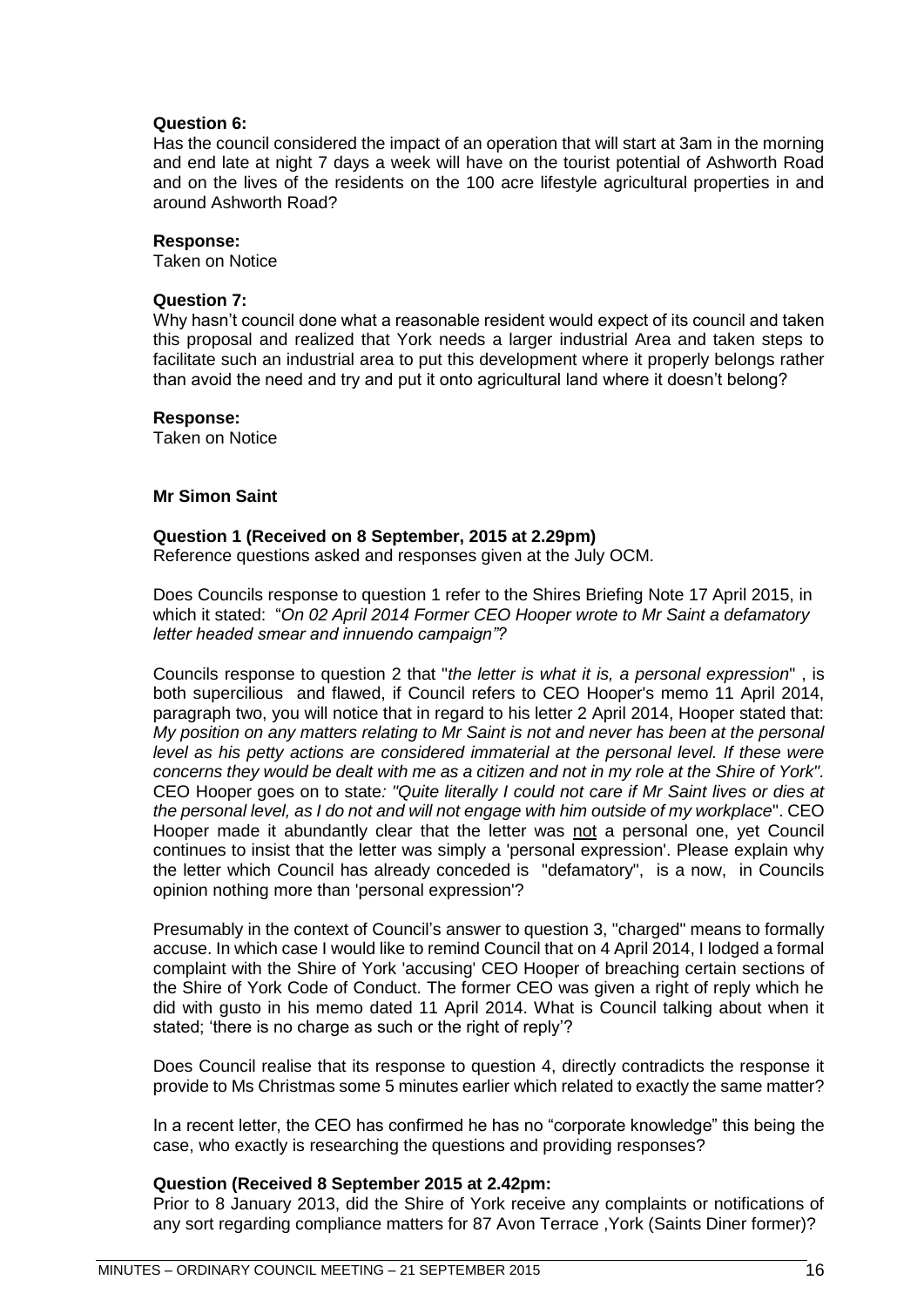#### **Question (Received 8 September 2015 at 6.27pm)**

Please explain to me how Hooper's 'defamatory' letter of 2 April 2014 is "intertwined" with any claim?

When exactly did Hooper's letter become a matter which involved Lloyd Martin from LGIS or Simon Hubbard from DLA Piper?

Why is the CEO acting contrary to legal advice provided to the Shire of York regarding a 'special regime' between the Shire of York and LGIS by excluding Councillors from the decision making process?

Does Council understand that it cannot simply abrogate its powers?

Note: As I've previously mentioned, the question is only being asked as a direct result of the actions by the Shire of York.

#### **Response:**

The Shire President stated that he has been instructed by the Shires Solicitors that he is not allowed to answer these questions. Mr Denis McLeod attended Council and this is what he instructed.

All matters will be Taken on Notice due to legal advice.

#### **Question:**

How is the 'Town Square Plan' progressing? When do you expect the draft copy to be available to the public?

#### **Response:**

The Acting CEO replied the Shire has not budgeted any funds to develop plans for a town square and it is not proposed to use in-house resources to start planning.

The acquisition of land (Chalkies carpark) was a long term vision of the Commissioner.

#### Public Question Time

*Questions from the floor will be taken in the order recorded in a register. Statements, opinions and attachments will not be recorded in the minutes. Questions requiring research will be taken on notice and a response will be prepared in a reasonable timeframe.*

#### **Mr Simon Saint**

#### **Question 1:**

On a letter head from Minister Simpson in October 2013, any complaints about the CEO must go to the Shire President. What is in this question that can not be answered?

#### **Response:**

The Shire President replied that the Acting CEO is waiting for a response from Mr Denis McLeod.

Mr Saint replied – after 18 months?

The Shire President replied – Mr Saint I have done everything possible, I have done all I can to resolve this matter.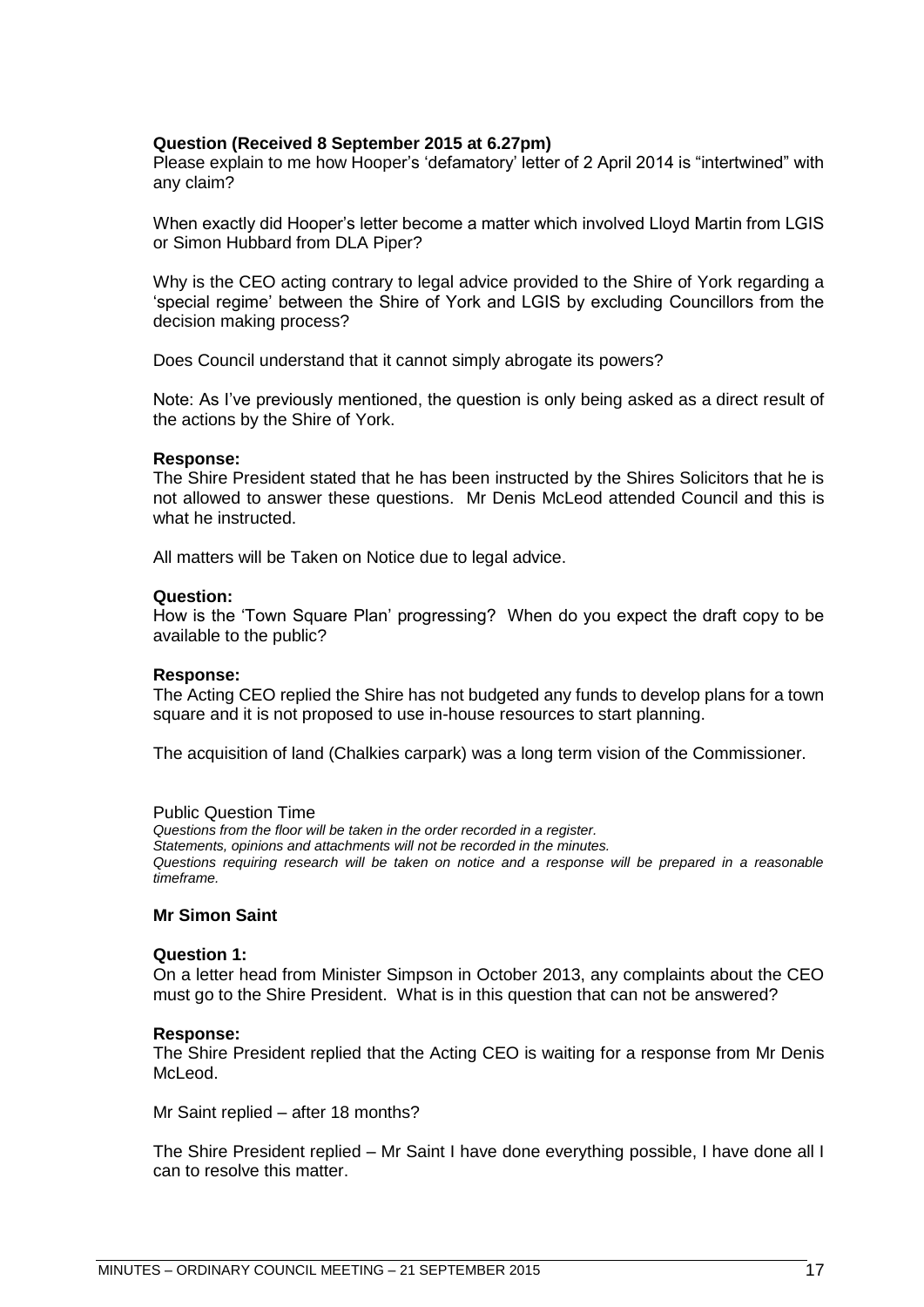#### **Question 2:**

How does the administration expect the new Council to function when they are so far apart?

#### **Response:**

The Acting CEO responded that certainly there will be difficulties but with the resources and help on hand we will have to be diligent.

#### **Ms Tricia Walters**

#### **Question:**

At the last Council meeting I asked a question about the Recreation Centre finances. This project was to cost \$4.4M in 2008. Looking at the Shire of York Annual Budget figures since 2008 expenditure is approximately \$18.5M and revenue is approximately \$16M. Actual is approximately \$3M.

Why are the Shire of York steadfastly refusing to provide a Profit and Loss Account and Income & Expenditure Account for the Sports & Recreation Centre? I believe the ratepayers have a right to this information.

#### **Response:**

The Acting CEO replied that we are currently preparing a proforma setting out a profit and loss statement.

#### **Mrs Roma Paton**

#### **Question 1:**

If PPR contributed to and authored the Voice of York, then what possible commercially sensitive reason can there be to refuse access to PPR's invoices?

#### **Response:**

The Acting CEO stated that PPR are a private business. Information, for example charge rates, on invoices are commercially sensitive.

#### **Question 2:**

Why did the Acting CEO specifically choose PPR in the first place, was it recommended to him by Commissioner Best?

#### **Response:**

The Acting CEO replied that Commissioner Best did provide the name of PPR, however the Acting CEO did realise later he knew the Principal of the firm and he negotiated the PPR contract.

#### **Ms Jane Ferro**

#### **Question 1:**

At the last Council Meeting a request was made for the Shire to sponsor a 'Meet the Candidates' meeting. What plans are being made for such a meeting? If no plans are being made, why not?

#### **Response:**

The Shire President replied that under advice from the Mentors the Shire will not be providing such an event.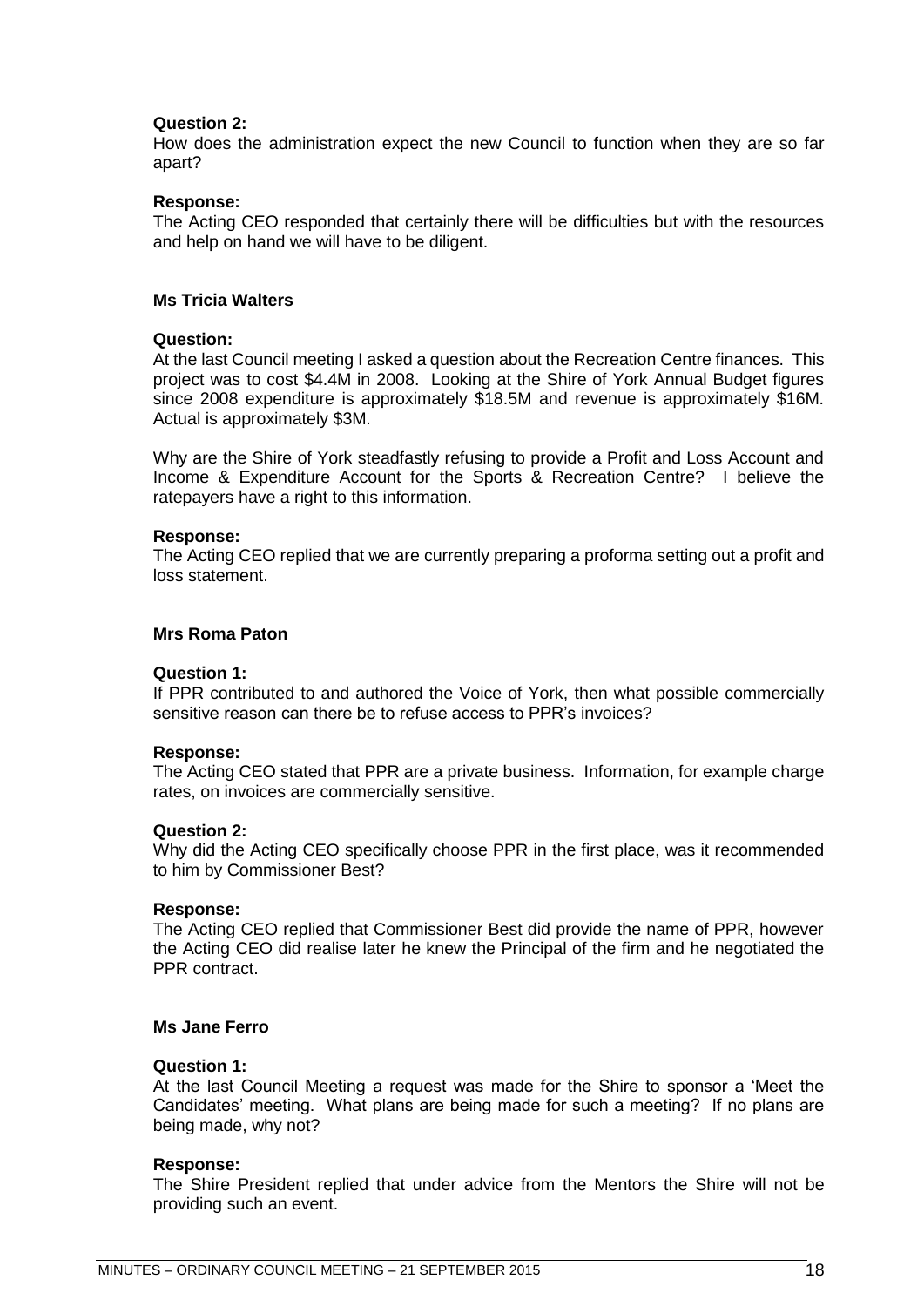#### **Question 2:**

Is there any reason?

#### **Response:**

The Shire President stated that it was deemed not appropriate.

#### **Question 3:**

Item 9.5.1 – Application for Planning Consent – will Council defer or delay any decision and allow the newly elected Council to consider all aspects of this proposal, especially considering there is an urgent need to first address the shortage of available industrial land that could be used instead of a farming property situated at the gateway to York and along a road frequented by tourists?

#### **Response:**

The Shire President stated that he could not pre-empt what the Council will decided, however there is a possibility that this may occur.

#### **Mr Guy Bessell-Browne**

#### **Question 1:**

Is Council aware that it is reported in the Opus report that no road counts have been carried out for Ashworth Road?

#### **Response:**

The Works Manager replied that he has not been approached for a road count by Opus, road counts have been undertaken, however he has not been approached for them.

#### **Mr Ray Hameister**

#### **Question 1:**

Do Avon Waste propose to use Loc. 5113 Great Southern Highway eventually as a recycling plant?

#### **Response:**

The Shire President stated that Council is not aware that Avon Waste wish to do that.

#### **Question 2:**

What guarantee do we have that this will not happen? Would it be possible for them to do this in the future?

#### **Response:**

The GDH Consultant Planner stated that the Scheme does not define a waste management or recycling facility as a use permissible in the General Agriculture Zone. Land uses permissible on a site are set by the Scheme and cannot be varied by individual planning consents. This is a rule that is within the Scheme.

#### **Mr Greg Browne**

#### **Question 8:**

Has the Council considered the safety aspect of this volume of trucks going up and down Ashworth Road and it potential for fatalities on this road – which may be myself or my family or our neighbors? And if it has - Why hasn't the council included a requirement that all trucks must access the highway and not use the Northern access of Ashworth Road?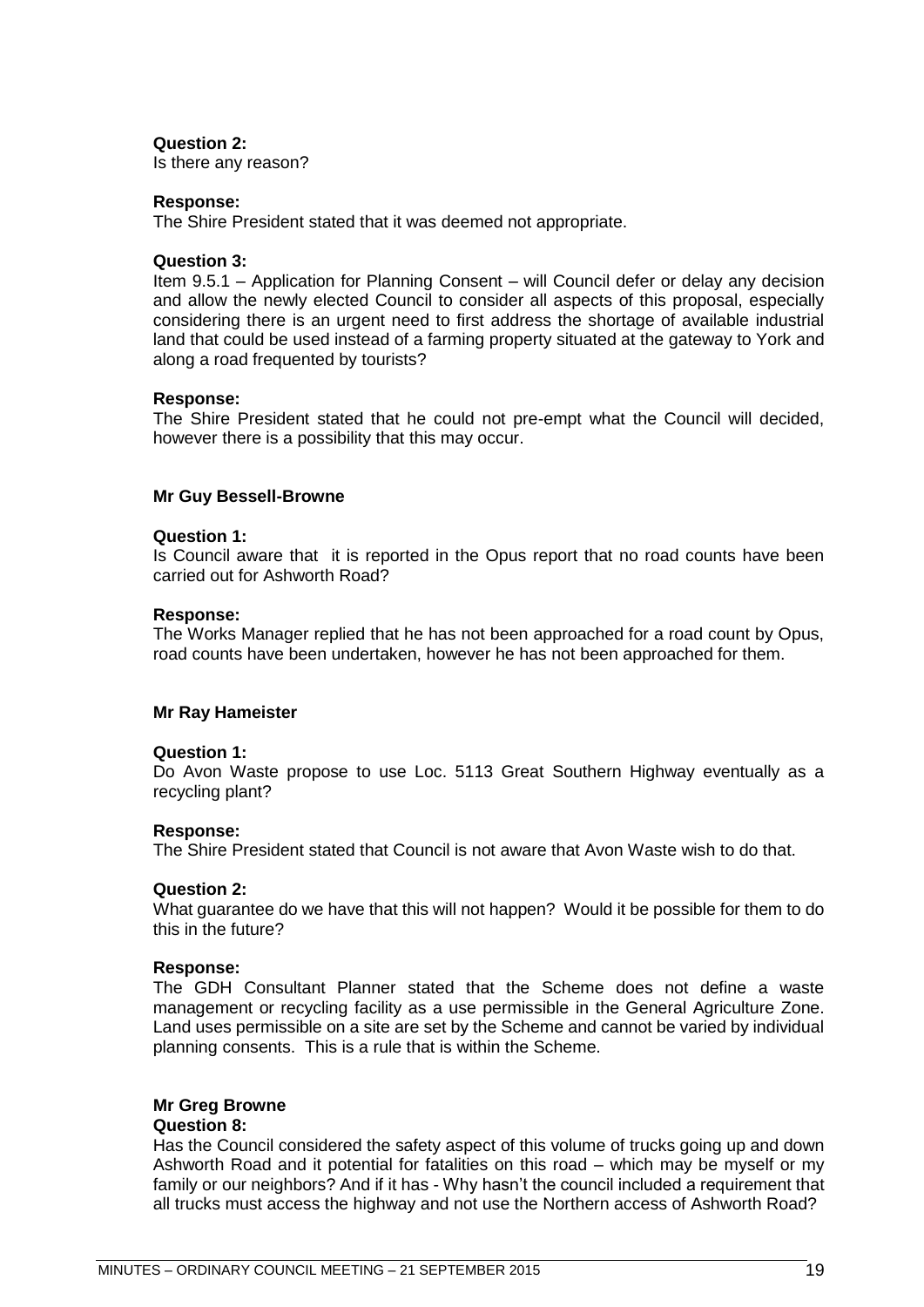#### **Response:**

The GDH Consultant Planner replied it is not anticipated that trucks would utilise the northern access of Ashworth Road past the access point to the subject land. A restriction can be placed as a condition of subsequent development consent.

#### **Question 9:**

What is the incremental benefit to the community that must be shown for the Council to approve this development?

#### **Response:**

The GDH Consultant Planner replied development applications are considered against the statutory planning framework for the subject land. Considering relocation of businesses from other locations is generally outside the matters that can be considered.

#### **Ms Darlene Barratt**

#### **Question 1:**

In relations to correspondence regarding operations questions asked at Ordinary Council Meetings, will Council be instructing the Acting CEO to rescind the letter ?

#### **Response:**

The Shire President replied that he will recommend to the incoming Council that they review and develop the Public Question Time Policy and procedures as a priority.

#### **Question 2:**

Letter is incorrect.

#### **Response:**

The Shire President stated he understood from Mr Simpson that it was a request not a direction.

#### **Question 3:**

Why has the Acting CEO produced documents to Council to rescind (Resolution 111014 of the Ordinary Council Meeting held on 20<sup>th</sup> October, 2014) without supporting evidence?

#### **Response:**

The Acting CEO stated that the summary answer is 'at the end of the day when the question was taken into account the bank accepted the legal fees charged were reasonable,' that is the end of the payments.

Ms Barratt said – the bank said she could have the money, the Minister said she could have the money …

#### **Question 4:**

Does the Acting CEO consider himself above the Principal Grant Officer, the Ombudsman Office, Minister Tony Simpson, etc.

#### **Response:**

The Acting CEO does not think he is above these people.

The Shire President said it is an administrative matter not a Council matter.

Ms Barratt has read the letter from the CCC, the DLG is unable to pursue this …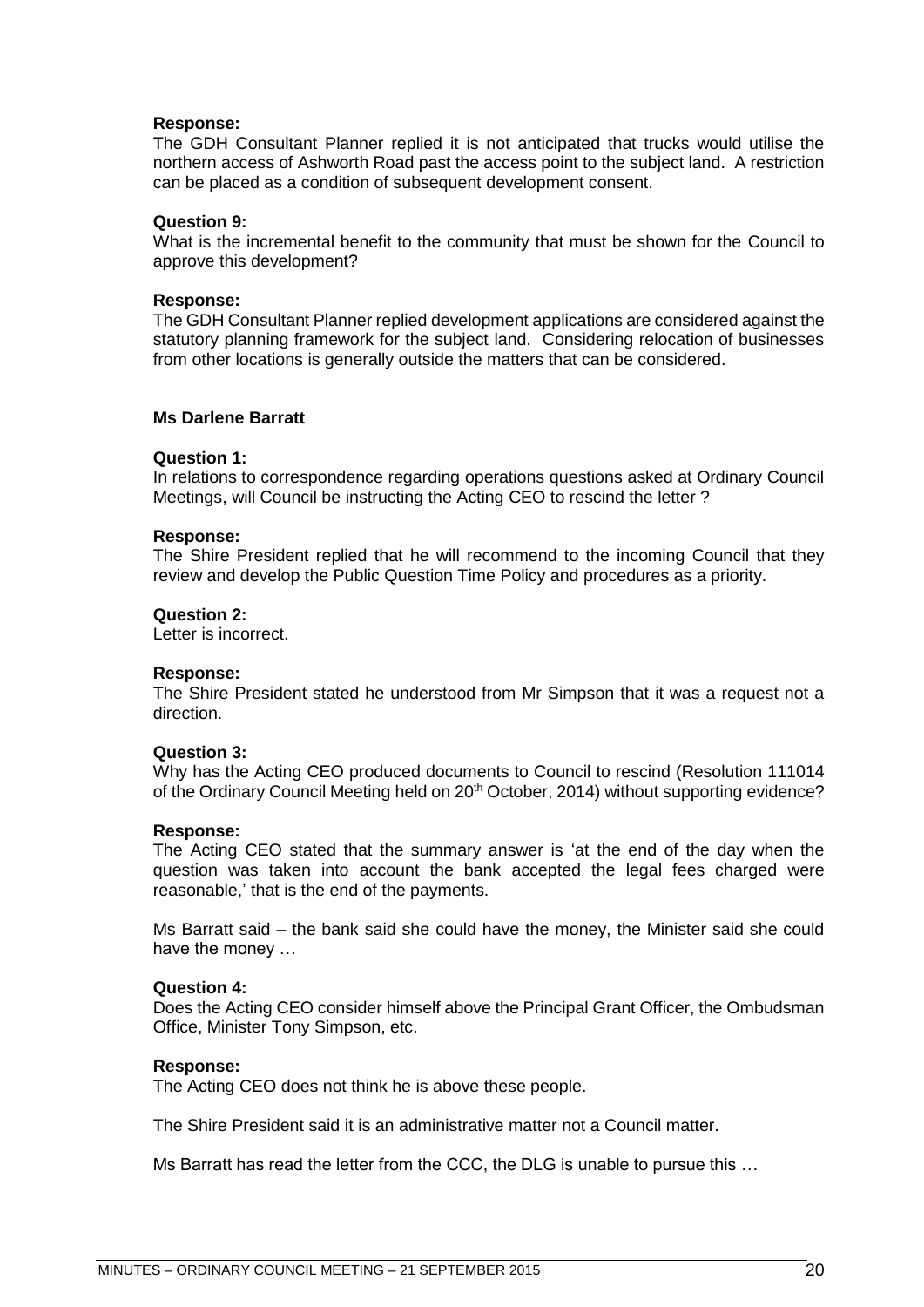The Shire President said he recognised this, Council has provided clear direction and the administration refuses to follow the resolution.

The Shire President requested Ms Barratt to sit down.

#### **Dr James Plumridge**

#### **Question 1:**

I submitted questions on notice for todays meeting regarding Commissioner Best and the community visioning programme. I have received a reply to the questions submitted and I have concerns regarding the tone of the letter. Who actually wrote the letter?

#### **Response:**

The Acting CEO replied that he wrote the letter.

#### **Question 2:**

We have been promised the fact sheet on the YRCC. When will this fact sheet be available?

#### **Response:**

The Shire President has seen a draft of the fact sheet and it does not have the information requested. It will be up to the new Council to release it.

#### **Question 3:**

In the Minutes of the 27 July 2015 it is stated by the Shire President that it is not appropriate to pass judgement on the previous Council

#### **Response:**

The Shire President responded that the answer given was provided to him by the Mentoring Panel in the belief that it would help to calm an inflamed and frustrated York community. Sometimes he is required to make statements that are not of his belief.

#### **Mr John Oliver**

#### **Question 1:**

Is there any action that the residents and ratepayers of York could receive on behalf of the Minister to offer good Governance for York and not actions of support?

#### **Response:**

The Shire President responded that Minister Simpson is a good man and he has provided the Shire President with his personal support and guidance whenever it was requested. Unfortunately there are some members of the Department that have not been supportive. I have at recent meeting with the department been bullied by Mr Brad Jolly and felt intimidated and unsupported.

The challenges ahead require the community to be united and have clear goals. The Shire President recommended a petition be raised and signed by every ratepayer that lays out the community's expectations, aspirations and goals.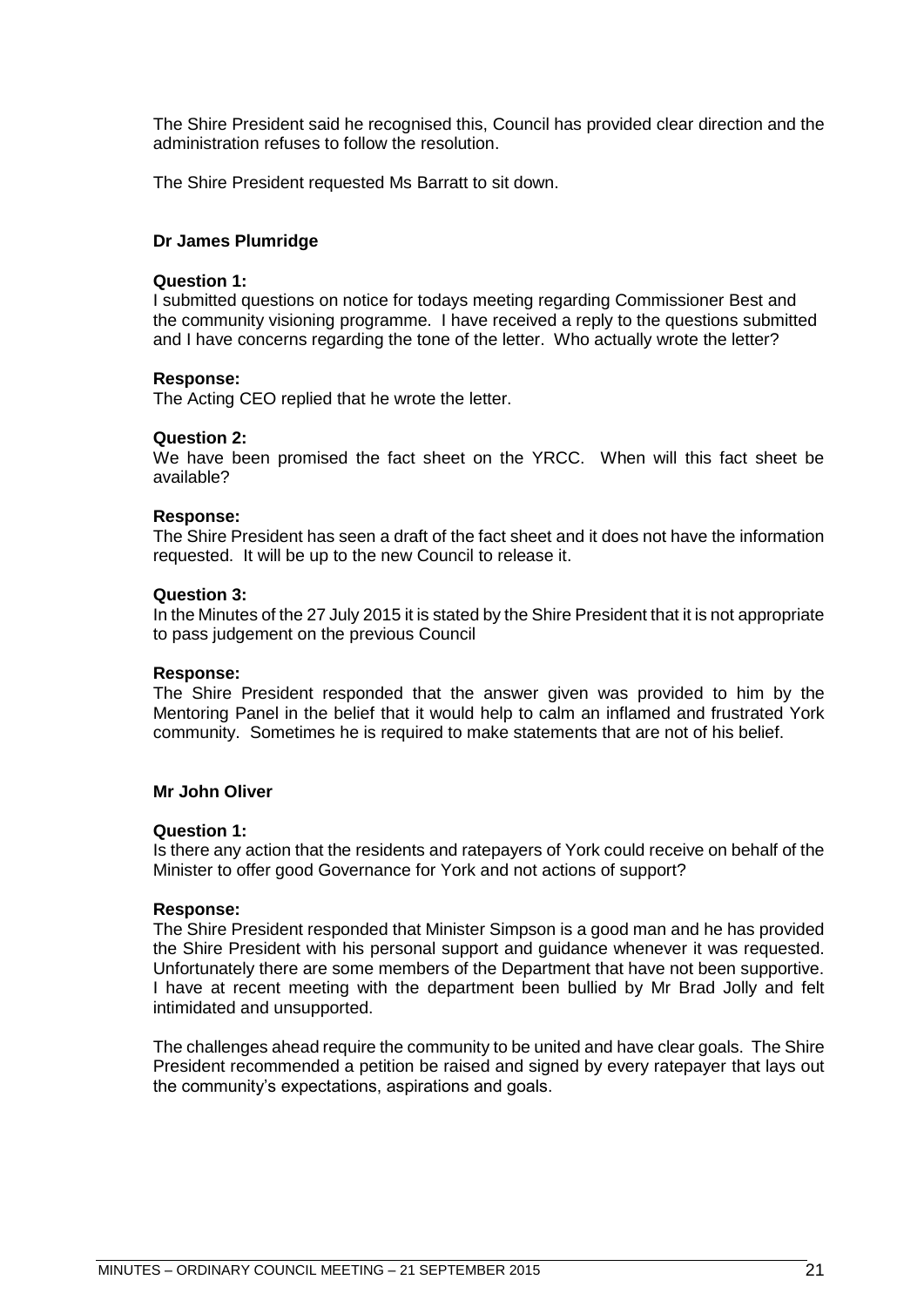#### **Mr Richard Gardner**

#### **Question 1:**

With regards to Avon Waste and Ashworth Road – why was not industrial area in Northam used for this project instead of agriculture land in York?

#### **Response:**

The Shire President stated he was unable to answer that question. It is a question for the owners of Avon Waste. It is appropriate that businesses feel free to apply to Council do what they want to do and it is appropriate for residents of Ashworth Road to disagree. It is Councils responsibility to find the middle path.

#### **Ms Rebecca Hameister**

#### **Question 1:**

Re: Lot 5113 Great Southern Highway, Daliak – Multiple 7 metre high by 32 metre wide sheds are planned to be constructed along the border of the Golf Course Road and adjacent the York Golf Course, an important local community sporting facility, how can the scenic values of the golf course possibly be preserved and has the negative impact on patronage of the York Golf Club been considered?

#### **Response:**

The GHD Planning Consultant replied that it is considered that the proposed depot can be shielded from public vantage points using natural landform of the site and screening vegetation.

#### **Question 2:**

What sort of visual screen will be large enough to cover the sheds?

#### **Response:**

The GHD Consultant Planner replied natural landform of the site and screening vegetation can assist in screening. The location of the depot within the site has not been finalised. Recommended conditions would require the preparation of a detailed site plan to be prepared as part of a subsequent planning approval that identifies the most appropriate location on the site to manage visual amenity and provide the most appropriate screening.

#### **Mr Mike Gill**

#### **Question 1:**

I draw your attention to the Minutes of the Shire of York Works Committee September 2014. In particular resolution WC 030914 which states "That the Works Committee request that the CEO and Works Manager organise a Risk Assessment of the Shire of York's entire road network and present the report to the Works Committee meeting to be held February 2015". My question to Council is, what are the immediate priorities that the administration has deemed to be of greater priority, than this risk assessment that was recommended and carried 8/0 12 months ago by the Works Committee, which at that time consisted of four elected members of Council?

#### **Response:**

The Acting CEO replied that at the moment the priority is to establish the hierarchy of RAV 3 and RAV 4 roads and the school bus routes. Have not carried out risk assessments right across the Shire. Risk assessments on Shire's local roads will be carried out as part of operational practices.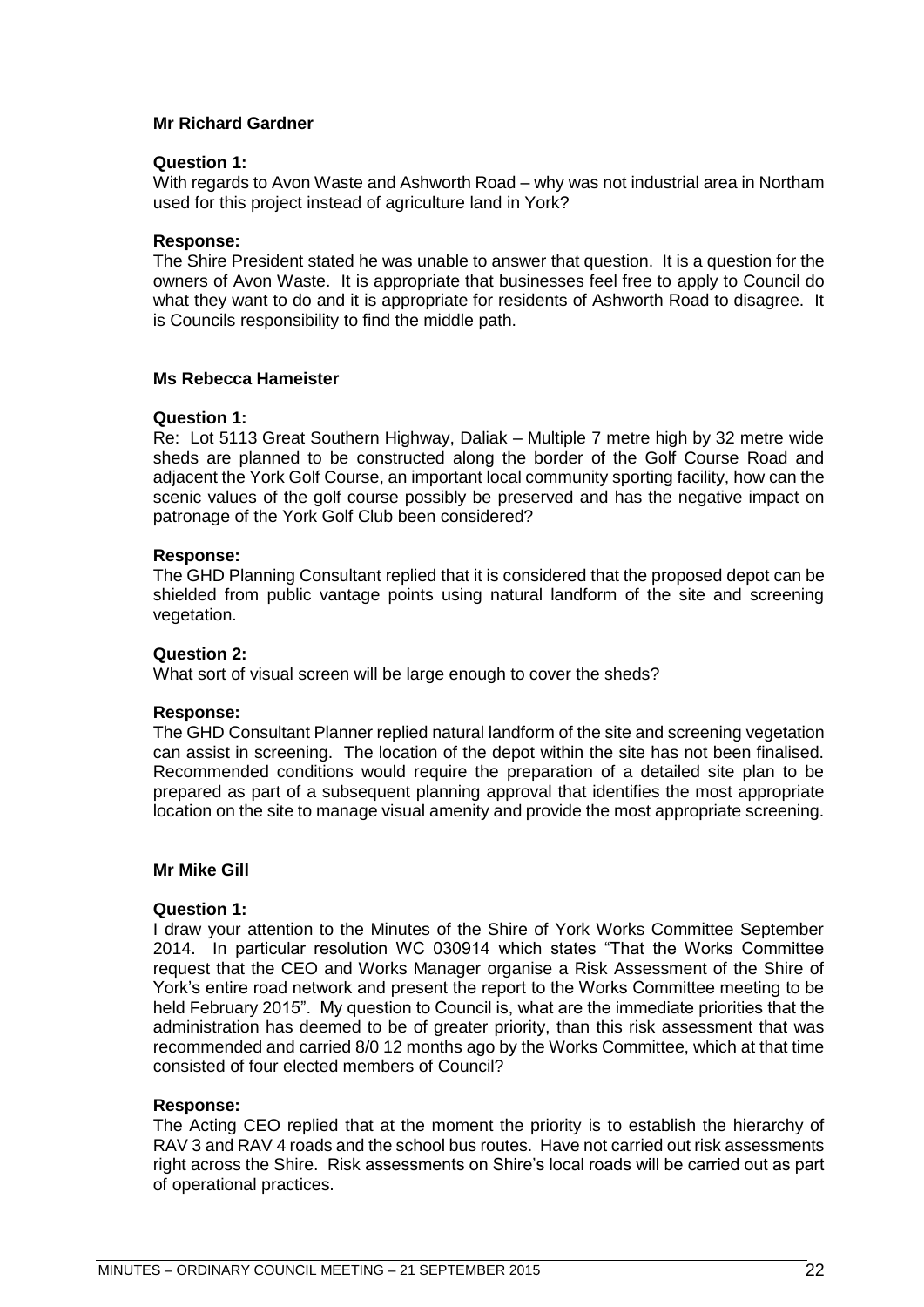#### **Question 2:**

Will Council consider rescinding Resolution 140714 passed at the August 2015 (should read 2014) OCM until a full and complete risk assessment can be produced for those roads now being upgraded, as it is imperative that Council be able to demonstrate that it has considered the potential risks, and has a documented plan in place to manage the risk created by the increase in truck size on our road network infrastructure.

#### **Response:**

Taken on Notice

#### **Ms Sandra Paskett**

#### **Question:**

Re: Item 9.2.3, York Skate Park – the Officer Recommendation reads – "That Council refers the Site Selection Report to the Community Strategic Plan Working Party for its consideration …" What is the Community Strategic Plan Working Party and what is there deliverable and when?

#### **Response:**

The Shire President replied the members of the working party are 3 elected members, John Oliver, Marion Bateman, Fiona Bush and Kira Strange. The Working Party was charged with the responsibility to work with Hames Sharley to move the strategic planning process through the required steps. The deliverables are around the Hames Sharley letter of engagement. It is expected to be delivered within 10 months.

#### **Mrs Heather Saint**

#### **Question:**

I had questions taken on notice at the July Council meeting, why haven't they been answered?

#### **Response:**

The Acting CEO stated that they had been pulled aside by the Shire President. The Acting CEO will speak with the Shire President regarding this.

#### **Ms Jane Ferro**

#### **Question 4:**

Did the Acting CEO raise the purchase order to employ James Best as a consultant for the sum of \$39,000, and who authorised payment of the account?

#### **Response:**

The Acting CEO replied that he authorised payment of the account.

#### **Ms Darlene Barratt**

#### **Question 1:**

How come the visioning programme was able to go ahead but my payment does not go ahead?

#### **Response:**

The Acting CEO stated that payment is for legal fees – you did not pay any money.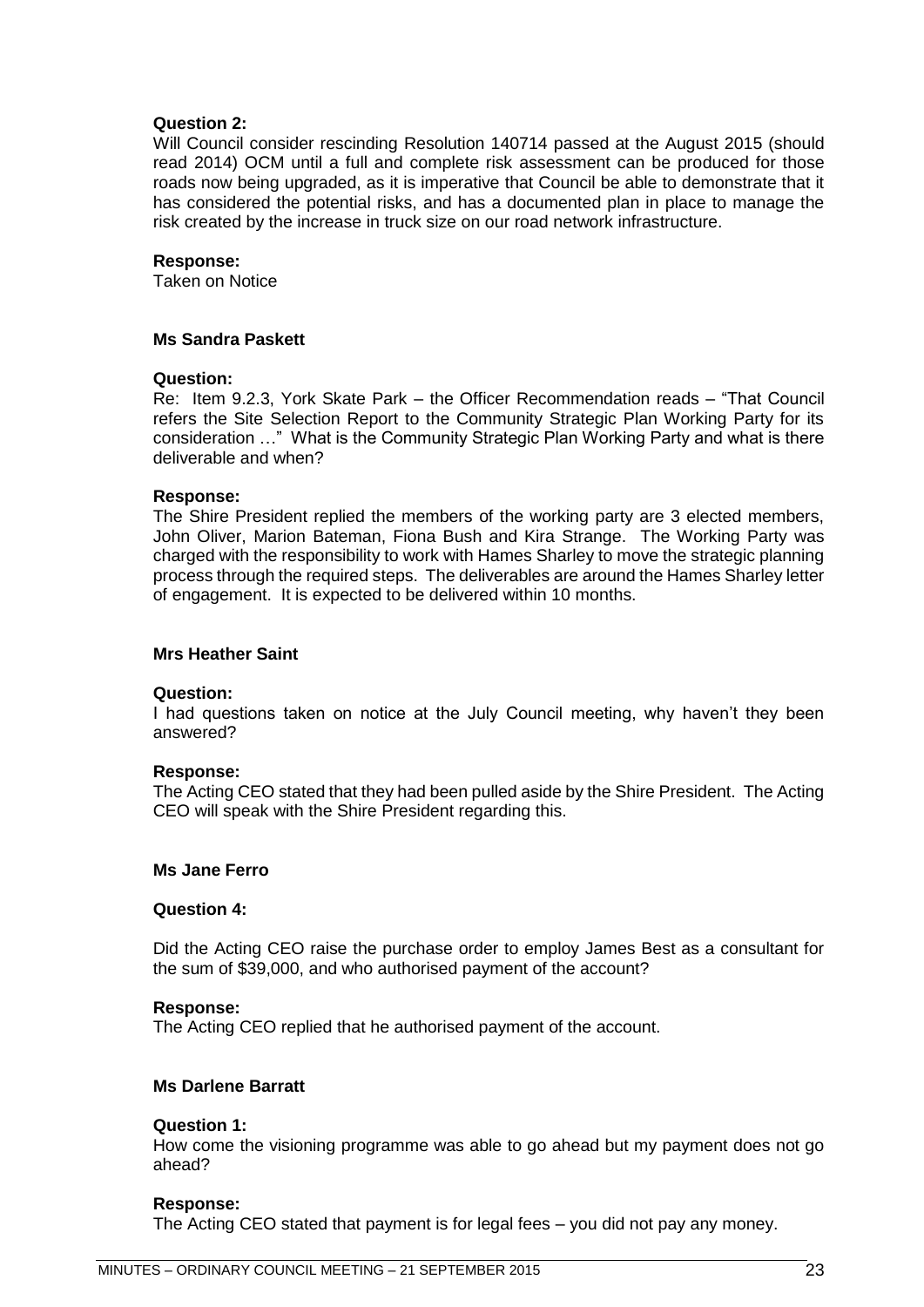The Shire President said he understood Ms Barratt's frustration however this was not the forum for the debate.

Ms Barratt replied it has to be the forum, you are employing the CEO. This is the only forum I can bring it to.

The Shire President stated that Council has made a decision on the matter and given clear direction to the CEO and there is a Resolution on the books.

Ms Barratt asked – why has the CEO got more power than Council.

The Shire President replied that the administration is refusing to take direction from Council.

The Shire President then requested Ms Barratt to sit down.

#### **Mr Greg Browne**

#### **Question 10:**

Has the council assessed the environmental impact of this dust cloud on the agricultural uses and the residents that live in Ashworth road that are going to be exposed to this dust cloud? Or are there any plans to seal Ashworth Road and address the dust and safety issues prior to it being used by Avon Waste?

#### **Response:**

The GHD Planning Consultant stated that it has not been anticipated that trucks will use the northern portion of the road. A restriction can be placed on this.

*Public Question Time concluded at 7.22pm*

#### <span id="page-23-0"></span>**7. APPLICATIONS FOR LEAVE OF ABSENCE**  *Nil*

#### <span id="page-23-1"></span>**8. CONFIRMATION OF MINUTES OF PREVIOUS MEETINGS & NOTES OF THE AGENDA SETTLEMENT BRIEFING**

<span id="page-23-2"></span>8.1 Minutes of the Special Council Meeting held August 17, 2015

**Corrections** 

**Confirmation** 

### <span id="page-23-3"></span>**RESOLUTION 050915 Moved: Cr Smythe Seconded: Cr Wallace** *"That the minutes of the Special Council Meeting held August 17, 2015 be confirmed as a correct record of proceedings." CARRIED: 3/0*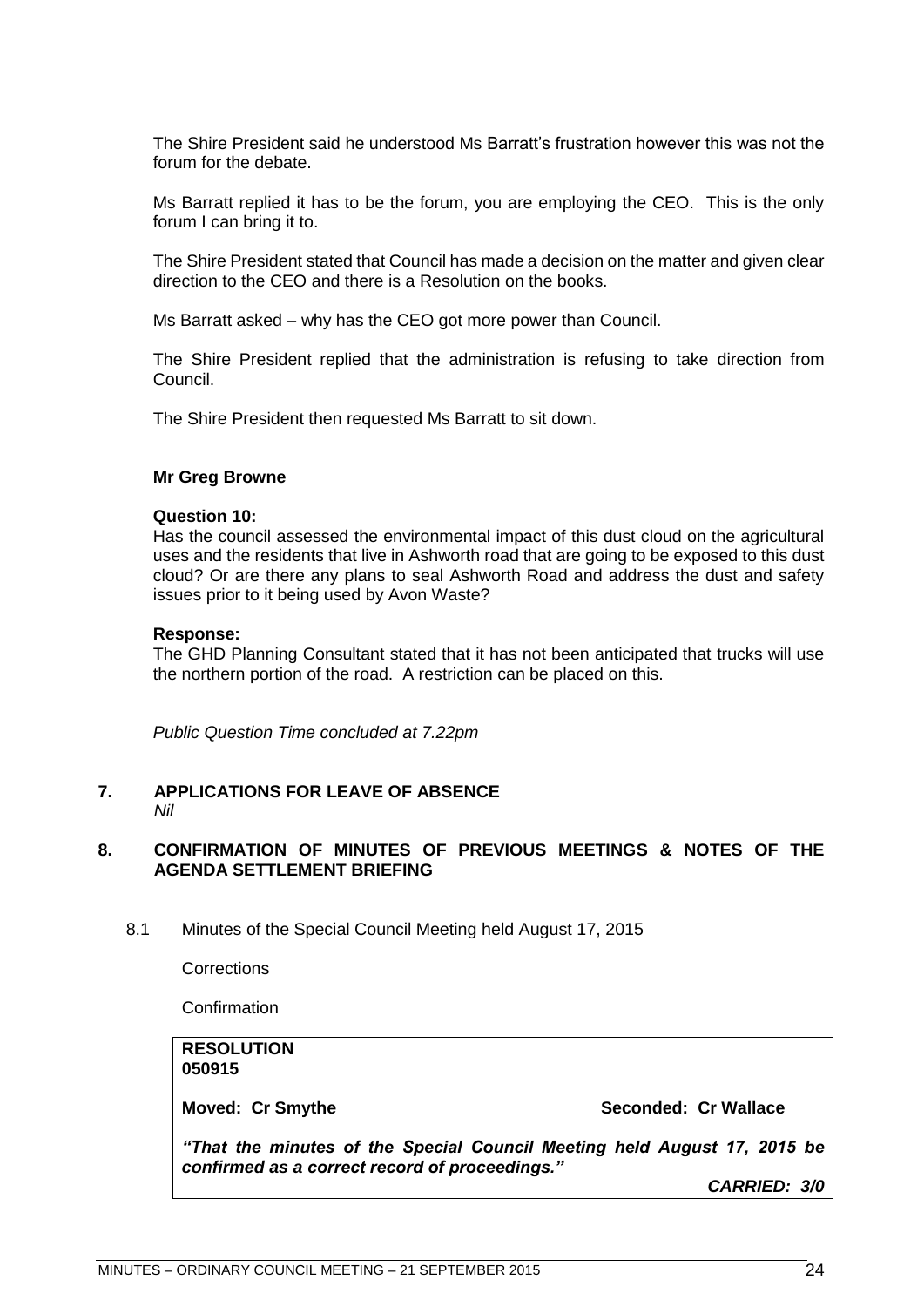8.2 Minutes of the Ordinary Council Meeting held August 24, 2015

**Corrections** 

Confirmation

**RESOLUTION 060915**

**Moved: Cr Smythe Seconded: Cr Wallace**

*"That Council approve the Minutes of the Ordinary Council Meeting held on 24 August 2015 subject to the answers taken on notice at the July meeting be reviewed and resubmitted at the next Ordinary Council meeting for confirmation."*

*CARRIED: 3/0*

<span id="page-24-0"></span>8.3 Notes of the Agenda Settlement Briefing – September 14, 2015

Councillors reviewed reports to be considered at the September Ordinary Council Meeting at the Agenda Settlement Briefing held on September 14, 2015.

Recommendation:

| <b>RESOLUTION</b><br>070915 |                                                                                                     |
|-----------------------------|-----------------------------------------------------------------------------------------------------|
| <b>Moved: Cr Wallace</b>    | Seconded: Cr Smythe                                                                                 |
| be noted."                  | "That the notes of the Agenda Settlement Briefing held on September 14, 2015<br><b>CARRIED: 3/0</b> |

#### <span id="page-24-1"></span>**9. OFFICER'S REPORTS**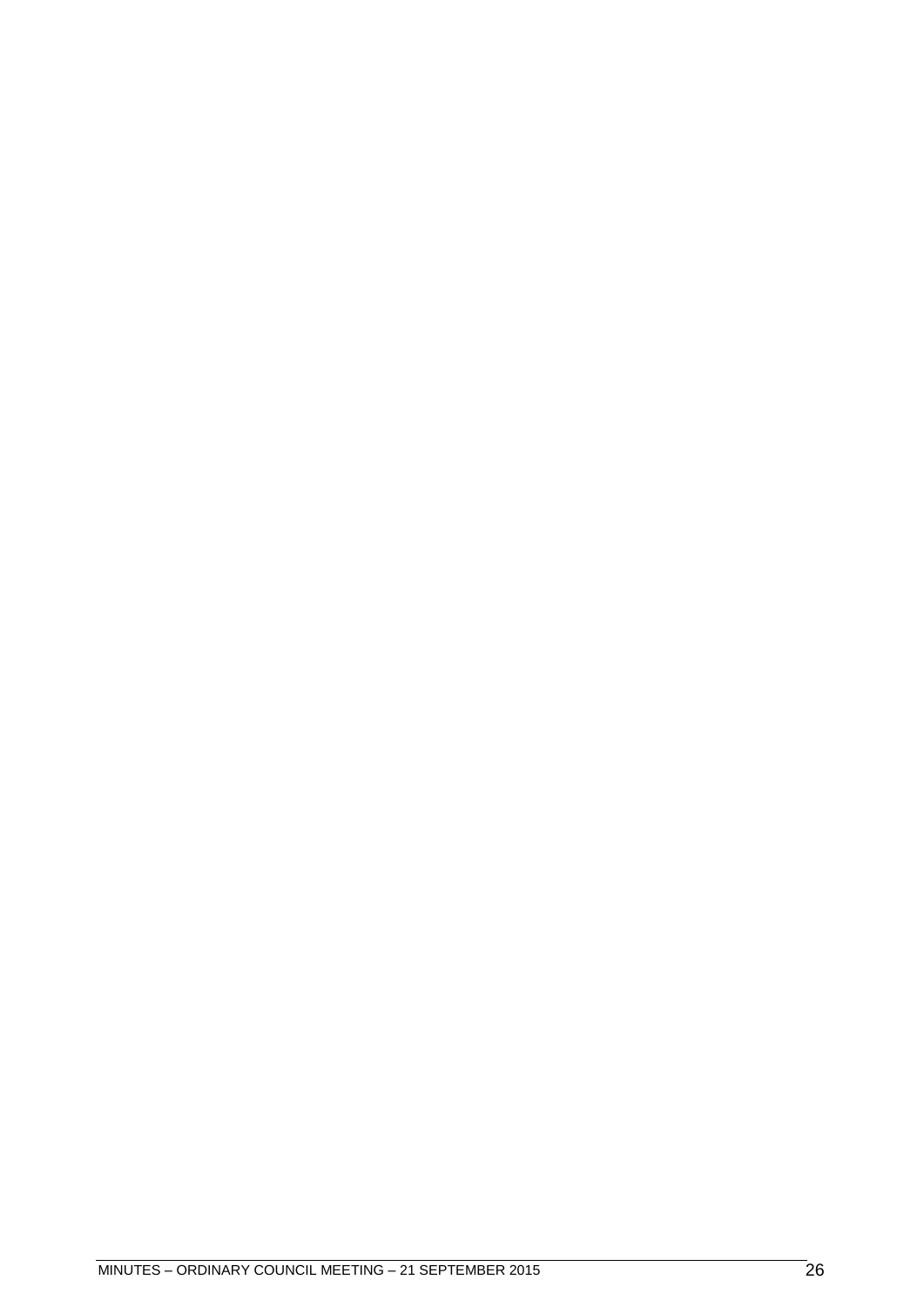### <span id="page-26-0"></span>**9.1 Development Services**

- **9. OFFICER'S REPORTS**
- **9.1 DEVELOPMENT REPORTS**

<span id="page-26-1"></span>**9.1.1 Trews Road Re-Alignment**

*When acting as a planning authority in accordance with the powers conferred by the Planning and Development Act 2005 and any relevant scheme, the Council of the Shire is entitled to make decisions based only on proper planning considerations.*

| TR1                               |
|-----------------------------------|
| 21 September 2015                 |
| 08 September 2015                 |
| <b>Trews Road, York WA</b>        |
| <b>Shire of York</b>              |
| <b>Graeme Simpson, ACEO</b>       |
| <b>Anneke Birleson, DSO</b>       |
| Nil                               |
| <b>Map of Trews Road Proposal</b> |
| Nil                               |
|                                   |

**REPORT APPROVED BY THE A/CEO:** Graeme Simpson

#### **Summary:**

The purpose of this report is:

To formally dedicate the portion of the Hospital Reserve as public road according to Section 56 of the *Land Administration Act 1997*, for the purpose of road-widening.

To formally close a portion of Trews Road in accordance with Section 58 of the *Land Administration Act 1997*, for amalgamation into School Reserve 25722.

To formally permit taking of portion of Lot 10 Trews Road, owned by the Shire of York.

To formally dedicate the taken land as public road in accordance with Section 56 of the *Land Administration Act 1997*.

Indemnify the State and Minister for Lands against any claims for compensation and costs that may arise from the development.

#### **Background:**

Trews Road was re-aligned in 2008, as a joint funded project under the State Black Spot Project to provide a greater separation of the intersections of Trews Road and South Street with Forrest Street and to address safety and parking issues at the school.

Council Resolution on 12 May 2008:

*"That Council:*

- *1. accede to the proposed road closure of a portion of Trews Road, York, as shown on the map, tabled for information, for the purpose of facilitating public advertising in accordance with Section 58 of the Land Administration Act 1997 (as amended); and*
- *2. in the event that no adverse submissions are received during the advertising period, delegate authority to the Chief Executive Officer to finalise the road closure.*
- *3. Support the inclusion of the closed portion of Trews Road into Reserve 25727/28038 so it becomes part of the school property."*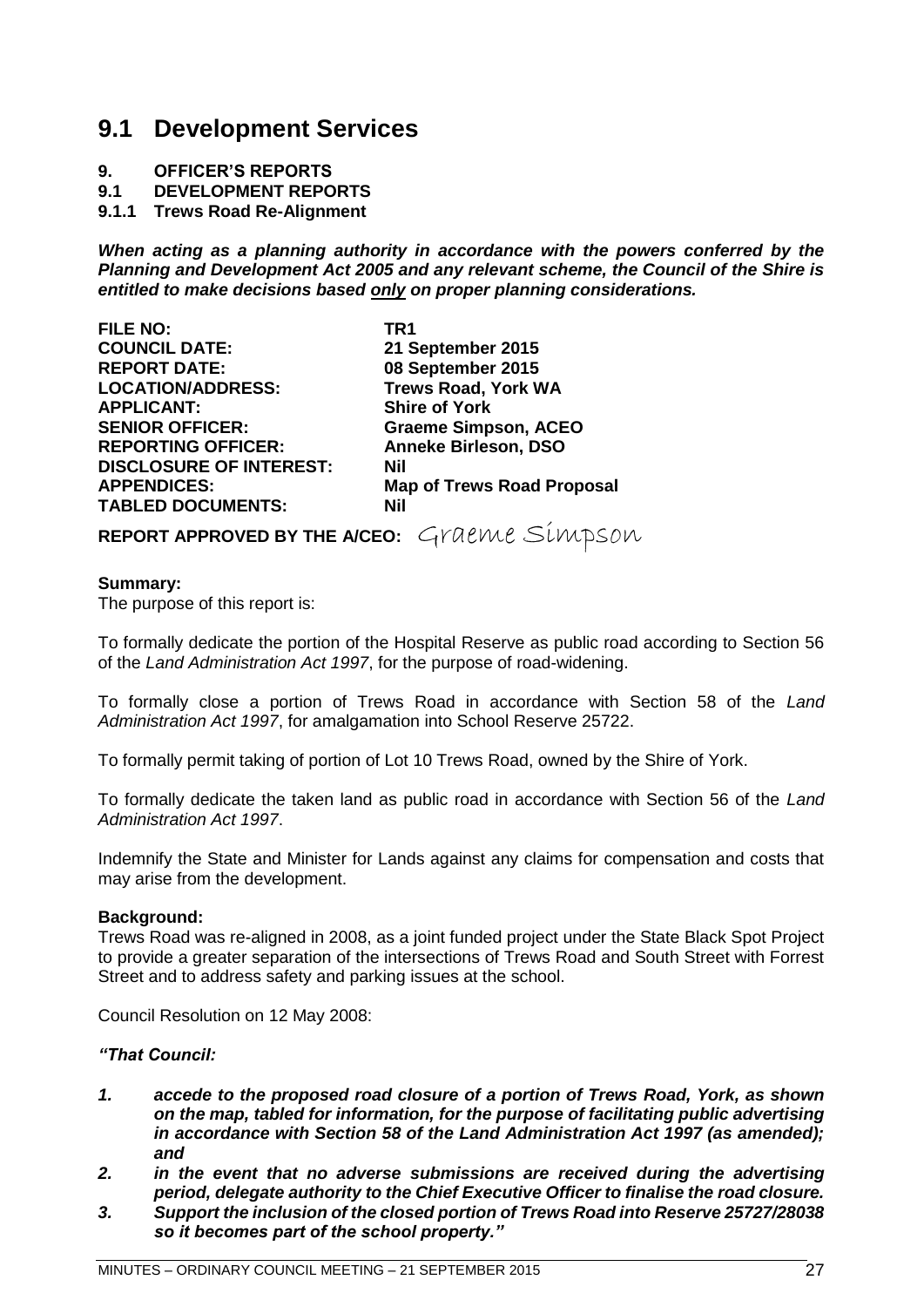This resolution was rescinded at Council Meeting 16<sup>th</sup> November 2009 due to excessive costs to relocate power infrastructure.

It has since been established that the infrastructure can remain providing there is an easement in the new proposed reserve and that Western Power have appropriate access to it.

#### **Consultation:**

Department of Lands Department for Planning and Infrastructure – State Land Service York District High School York District High School Parents & Citizens Association Education Department Public Transport Authority Water Corporation **Telstra** Western Power

#### **Statutory Environment:**

*Lands Administration Act 1997* Part 9 (Compulsory acquisition of interests in land) Section 56 (Dedication of land as road) Section 58 (Closing Roads)

*Land Administration Regulations 1998*, Part 2 – General, Regulation 8 and 9.

**Policy Implications:** Nil

#### **Financial Implications:**

Amalgamation of closed road area into School Reserve 25722, will remove responsibility of costs for maintenance from the Shire of York to the School.

#### **Strategic Implications:**

Nil

**Voting Requirements: Absolute Majority Requires: No**

**Site Inspection: Site Inspection Undertaken: Various**

**Triple bottom Line Assessment: Economic Implications:**

If the Minister agrees to the closure, the road reserve becomes Crown Land.

The Shire of York is to indemnify the State and Minister of Lands against any claims for compensation and costs that may arise from the proposed actions.

#### **Social Implications:**

The finalisation of the re-alignment impacts upon the Daliak Estate Development, but does not appear to affect any other future developments within the area. However, the advertising period will allow for any concerns to be raised.

The new alignment will provide for a safer route for those using Trews Road, in particular, residents, and users of the School and Hospital.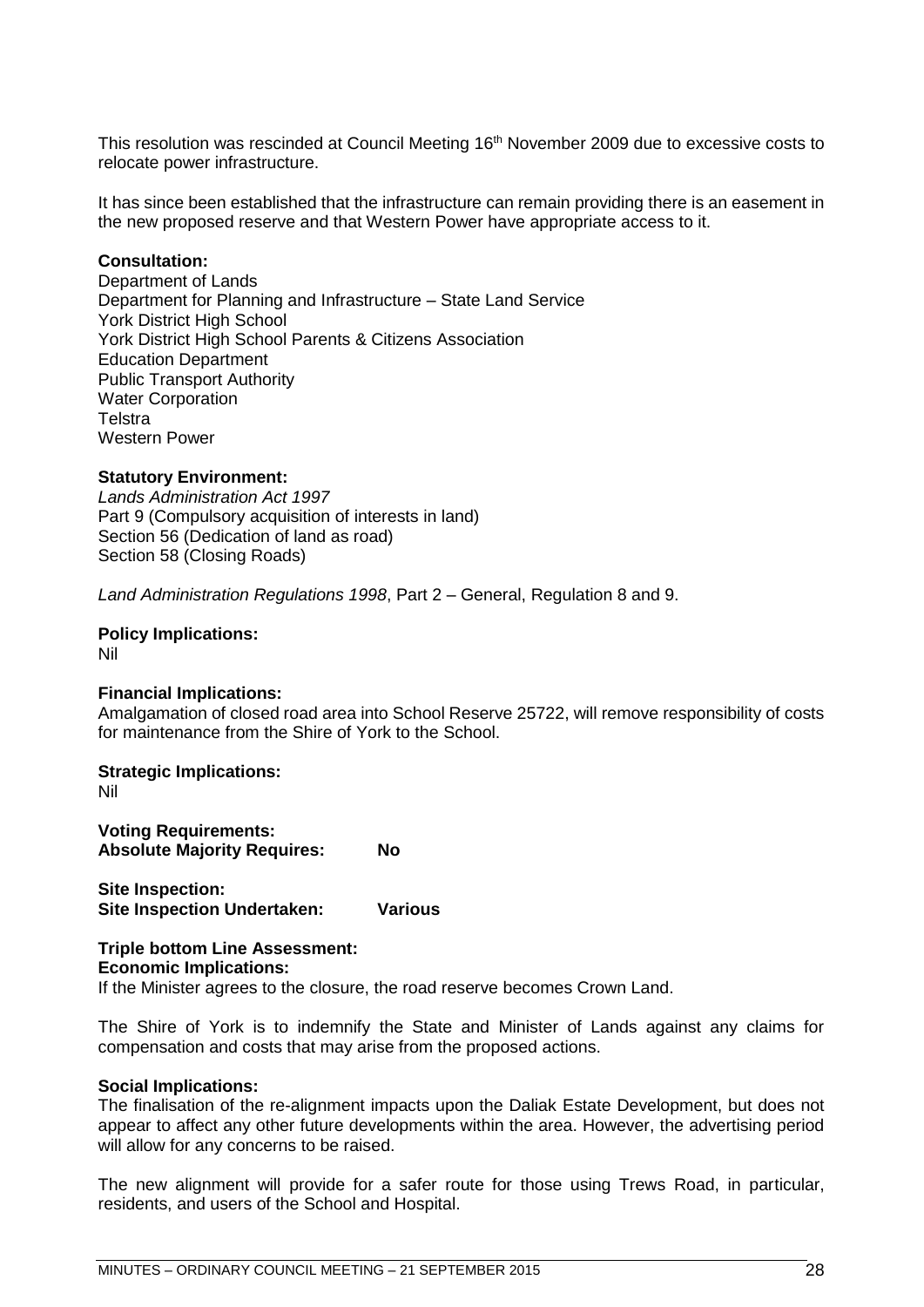#### **Environmental Implications:**

Nil at this stage.

#### **Officer Comment:**

If the recommendation is accepted, resolution of this matter will enable fulfilment of requirements of the *Land Administration Act 1997*.

#### **ASB Comment**

A request was made for the map of the Trews Road Proposal be attached as an appendix.

| <b>RESOLUTION</b><br>080915                                                                                                 |                                                                                                                                                 |   |  |
|-----------------------------------------------------------------------------------------------------------------------------|-------------------------------------------------------------------------------------------------------------------------------------------------|---|--|
| <b>Moved: Cr Wallace</b><br>Seconded: Cr Smythe                                                                             |                                                                                                                                                 |   |  |
| <b>That Council:</b>                                                                                                        |                                                                                                                                                 |   |  |
| 1.                                                                                                                          | Agree to (as shown on the tabled map [F.R.Rodda & Co., Drawing No. 2477R, January<br>$2009$ ]):                                                 |   |  |
| (a)                                                                                                                         | dedicate the portion of the Hospital Reserve as public road according to Section 56<br>of the Land Administration Act 1997;                     |   |  |
| (b)                                                                                                                         | close a portion of Trews Road in accordance with Section 58 of the Land<br>Administration Act 1997, for amalgamation into School Reserve 25722; |   |  |
| (c)                                                                                                                         | permit taking of portion of Lot 10 Trews Road, owned by the Shire of York;                                                                      |   |  |
| (d)                                                                                                                         | dedicate the taken land as public road in accordance with Section 56 of the Land<br><b>Administration Act 1997.</b>                             |   |  |
| (e)                                                                                                                         | indemnify the State and Minister for Lands against any claims for compensation and<br>costs that may arise from the development.                |   |  |
| for the purpose of facilitating true and correct proceedings in accordance with the Land<br><b>Administration Act 1997.</b> |                                                                                                                                                 |   |  |
|                                                                                                                             |                                                                                                                                                 | . |  |

**2. in the event that no adverse submissions are received during the advertising period, delegate authority to the Acting Chief Executive Officer to finalise proceedings including submitting required documentation to the Minister of Lands."**

*CARRIED: 3/0*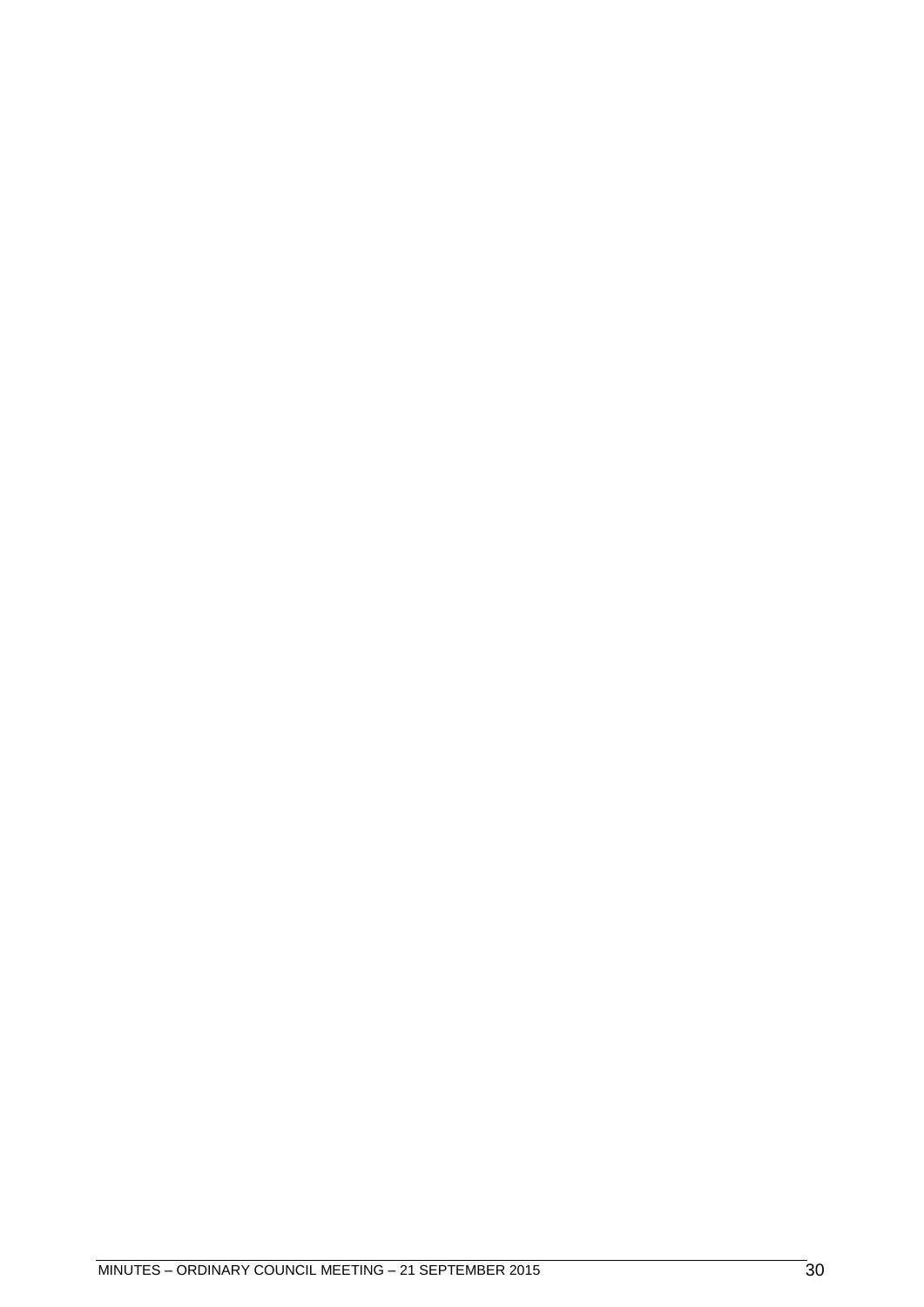# <span id="page-30-0"></span>**9.2 Administration Reports**

# **9. OFFICER'S REPORTS**

#### **9.2 ADMINISTRATION REPORTS**

*Disclosure of Interest: Cr Matthew Reid – Proximity Interest – The Shire President, Cr Matthew Reid advised he had a Proximity Interest to this item due to an associated entity owning Lot 6 Howick Street, York*

#### <span id="page-30-1"></span>**9.2.1 Dedication of Road – Reserve 39603 Lot 5001 (25) Howick Street, York**

| <b>FILE NO:</b>                              | AV1.6659                                          |
|----------------------------------------------|---------------------------------------------------|
| <b>COUNCIL DATE:</b>                         | 21 September 2015                                 |
| <b>REPORT DATE:</b>                          | <b>28 August 2015</b>                             |
| <b>LOCATION/ADDRESS:</b>                     | Reserve 39603 Lot 5001 Howick Street, York        |
| <b>APPLICANT:</b>                            | <b>Helena Gibbs / Shire of York</b>               |
| <b>SENIOR OFFICER:</b>                       | <b>Graeme Simpson, CEO</b>                        |
| <b>REPORTING OFFICER:</b>                    | Keith Burgemeister, Town Planner                  |
| <b>DISCLOSURE OF INTEREST:</b>               | <b>Cr Matthew Reid - Proximity Interest</b>       |
| <b>APPENDICES:</b>                           | 1 - Aerial photo                                  |
|                                              | 2 - Certificate of Title - DP59742                |
|                                              | 3 – Certificate of Title – DP 57508 (survey plan) |
|                                              | 4 - E-mails I145950 and I149315                   |
|                                              | 5 – Advice from the Department of Lands           |
| <b>DOCUMENTS TABLED:</b>                     | <b>Nil</b>                                        |
| REPORT APPROVED BY THE A/CEO: Graeme Simpson |                                                   |
|                                              |                                                   |

This item has been withdrawn until the October Ordinary Council Meeting as a Declaration of Interest has been made and as a consequence there would be a lack of a quorum for the item to be considered.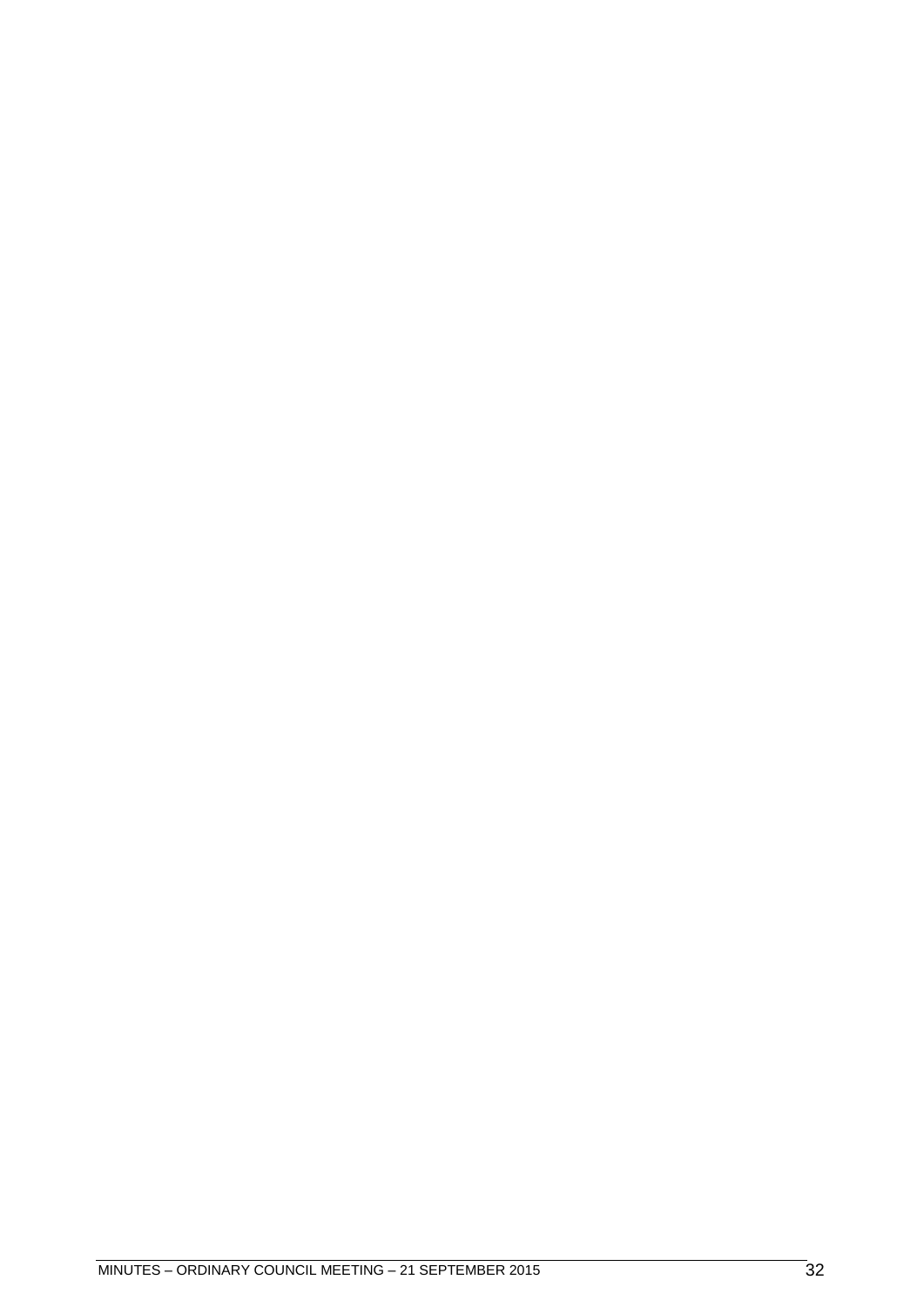#### **9. OFFICER'S REPORTS**

**9.2 ADMINISTRATION REPORTS**

#### <span id="page-32-0"></span>**9.2.2 Appointment of FESA Representative**

| FILE NU:                       |                           |
|--------------------------------|---------------------------|
| <b>COUNCIL DATE:</b>           | 21 September 2015         |
| <b>REPORT DATE:</b>            | 7 September 2015          |
| <b>LOCATION/ADDRESS:</b>       | N/A                       |
| <b>APPLICANT:</b>              | <b>Shire of York</b>      |
| <b>SENIOR OFFICER:</b>         | <b>G K Simpson, A/CEO</b> |
| <b>REPORTING OFFICER:</b>      | <b>G K Simpson, A/CEO</b> |
| <b>DISCLOSURE OF INTEREST:</b> | Nil                       |
| <b>APPENDICES:</b>             | Nil                       |
| <b>DOCUMENTS TABLED:</b>       | Nil                       |
|                                |                           |

**REPORT APPROVED BY THE A/CEO:** Graeme Simpson

#### **Summary: Council**

**FILE NO:**

The Department of Fire and Emergency Services (FESA) has advised that:

- 1. The District Emergency Management Committee (DEMC) representative is Cr Pollard, President of the Shire of Northam.
- 2. It is appropriate for Council to appoint the Chief Executive Officer as the Local Emergency Recovery Co-Ordinator.

#### **Background:**

Council's decision of 24 August 2015 was based on previous arrangements. The FESA administration has clarified that the DEMC representation now rests with Northam.

#### **Consultation:**

Officers of the Department of Fire and Emergency Services

**Statutory Environment:** Fire and Emergency Services Act

**Policy Implications:** Nil

**Financial Implications:** Nil

#### **Strategic Implications:**

The Shire has a local role to play but at the District level the President of the Shire of Northam is the participating representative.

| <b>Voting Requirements:</b>        |    |
|------------------------------------|----|
| <b>Absolute Majority Required:</b> | No |

**Site Inspection: Site Inspection Undertaken: Not Applicable**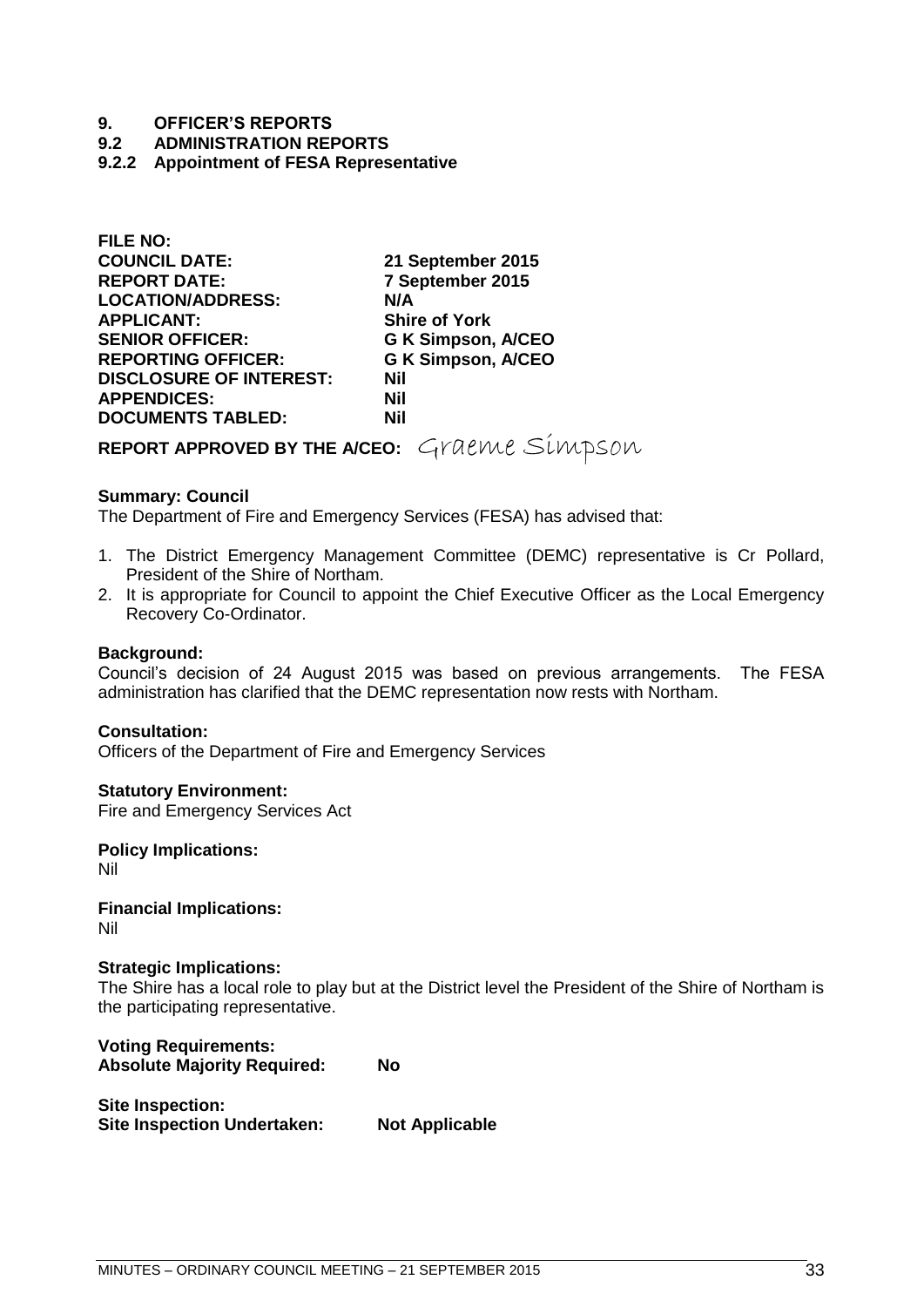**Triple bottom Line Assessment: Economic Implications:**

Not Applicable

**Social Implications:** Nil

**Environmental Implications:** Nil

#### **Officer Comment:**

The proposal to nominate the Shire President as the District Emergency Management Committee (DEMC) representative was not appropriate.

#### **ASB Comment**

No further clarification was required to this item.

OFFICER RECOMMENDATION

*"That the advice from the Department of Fire and Emergency Services that:*

- *1. the Shire of Northam President, Cr Pollard, is the DEMC representative for this region and the resolution 150815 (2) delete reference to Cr Reid.*
- *2. the advice in respect to 150815 (3) be noted."*

**RESOLUTION 090915**

**Moved: Cr Smythe Seconded: Cr Wallace**

*"That Council:*

*Notes that the Shire of Northam President, Cr Pollard, is the DEMC representative for this region."*

*CARRIED: 3/0*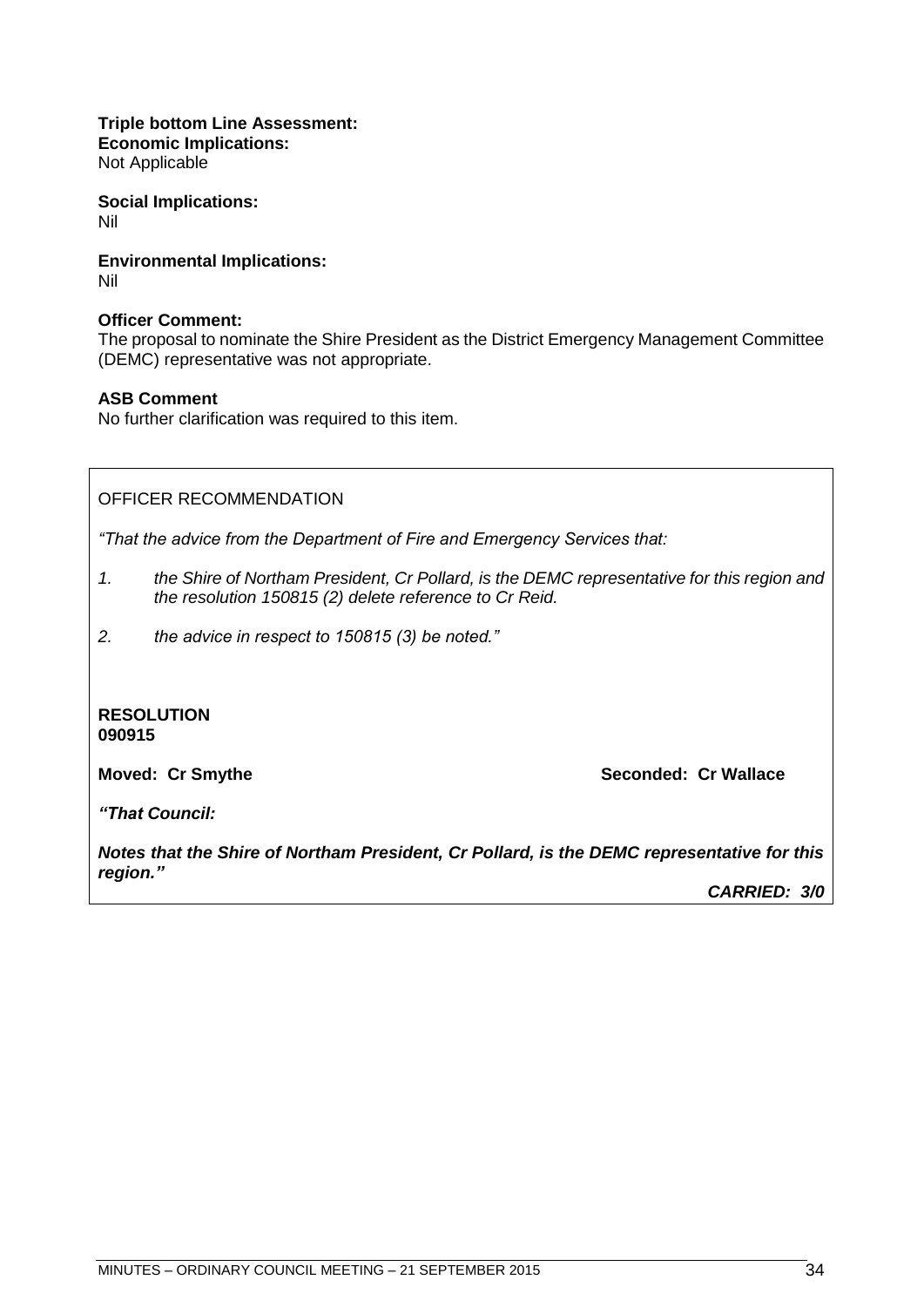#### **9. OFFICER'S REPORTS**

**9.2 ADMINISTRATION REPORTS**

<span id="page-34-0"></span>**9.2.3 York Skate Park**

**FILE NO: COUNCIL DATE: 21 September 2015 APPLICANT: York Youth Precinct Group SENIOR OFFICER: G K Simpson, A/CEO REPORTING OFFICER: G K Simpson, A/CEO DISCLOSURE OF INTEREST: Nil APPENDICES: Site Selection Report**

**REPORT DATE: 9 September 2015 LOCATION/ADDRESS: Avon Park Cnr South Street & Lowe Street Community Consultation & Design Proposal Map of Services** 

**DOCUMENTS TABLED: Nil**

**REPORT APPROVED BY THE A/CEO:** Graeme Simpson

#### **Summary: Council**

The Community Resource Centre, acting as a facilitator for the York Youth Precinct Group, has consulted with the community (particularly youth groups) and compiled a report titled Site Selection Report.

#### **Background:**

The Working Group has submitted a comprehensive report on the selection of the preferred site on the corner of South Street and Lowe Street in Avon Park. Other sites considered were:

- Existing Skate Park location
- Land adjacent to Joanna Whitely Park
- Candice Bateman Park

#### **Consultation:**

The report has not specified the consultation details but 196 people have signed the petition supporting the upgrade of the Skate facilities. The Consultation and Design Proposal budget allows for \$4,000 for future community consultation.

#### **Statutory Environment:**

An application of this nature needs to be referred to the Shire for planning consent, building permission and Council approval to proceed beyond this stage.

#### **Policy Implications:**

Nil

#### **Financial Implications:**

There has not been any request for financial assistance but it is likely that there will be a request for a capital contribution and for Shire staff to maintain the surrounds.

#### **Strategic Implications:**

The location of a new skateboard facility will present an opportunity for the Shire to re-position its 'Public Wifi Facility'.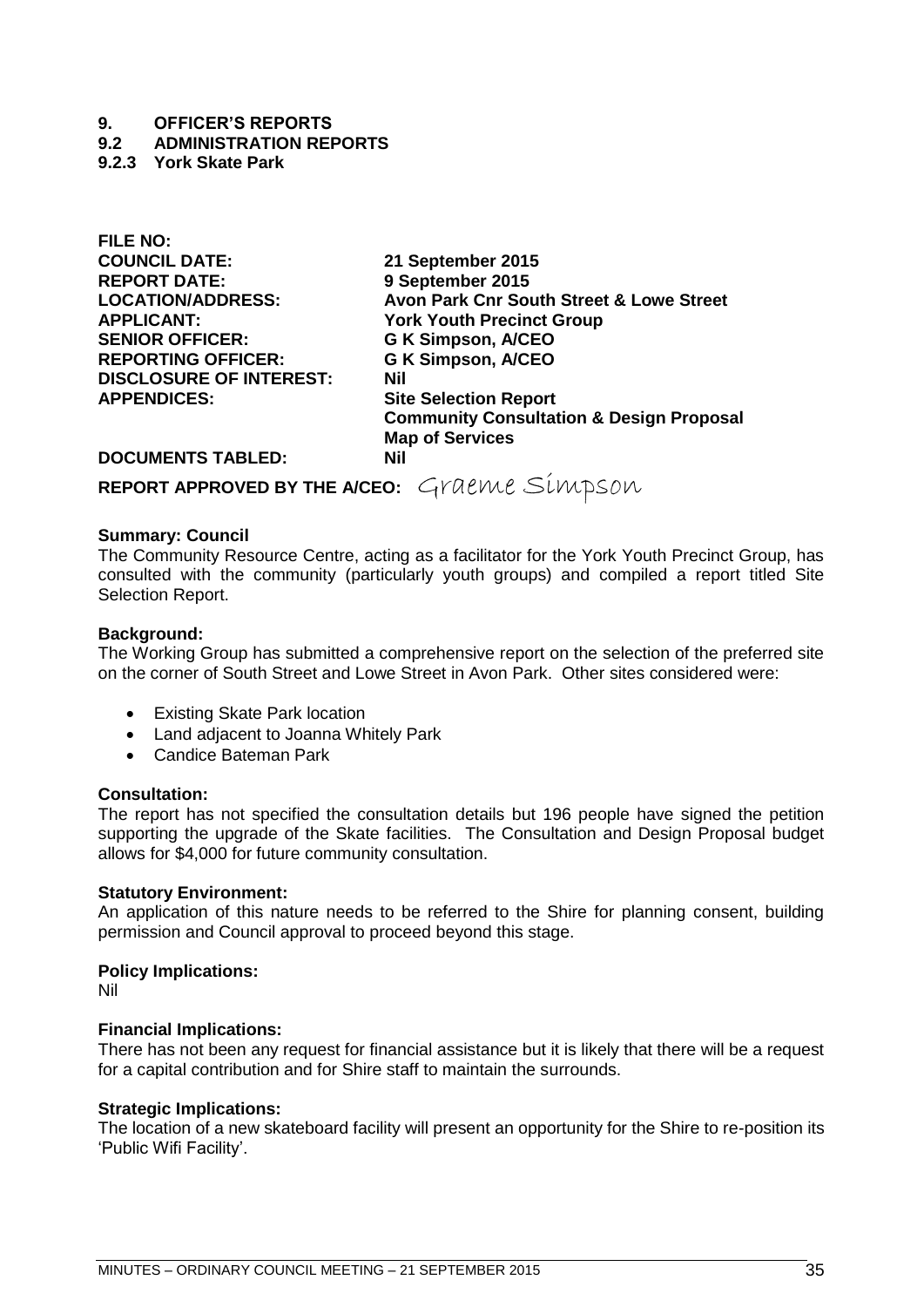**Voting Requirements: Absolute Majority Required: No**

**Site Inspection: Site Inspection Undertaken: Working Group**

**Triple bottom Line Assessment: Economic Implications:** N/A

#### **Social Implications:**

The building of the new skate park in the central business district will have a large social implication. The number of youths gathering in the CBD will increase but the location will be suitable and the facility will be used.

**Environmental Implications:**

Nil

#### **Officer Comment:**

The Working Group is seeking Council's endorsement for the chosen location to enable it to proceed with the planning of the project.

#### **ASB Comment**

The representative of the York Youth Precinct Working Group, Esmeralda Harmer, gave a presentation to Council outlining the background to the upgrading or relocation of the current skate park. As the current skate park would be difficult to upgrade the working group looked at various locations in town where a skate park could be relocated. A site selection report has been undertaken and the preferred site is Avon Park. The working group is asking for Council endorsement of the preferred location and financial contribution to assist with the next phase of the community consultation and design proposal.

The Officer Recommendation to be amended to reflect discussion, and the inclusion of the Site Selection Report and the Consultation and Design Proposal Report to be included with the report.

OFFICER RECOMMENDATION

*"That Council refer the Site Selection Report to:*

- *1. The Community Strategic Plan Working Party for its consideration.*
- *2. The Shire's Planning Officer for comment on the choice of sites."*

#### **RESOLUTION 100915**

**Moved: Cr Wallace Seconded: Cr Smythe**

*"That Council:*

*Refer the Site Selection Report to the Community Strategic Plan Working Party for its consideration.*

*CARRIED: 3/0*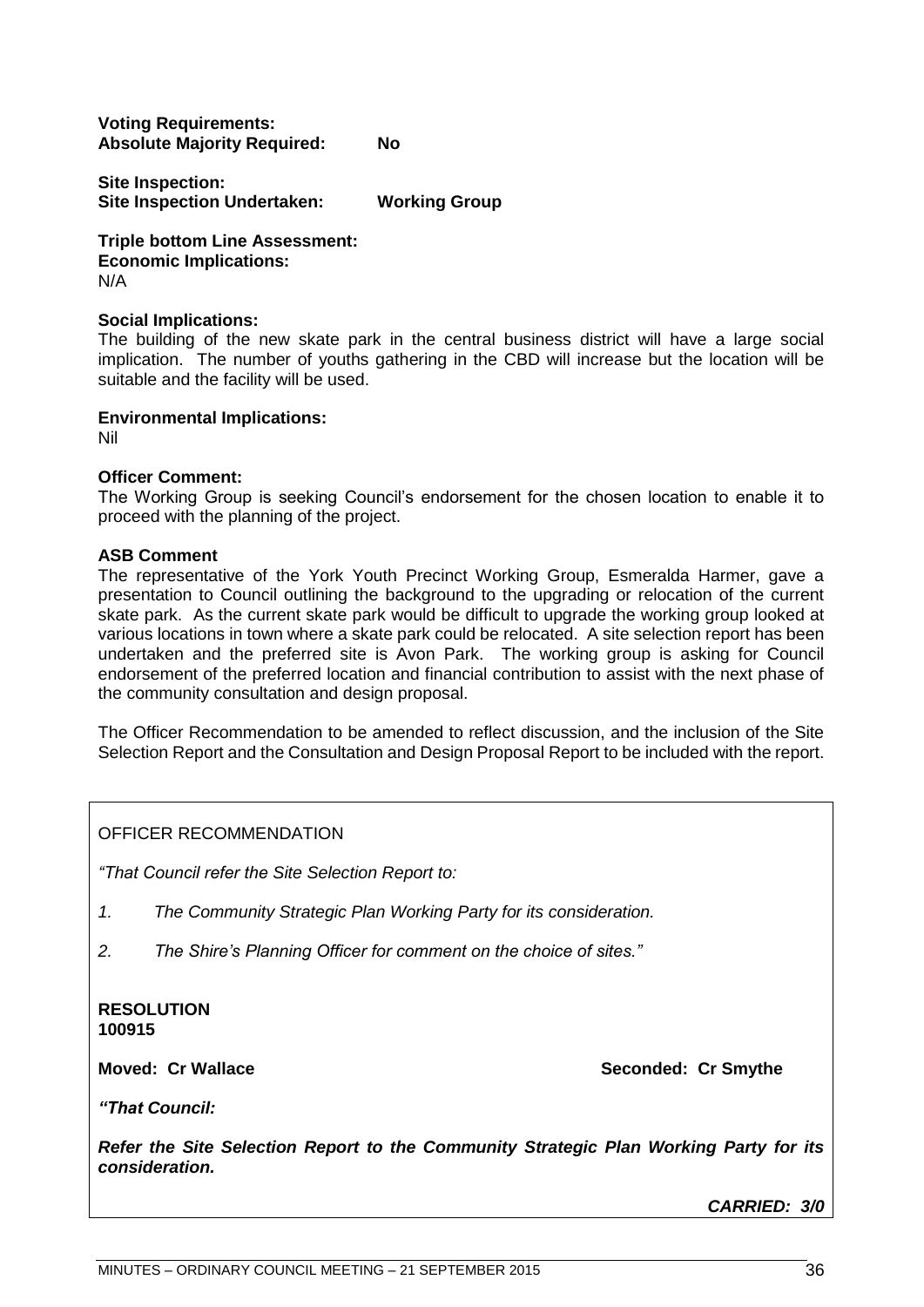## <span id="page-36-0"></span>**9.3 Works Reports**

#### **9. OFFICER'S REPORTS**

**9.3 WORKS REPORTS**

<span id="page-36-1"></span>**9.3.1 Tender 01-2015/16 Supply and Application of Bituminous Surfaces**

| <b>FILE NO:</b>                | <b>AS.TEN.047</b>                                    |
|--------------------------------|------------------------------------------------------|
| <b>COUNCIL DATE:</b>           | 21 September 2015                                    |
| <b>REPORT DATE:</b>            | 1 September 2015                                     |
| <b>LOCATION/ADDRESS:</b>       | <b>Shire of York</b>                                 |
| <b>APPLICANT:</b>              | Not applicable                                       |
| <b>SENIOR OFFICER:</b>         | <b>Graeme Simpson (ACEO)</b>                         |
| <b>REPORTING OFFICER:</b>      | <b>Allan Rourke (MWS)</b>                            |
| <b>DISCLOSURE OF INTEREST:</b> | Nil                                                  |
| <b>APPENDICES:</b>             | <b>Price Schedule</b>                                |
|                                | <b>Criteria Scores &amp; Total Costs Spreadsheet</b> |
|                                | (Appendices are Confidential and for Councillors     |
|                                | Only)                                                |
| <b>DOCUMENTS TABLED:</b>       | <b>Nil</b>                                           |

**REPORT APPROVED BY THE A/CEO:** Graeme Simpson

#### **Summary:**

To consider tenders received for the supply and application of bituminous surfaces for 2015/16 financial year.

#### **Background:**

Tenders for the supply and application of bituminous surfaces were recently called with five tenders being received.

The tender was advertised in the West Australian on Saturday the 1st August 2015, TenderLink and the Shire of York website. Tenders closed at 4.00pm on Friday 21st August 2015.

Five complying tenders were received from four companies. (Bitutek submitted Two Tenders)

- Bitutek Pty Ltd
- Downer EDI Works Pty Ltd
- Colas West Australian Pty Ltd
- Fulton Hogan

Council has approximately 43,300m2 of primerseal and 100,267m2 of reseal and final seal in the 2015 – 16 financial year.

All Tenderers appear to be well equipped and well experienced in the type of work that was tendered and as such the decision has come down to price.

Prices tendered are rated 1 to 5, 1 being the lowest tendered price and 5 being the highest tendered price.

They are as follows:

- 1. Bitutek Pty Ltd (a)
- 2. Colas West Australian Pty Ltd
- 3. Bitutek Pty Ltd (b)
- 4. Downer EDI Works Pty Ltd
- 5. Fulton Hogan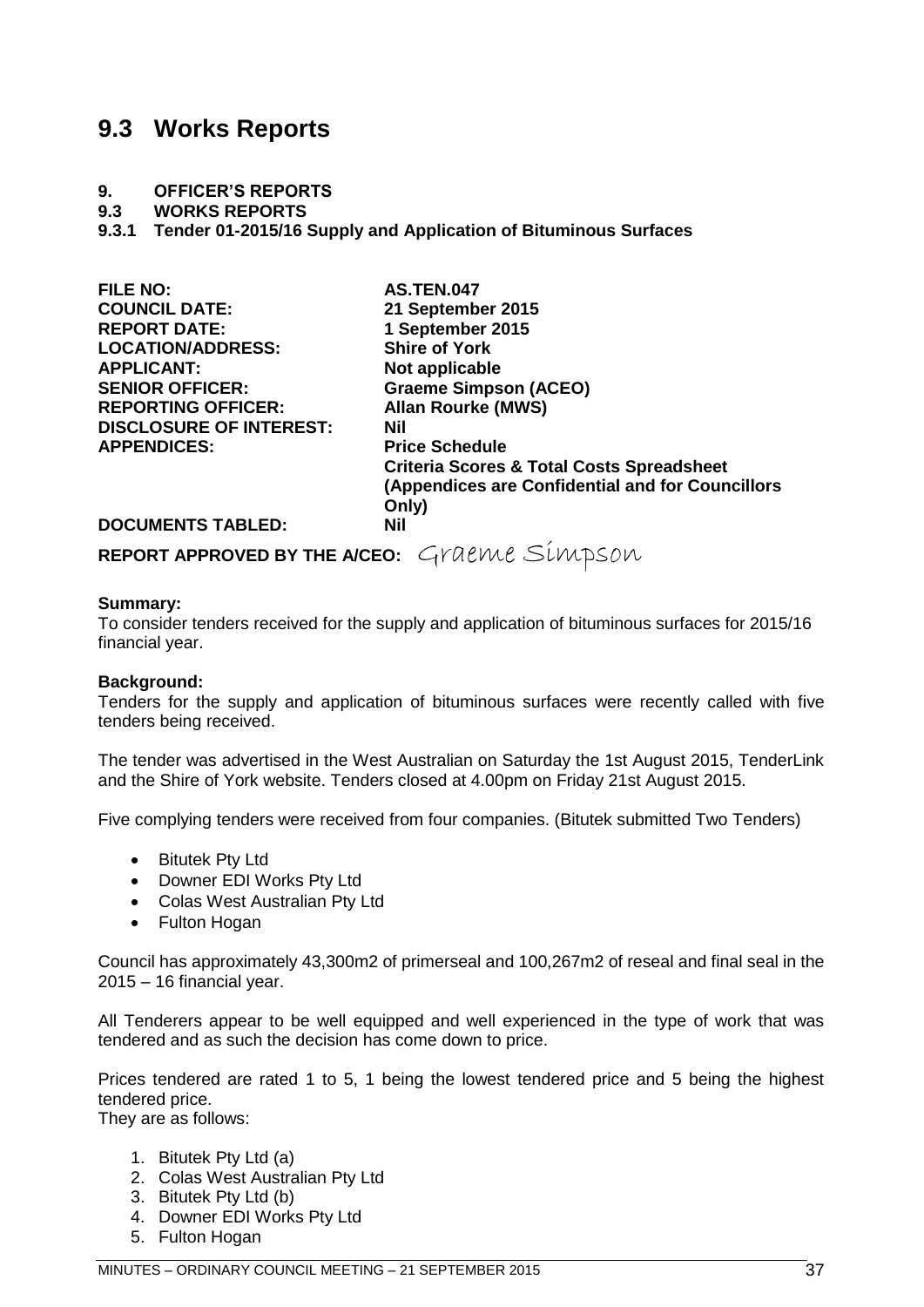A selection criteria was included in the Tender document and is as follows:

Tenders should be assessed using a point scoring system with scores being awarded for each selection criteria and sub-criteria. Each criterion is weighted to reflect its relative importance. Weighted scores are then summed to yield the total score.

The maximum weighted score for each criteria is as follows:

- Methodology 20
- Experience on similar work 30
- Capacity 30
- Management system 20 100

The scores, representing the value of the Tenders to the Principal, are compared with Tender prices to arrive at the best value for money Tender.

#### **Consultation:**

Department of Local Government and Communities. Macri Partners.

#### **Statutory Environment:**

Part 4 of the Local Government (Functions and General) Regulations 1996, section 3.57 of the Local Government Act 1995

#### **Policy Implications:**

In accordance with the Shire of York Purchasing Policy.

#### **Financial Implications:**

In Accordance with the Shire of York Adopted Annual Budget 2015/16

# **Strategic Implications:**

Nil

| <b>Voting Requirements:</b><br><b>Absolute Majority Required:</b> |  |  |
|-------------------------------------------------------------------|--|--|
| Cita Ingpasation.                                                 |  |  |

**Site Inspection: Site Inspection Undertaken: Yes**

**Triple bottom Line Assessment:** Not Applicable

**Economic Implications:** Nil

#### **Social Implications:**

To extend, preserve road infrastructure and provide safer roads for all road users within the Shire of York.

#### **Environmental Implications:**

Nil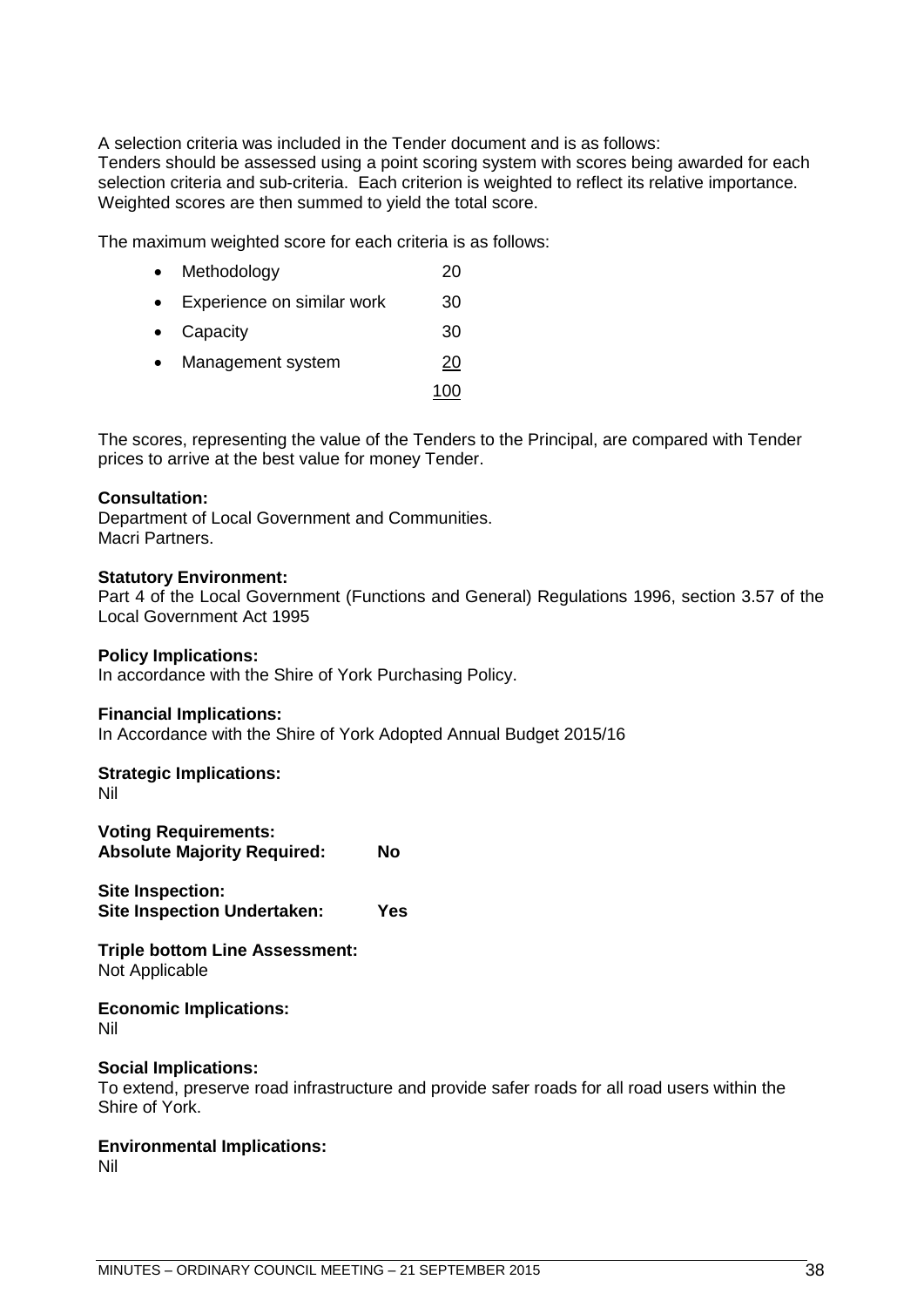#### **Officer Comment:**

Bitutek Pty Ltd (a) have tendered the lowest price and would appear to be suitably qualified to complete the projects to Councils standards and specifications as set out in Tender 01-15/16.

As mentioned all tenderers appear to be suitably qualified and equipped to carry out the contract. Therefore, best value for money dictates that the Tender be awarded to Bitutek Pty Ltd (a).

#### **ASB Comment**

No further clarification was required to this item.

**RESOLUTION 110915**

**Moved: Cr Wallace Seconded: Cr Smythe**

*"That Council:*

*Award the tender 01-15/16 submitted by Bitutek Pty Ltd (a) for the Supply and Application of Bituminous Surfaces."*

*CARRIED: 3/0*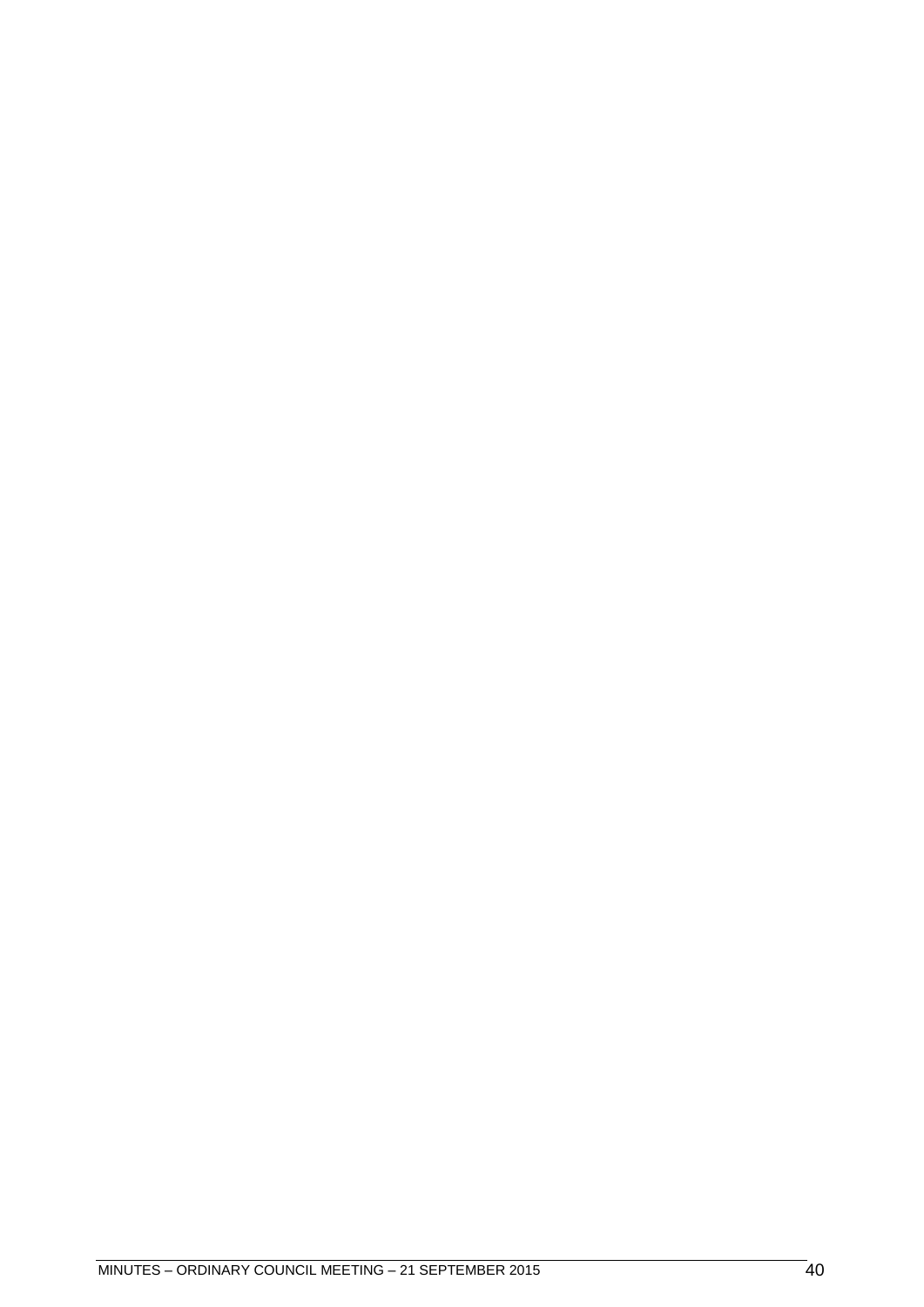# <span id="page-40-0"></span>**9.4 Financial Reports**

#### **9. OFFICER'S REPORTS**

**9.4 FINANCE REPORTS**

#### <span id="page-40-1"></span>**9.4.1 Monthly Financial Reports – August 2015**

| <b>FI.FRP</b>                                |
|----------------------------------------------|
| 21 September 2015                            |
| 1 September 2015                             |
| <b>Not Applicable</b>                        |
| <b>Not Applicable</b>                        |
| <b>Graeme Simpson, Acting CEO</b>            |
| <b>Tabitha Bateman, Financial Controller</b> |
| Nil                                          |
| Yes - Appendix A as detailed in Summary      |
| Nil                                          |
|                                              |

**REPORT APPROVED BY THE A/CEO:** Graeme Simpson

#### **Summary:**

The Financial Report for the period ending 31 August 2015 is presented for consideration.

Appendix A includes the following:

- Monthly Statements for the period ended 31 August 2015
- **List of Creditors Payments**
- Corporate Credit Card Transaction Listing

#### **Statutory Environment:**

Local Government Act 1995 (As Amended). Local Government (Financial Management) Regulations 1996 (As Amended). Australian Accounting Standards.

#### **Financial Implications:**

The following information provides balances for key financial areas for the Shire of York's financial position as at 31 August 2015;

#### *Outstanding Rates and Services*

Total outstanding rates as at 31 August 2015 are \$3,180,144 compared to \$5,610,482 as at 31 July.

| 3 Years & over           | \$263,736 | 8.29% of rates outstanding  |
|--------------------------|-----------|-----------------------------|
| 2 Years & over           | \$119,464 | 3.76% of rates outstanding  |
| 1 Years & over           | \$264,436 | 8.32% of rates outstanding  |
| <b>Total Prior Years</b> | \$647,636 | 20.36% of rates outstanding |

Current rates \$ 2,532,508 79.64% of rates outstanding

#### *Outstanding Sundry Debtors*

Total outstanding sundry debtors as at 31 August 2015 are \$394,437 compared to \$390,811 as at 31 July 2015.

| 90 days & over | \$307,309 | 77.91% of sundry debtors outstanding |
|----------------|-----------|--------------------------------------|
| 60 days & over | \$2,708   | 0.69% of sundry debtors outstanding  |
| 30 days & over | \$60,384  | 15.31% of sundry debtors outstanding |
| Current        | \$24,036  | 6.10% of sundry debtors outstanding  |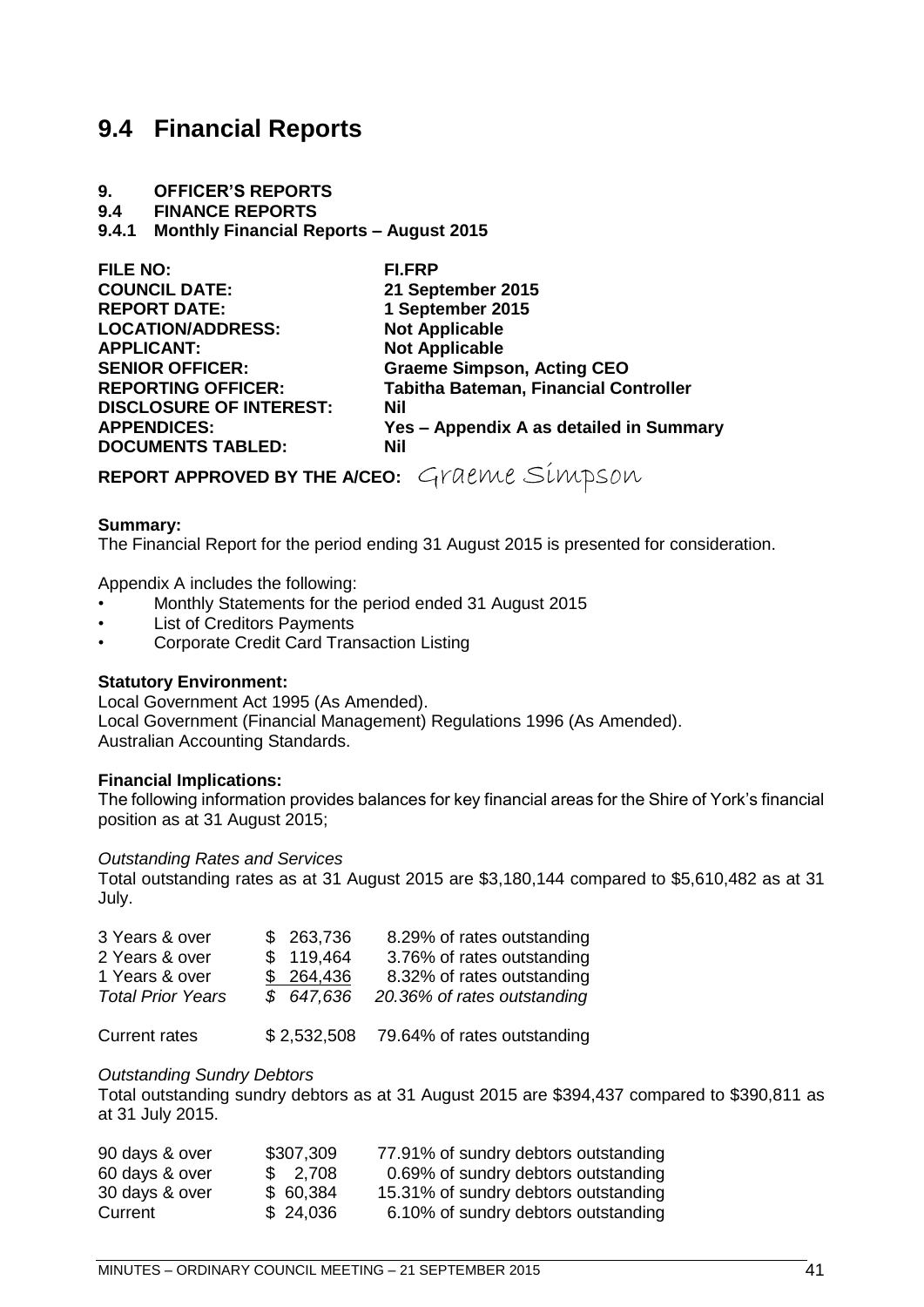**Strategic Implications:** Nil

**Voting Requirements: Simple Majority Required – Yes** 

**Site Inspection: Site Inspection Undertaken: Not applicable**

#### **Triple bottom Line Assessment: Economic Implications:**

A zero balance or surplus end of year financial position will increase community confidence and cohesion and provide an opportunity for improved community benefits in future years.

#### **Social Implications:**

Not applicable.

#### **Environmental Implications:**

Not applicable.

#### **Comment:**

It should be noted that some figures reflected in the following reports are an estimate of the end of year position only and are subject to year end adjustments.

#### **ASB Comment**

No further clarification was required to this item.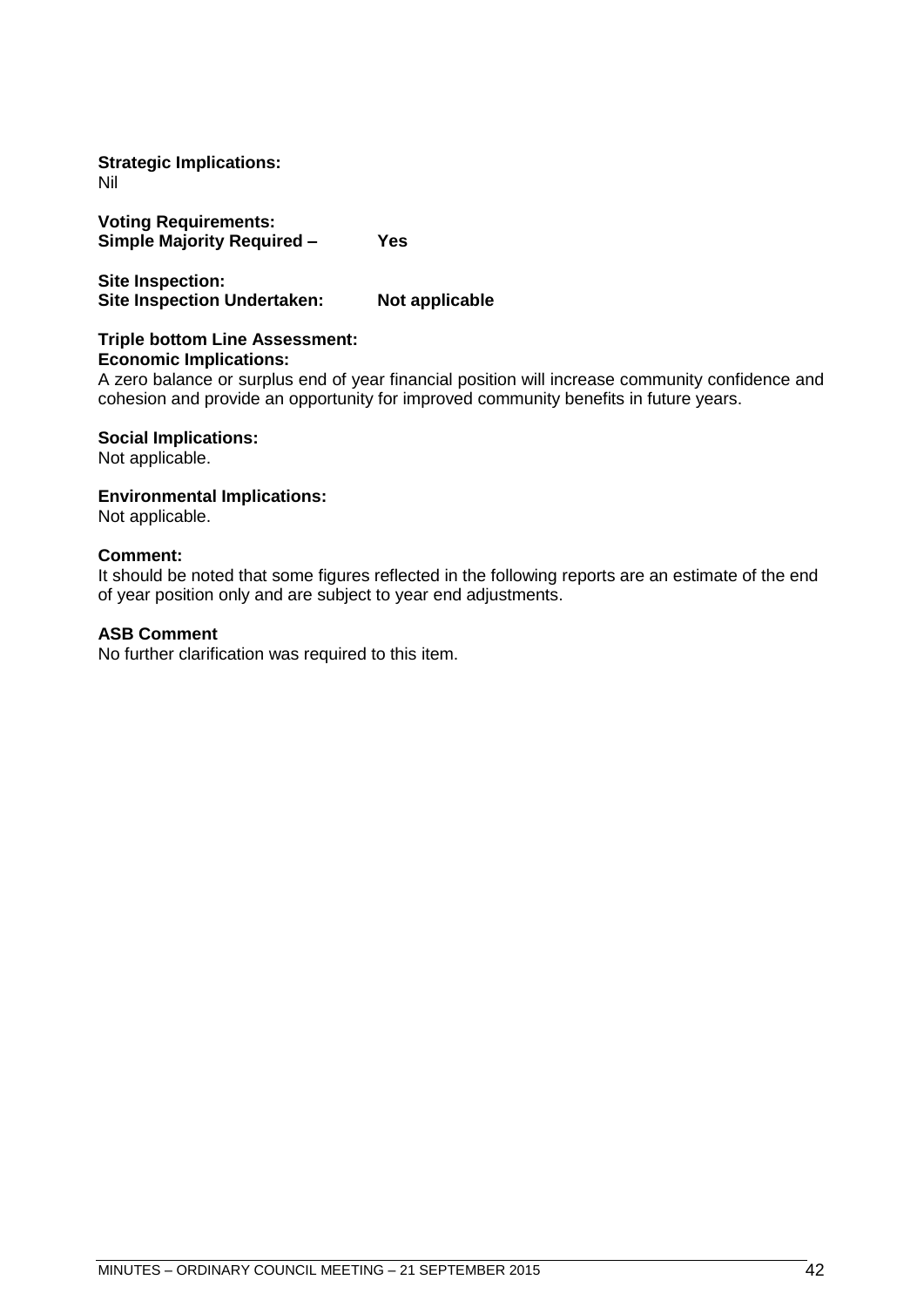**RESOLUTION 120915**

**Moved: Cr Smythe Seconded: Cr Wallace**

*"That Council:*

*Receive the Monthly Financial Report for August and the list of payments drawn from the Municipal and Trust accounts for the period ending 31 August 2015 as summarised below:*

|                                   | <b>AMOUNT</b>       |
|-----------------------------------|---------------------|
| <b>MUNICIPAL FUND</b>             |                     |
| <b>Cheque Payments</b>            | \$<br>29,389.41     |
| <b>Electronic Funds Payments</b>  | \$2,947,824.73      |
| <b>Direct Debits Payroll</b>      | 240,531.43          |
| <b>Bank Fees</b>                  | \$<br>1,766.16      |
| <b>Corporate Cards</b>            | 5,467.11            |
| <b>Fire Messaging Service</b>     | 82.50               |
| <b>TOTAL</b>                      | \$3,225,073.84      |
| <b>TRUST FUND</b>                 |                     |
| <b>Cheque Payments</b>            | \$<br>40.00         |
| <b>Electronic Funds Payments</b>  | 1,309.15            |
| <b>Direct Debits Licensing</b>    | 98,996.05           |
| TOTAL                             | 100,345.20          |
| <i><b>TOTAL DISBURSEMENTS</b></i> | \$3,325,419.04"     |
|                                   | <b>CARRIED: 3/0</b> |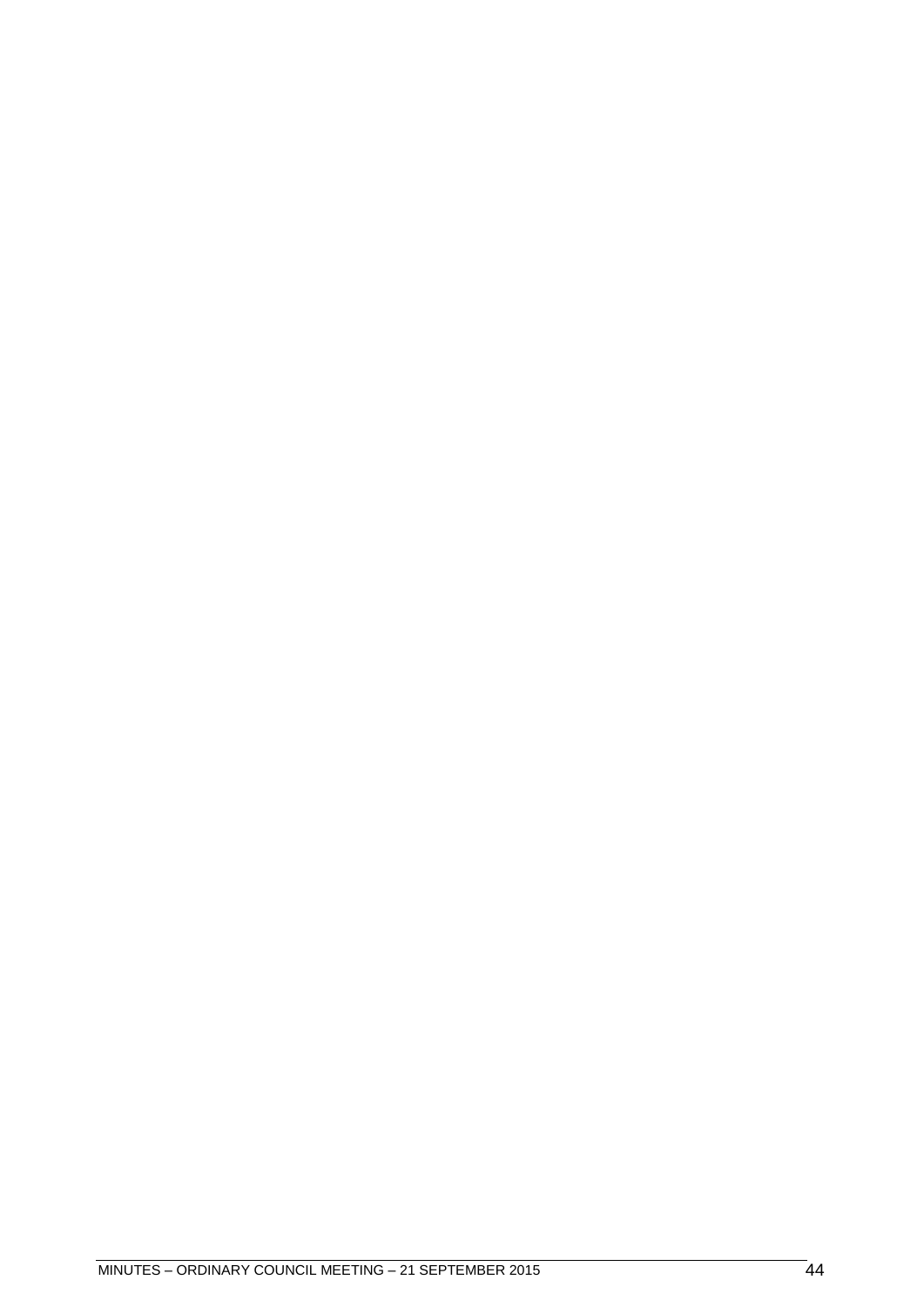#### **9. OFFICER'S REPORTS**

**9.4 FINANCE REPORTS**

<span id="page-44-0"></span>**9.4.2 Investments – August 2015**

**FILE NO: FI.FRP COUNCIL DATE: 21 September 2015 REPORT DATE: 1 September 2015 SENIOR OFFICER: Graeme Simpson, Acting CEO AUTHOR: Tabitha Bateman, Financial Controller Shire of York Investment Portfolio** 

**REPORT APPROVED BY THE CEO:** Graeme Simpson

#### **Summary:**

That Council consider the investment portfolio as attached.

#### **Background:**

The investment policy requires Council to review the performance of its investments on a monthly basis.

#### **Consultation:**

Auditors

#### **Statutory Environment:**

Local Government Act 1995 (As Amended) 6.10(a), 6.14(1) *6.10. Financial management regulations*

*Regulations may provide for —*

*(a) the security and banking of money received by a local government*

#### *6.14. Power to invest*

*(1) Money held in the municipal fund or the trust fund of a local government that is not, for the time being, required by the local government for any other purpose may be invested as trust funds may be invested under the Trustees Act 1962 Part III.*

#### **Policy Implications:**

In accordance with the Financial Management Investment Policy.

**Financial Implications:**

Credit Ratings

**Voting Requirements: Simple Majority Required: Yes**

#### **Comment:**

In accordance with the policy, a report of investments is presented to Council to provide a summary of investments held by the Shire of York as at 31 August 2015.

The Shire of York Investment Portfolio identifies Council's investment type, term to maturity and investment value.

#### **ASB Comment**

No further clarification was required to this item.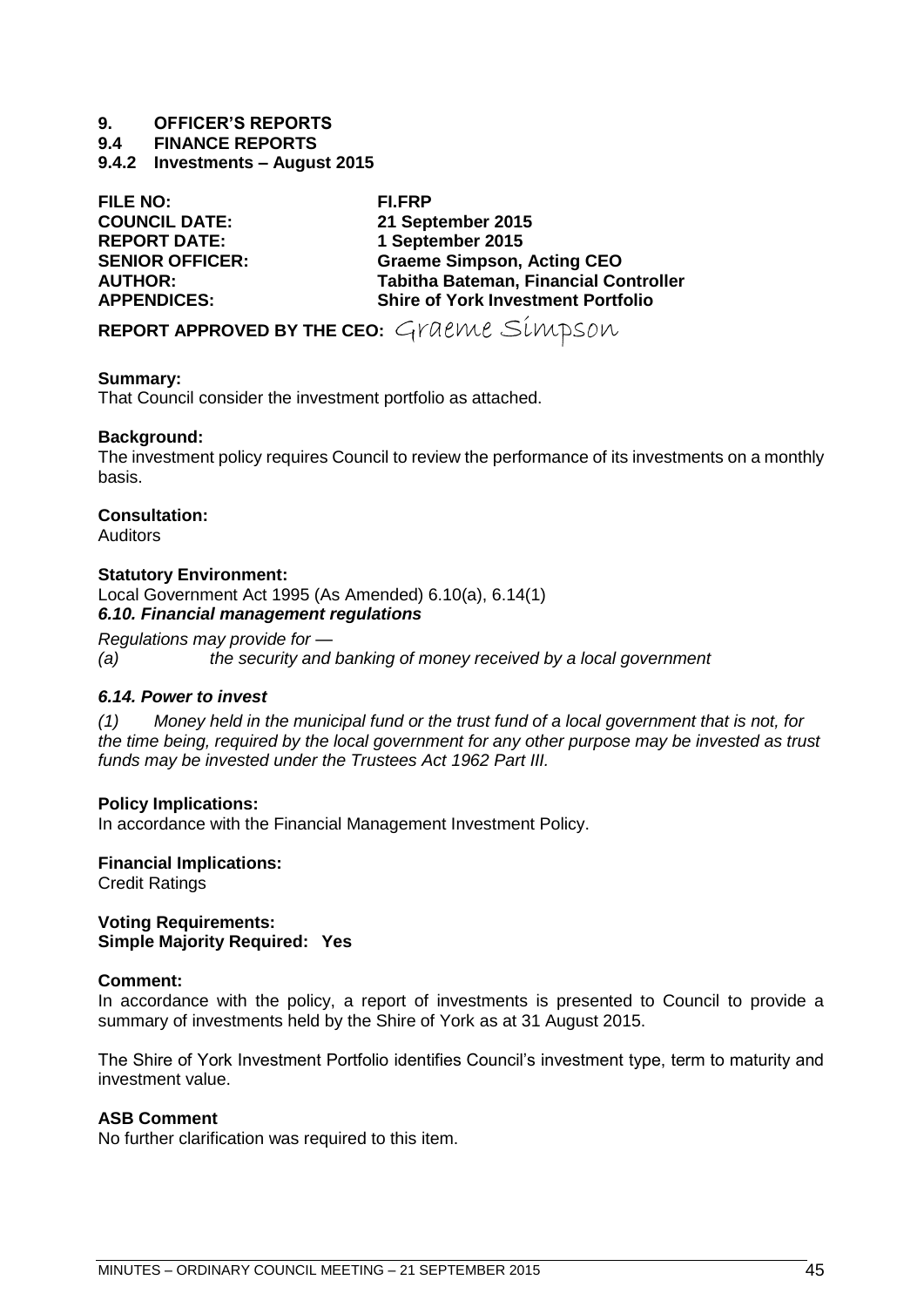#### **RESOLUTION 130915**

**Moved: Cr Wallace Seconded: Cr Smythe**

*"That Council receive the Shire of York Investment Portfolio as attached to this report."*

*CARRIED: 3/0*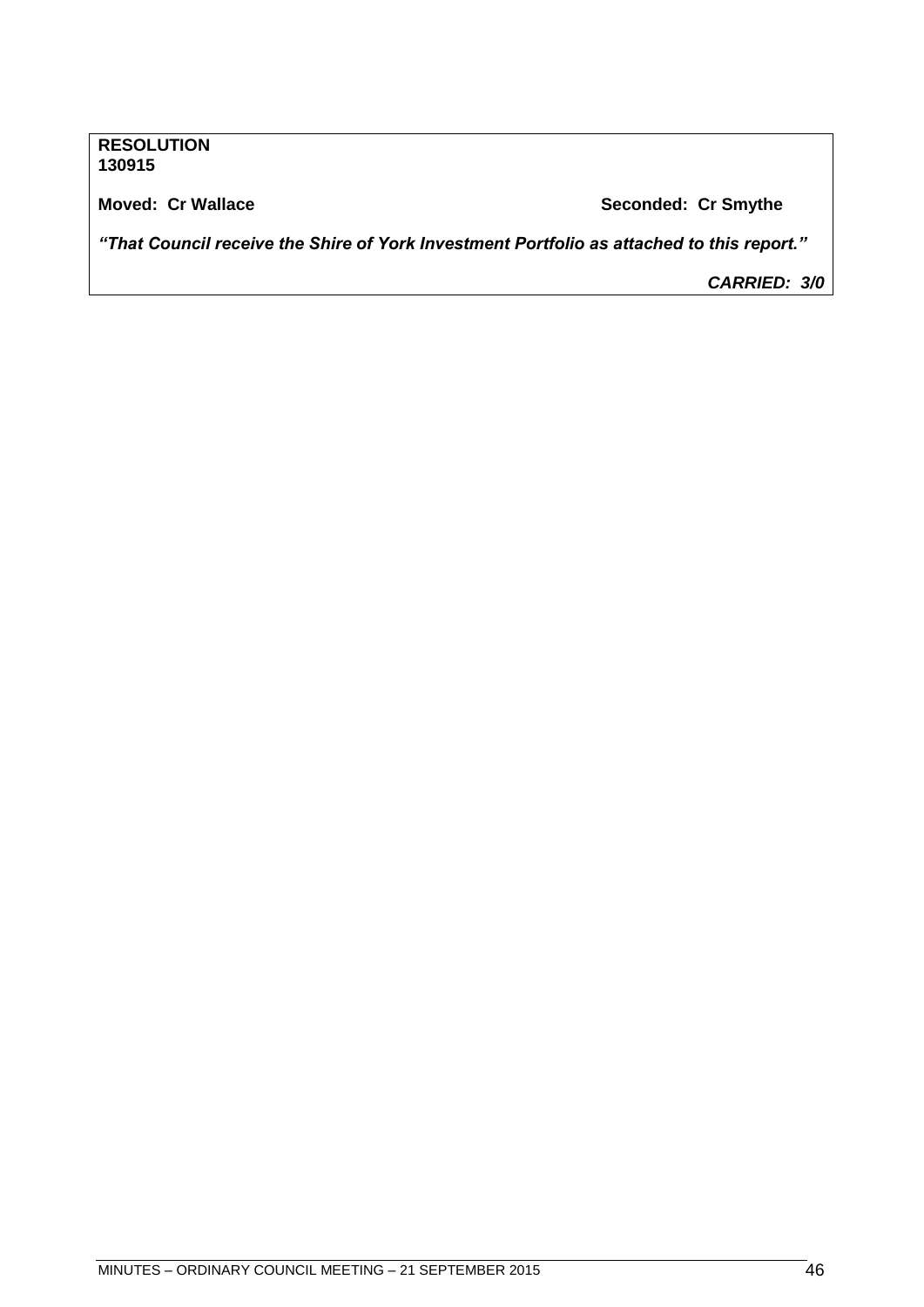### <span id="page-46-0"></span>**9.5 Late Reports**

#### **9. MATTERS FOR RESOLUTION**

**9.5 DEVELOPMENT SERVICES**

<span id="page-46-1"></span>**9.5.1 Application for Planning Consent –**

| FILE NO:                       | GR <sub>2.41</sub>                                |
|--------------------------------|---------------------------------------------------|
| <b>COUNCIL DATE:</b>           | 21 September 2015                                 |
| <b>REPORT DATE:</b>            | 14 September 2015                                 |
| <b>LOCATION/ADDRESS:</b>       | Lot 5113 Great Southern Highway, Daliak           |
| <b>APPLICANT:</b>              | <b>Avon Waste</b>                                 |
| <b>SENIOR OFFICER:</b>         | <b>G Simpson, A/CEO</b>                           |
| <b>AUTHOR:</b>                 | <b>C Thompson, Consultant Planner</b>             |
| <b>DISCLOSURE OF INTEREST:</b> | Nil                                               |
| <b>APPENDICES:</b>             | Appendix 1 - Indicative site plans and elevations |
|                                | <b>Appendix 2 - Traffic Impact Statement</b>      |
|                                | <b>Appendix 3 - Planning Report</b>               |
|                                | <b>Appendix 4 - DA Assessment Report</b>          |
|                                | <b>Appendix 5 – Schedule of Submissions</b>       |
| <b>DOCUMENTS TABLED:</b>       |                                                   |

REPORT APPROVED BY THE CEO: Graeme Simpson

#### **Summary:**

An application for planning consent to develop a transport depot at Lot 5113 Great Southern Highway, Daliak is presented for consideration in accordance with clause 8.11 of the Shire of York Town Planning Scheme No. 2 (TPS2).

Key planning issues that have been raised during the assessment relate to the consistency of the land use in the general agriculture zone, future expansion of the proposed development, visual impact, environmental impacts and traffic impacts. These are discussed in the comments section of this report.

Matters subject to later approval of details include siting, access and environmental matters. These are also discussed in the comment section of this report.

#### **Background:**

An application for planning consent to develop a transport depot at Lot 5113 Great Southern Highway, Daliak was received on 8 July 2015. The site is located on the corner of Ashworth Road and Great Southern Highway, Daliak, and is zoned "General Agriculture" under the Shire of York Town Planning Scheme No. 2.

The applicant has requested that the application be progressed in accordance with clause 8.11 of the Shire of York Town Planning Scheme No. 2 (TPS2), which enables approval subject to later approval of details. Clause 8.11 states that;

#### *'Approval subject to later approval of details*

*8.11.1 Where an application is for a development that includes the carrying out of any building or works, the local government may grant approval subject to matters requiring the subsequent planning consent of the local government. These matters may include the siting, design, external appearance of the buildings, means of access, landscaping, and such other matters as the local government thinks fit.*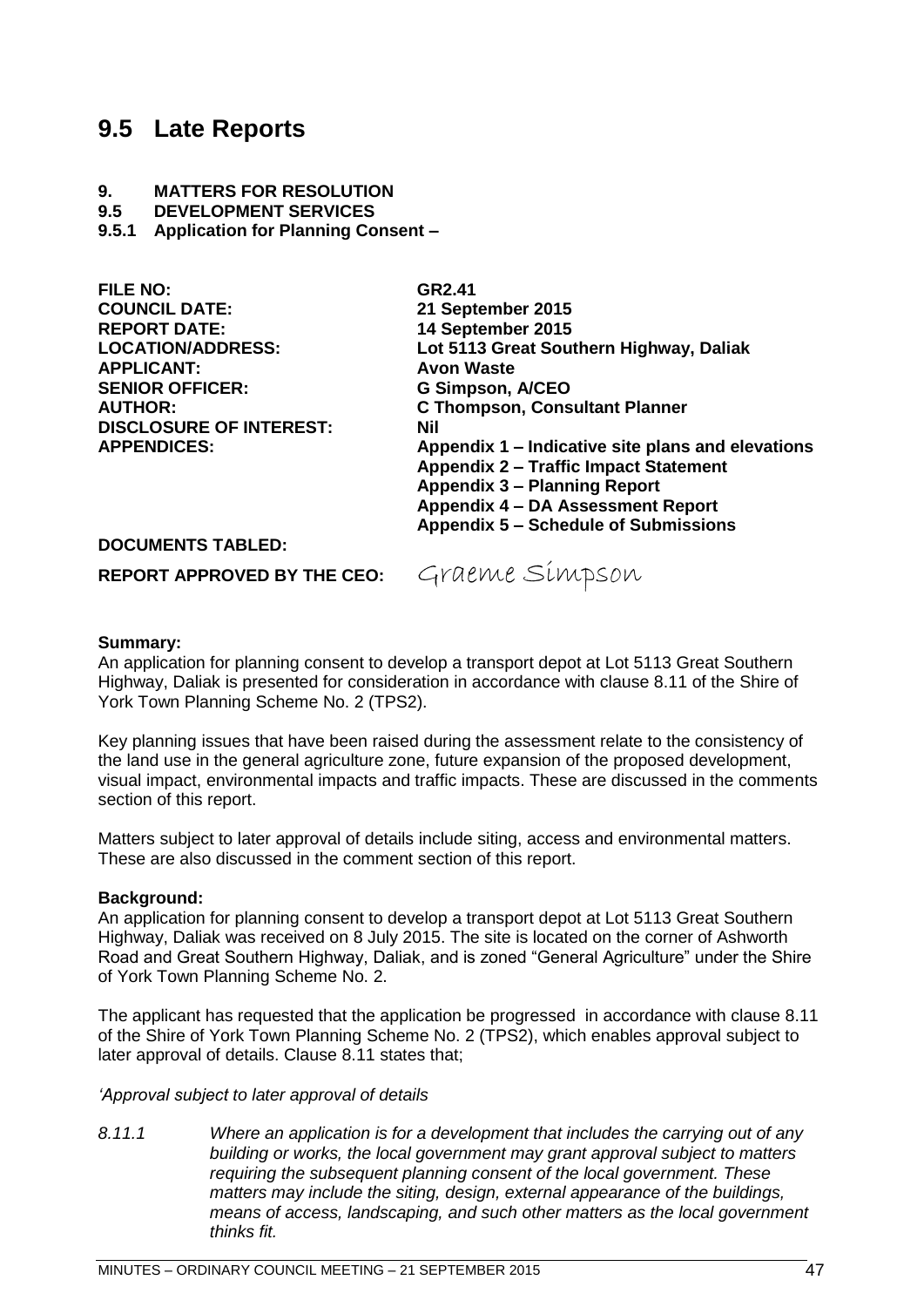- *8.11.2 In respect of an approval requiring subsequent planning consent, the local government may require such further details as it thinks fit prior to considering the application.*
- *8.11.3 Where the local government has granted approval subject to matters requiring the later planning consent of the local government, an application for approval of those matters must be made not later than 2 years after the date of the determination of the first approval, or such other period as is specified in the approval.'*

The application is supported by information that illustrates the likely scale and nature of the operation, with detailed site, access, and building plans to be provided as a subsequent application for planning consent.

Supporting information includes:

- A general development envelope location
- A general development site plan
- Indicative elevations/perspectives for structures
- A Traffic Impact Statement
- A Planning Report

These documents are provided in Appendix 1.

#### **Consultation:**

The application was advertised between 10 July and 27 July 2015.

Seventeen (17) submissions were received in relation to the application, eleven (11) from State Government agencies and six (6) from landowners.

A schedule of submissions is provided in Appendix 6.

#### **Statutory Environment:**

Shire of York Town Planning Scheme No. 2

#### **Policy Implications:**

The following policies are applicable to this application:

- Local planning policy 10 Contributions for Road and Footpath Construction and Upgrading
- Local planning policy Advertising Signage

#### **Financial Implications:**

There are no financial implications for the Shire as a result of this application.

#### **Strategic Implications:**

The Shire's Strategic Community includes the following objectives relevant to this application:

- *Ensure Access to Services as Needs Change within the Community*
- *Protect and Enhance Our Rural Land and Spaces*
- *Develop Commercial and Economic Viability to Support Growth Capacity*
- *Facilitate Commercial and Service Industry Growth*

#### **Voting Requirements: Simple Majority Required: Yes**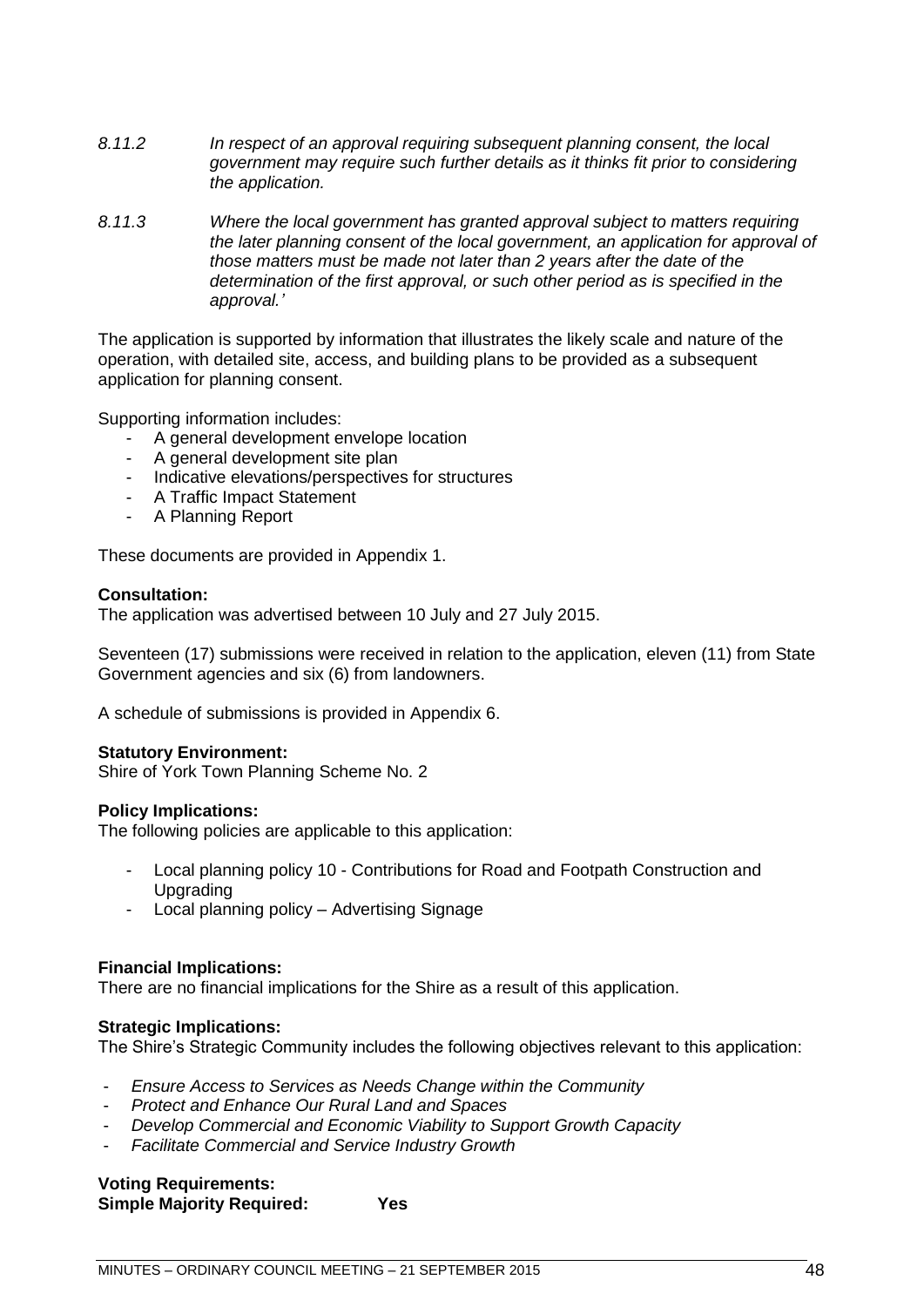#### **Site Inspection: Site Inspection Undertaken: Yes**

#### **Triple bottom Line Assessment:**

#### **Economic Implications:**

The local business provides local employment opportunities for the Shire.

#### **Social Implications:**

There are no social implications as a result of this application.

#### **Environmental Implications:**

Environmental risk of the proposed application are manageable, and can be adequately through management plans for stormwater and wastewater management.

#### **Officer Comment:**

The applicant has requested that this proposal be considered under clause 8.11 of the TPS2. The consideration of applications under this clause is for approval subject to the provision of additional information to be provided at a later date.

Appendix 5 provides the officer's DA assessment report. Key planning issues that have been noted are outlined below.

#### *Land use*

The proposed use reflects the land use "Transport Depot" as defined by the TPS2.The definition of transport depot includes the maintenance, management and repair of the vehicles used in the transport depot. As a result, the ancillary components including the workshop, wash bay, spray booth, fuel supply and storage, can be accommodated within the definition of 'transport depot'.

If ancillary components, such as workshop areas, were to operate independently of the primary transport depot use, they would require separate development approval, and be subject to the land use permissibility of those individual uses

The land use definition of transport depot does not differentiate between the nature of the transport depot, nor its relationship to other uses permitted in the zone. Transport Depot is a 'SA' use in the General Agriculture Zone. This means the use is capable of approval if it meets the objectives and requirements of the zone.

The application is generally consistent with the objectives of the General Agriculture Zone, as they relate to non-rural uses. The proposal will not prevent the continuation of broad-hectare agriculture in the district and will enable the remainder of the site to be used for general agricultural purposes. Environmental matters can be managed through stormwater and wastewater management plans and restricting removal of vegetation. The proposal provides local employment opportunities and local waste management services, providing a benefit to the district. The proposal is not a tourist operation and does not interface with a residential zone.

The land use is consistent with the General Agriculture zone. Other planning matters considered under the scheme can be managed through the application of planning conditions where the application does not provide detail at this time, in accordance with Clause 8.11 of the scheme.

#### *Rural character and visual impacts*

The general location of the development envelope is shown on a site plan, with the proposed development envelope set back from public viewpoints (on roads). A site visit identified that the natural landforms will shield and minimise visibility from local roads.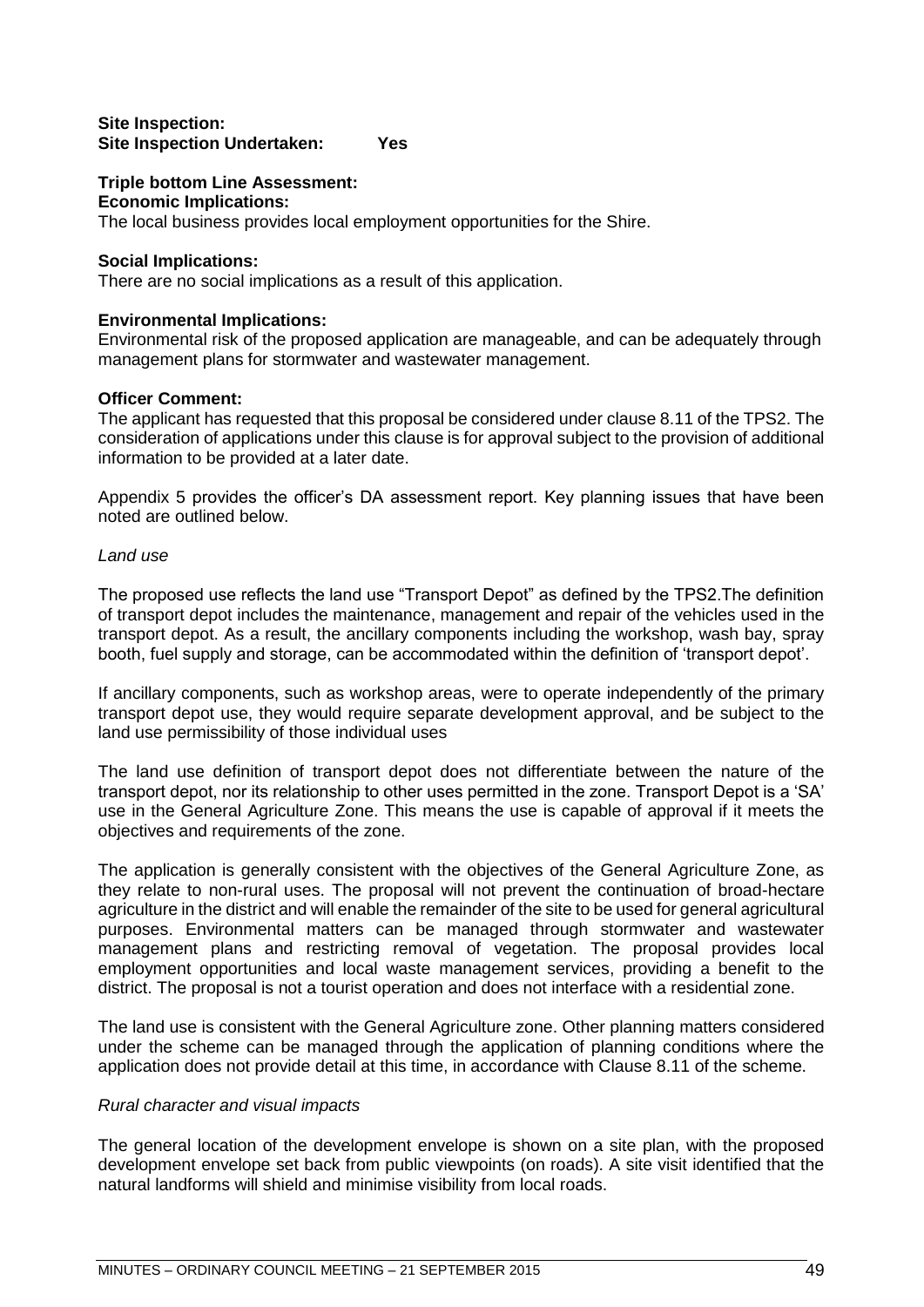Cl 8.11 of the scheme allows Council to grant approval for a use, subject to the subsequent planning consent of Council for other matters. This includes siting, design, external appearance of buildings, means of access, landscaping, and such other matters. This scheme provision can be used to require subsequent planning consent for the siting and design of the development envelope and all structures to be located such as to minimise visibility from Great Southern Highway and Ashworth Road.

A detailed site and building plan, prepared and approved in a subsequent planning consent, will ensure the development will not have a detrimental effect on the rural character of the locality.

#### *Traffic and Access*

A TIS was prepared by Opus. The TIS recommends that the local road network has sufficient capacity to manage traffic associated with the development. The TIS makes recommendations for access to the new development:

- *'Would be best positioned in Ashworth Road at the crest in the road approximately 30 metres south of the existing crossover*
- *The access to be designed and constructed for a design Semi trailer vehicle to a sealed standard with suitable strength pavement*
- *Widening of Ashworth Road is not required*
- *Upgrading of the intersection of Ashworth Road and the York-Chidlow Road is not required'*

Main Roads WA have requested that swept path diagrams for Great Southern Highway and Ashworth Road intersection to ensure there is sufficient turning room for waste trucks. In addition a detailed site plan for the property entry on Ashworth Road would manage potential impacts on the adjacent property access and the surrounding established vegetation. As provided by Cl 8.11 of the scheme, these items can be confirmed in a subsequent planning consent.

#### *Future Expansion*

The applicant has noted that they have plans to expand the facility. Any expansion of the facility (including additional trucks, increased areas for wash bays, storage, maintenance, increased fuel tank size and any development or activity likely to result in modifications to the traffic movements or structures on site) from that approved by this – and a subsequent planning consent for details - would require a separate planning approval at the time of expansion. This would consider management of any amenity and traffic impacts arising from expansion at that time.

#### *Environmental Considerations*

The proposed development includes areas for maintenance, wash down, refuelling and storage. There are potential environmental risks associated with these components of the development in relation to contamination of ground water and stormwater. The scale of the operation makes risk of environmental impacts low, and manageable through stormwater and wastewater management plans. These plans can be developed, assessed, and approved on the advice of Department of Water and Department of Health as part of subsequent planning approval.

Consideration of a detailed site plan, through subsequent planning consent, showing the location of the transport depot, internal access ways and all existing development and significant features on the site, can ensure any impacts on vegetation are managed.

#### **ASB Comment**

Mr Fisher Snr gave a presentation to Council outlining the background to Avon Waste and its expansion to servicing other Councils in the region. As they are outgrowing their current location they have been looking to purchase a larger site for a number of years. Avon Waste wants the new facility to be a show case, not an eye sore to the surrounding area. Mr Fisher also noted that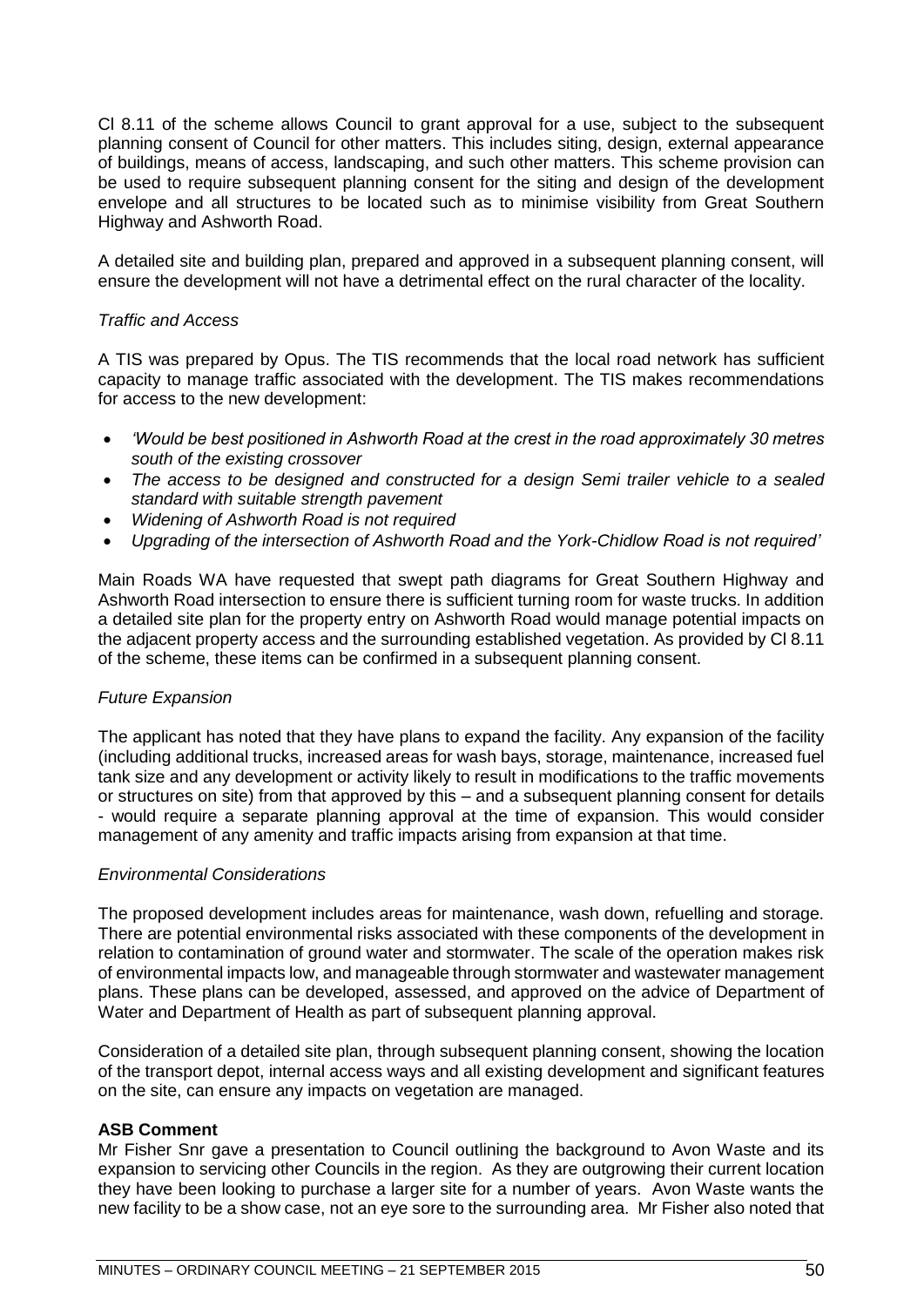the report stated that the depot could not operate before 7.30am. Currently Avon Waste trucks are commencing at 3.30am and work 7 days per week.

The Shire President requested the Consultant Planner give advice to Council prior to the September Ordinary Council Meeting.

Mr Greg Browne of Ashworth Road gave a deputation to Council – the primary concern to the residents of Ashworth Road is that the proposal to move a major waste company to a tourist area and the front door to York needs a great deal of consideration and they consider the time scale has been too short.

The Shire President clarified that Council are the decision making body, and items on the agenda is progressed by administration. Council will make the decision purely on planning law.

#### OFFICER RECOMMENDATION

*"That Council:*

*Pursuant to clause 8.11 of the Shire of York Town Planning Scheme No. 2 GRANT approval subject to later approval of details for a Transport Depot at Lot 5113 Great Southern Highway, Daliak, subject to the following conditions:*

- *1. An application for approval of details to be made no later than 12 months from the date of determination, to include:*
- *A scaled, detailed site plan for the depot area and access ways, to include the scaled location of all structures, pavement areas, storage areas, and landscape areas (Note 6).*
- *Siting of the depot area and access ways to minimise visibility from Ashworth Road and Great Southern Highway, and provide a minimum 200 metre setback for the transport depot site from Ashworth Road, Great Southern Highway, and the northern (rear) boundary.*
- *Details of chemical storage and management.*
- *Swept path diagrams for the intersection of Great Southern Highway and Ashworth Road.*
- *The crossing place to the property, internal access road and turning areas are to be designed for a 4 axel articulated truck and trailer.*
- *Stormwater management plan and wastewater management plan (Note 7).*
- *A landscape plan detailing screening of the development from public roads and neighbouring properties where the development will be visible.*
- *2. The portion of Lot 5113 Great Southern Highway, Daliak used and developed as a transport depot must not occupy an area greater than 4 hectares (excluding access).*
- *3. No waste shall be stored, transported or processed on the site.*
- *4. No vegetation shall be removed as a result of this application.*
- *5. Operation of the transport depot shall not commence prior to 7:30am and shall cease by 5:00pm from Monday to Friday, unless otherwise approved by the Shire of York.*
- *6. No expansion to the transport depot shall be undertaken without the planning consent of the Shire of York.*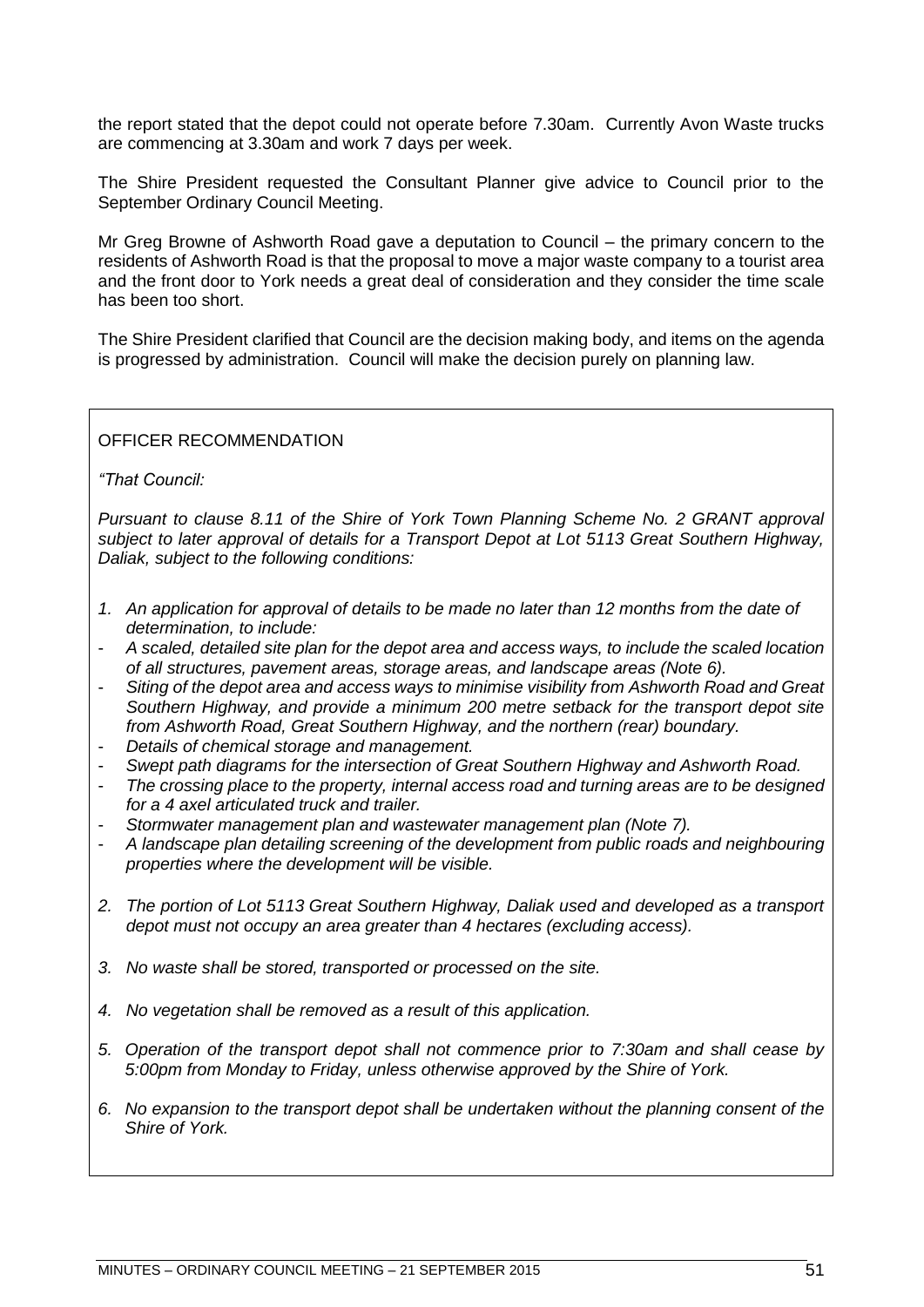*ADVICE NOTES:*

- *Note 1: Development approval is being granted subject to further details being approved later. As a result, no development may commence on the site until such time that subsequent planning approval is obtained.*
- *Note 2: If planning consent as required by Condition 1 is not obtained within 12 months of the date of determination, the approval will lapse and be of no further effect.*
- *Note 3: Where an approval has so lapsed, no development is to be carried out without the further approval of the local government having first been sought and obtained.*
- *Note 4: If an applicant is aggrieved by this determination there is a right of appeal under the Planning & Development Act 2005. An appeal must be lodged within 28 days of the determination.*
- *Note 5: This approval is not a building permit. In accordance with the provisions of the Building Act 2011, an application for a building permit must be submitted to, and approval granted by the local government prior to any change of classification or prior to the commencement of any structural works within the development hereby permitted.*
- *Note 6: The application for approval of details are to include scaled plans, elevations, and all matters as set out in the Shire of York planning application checklist.*
- *Note 7: The stormwater management plan is to be prepared in in accordance with Stormwater Management Manual for Western Australia (DoW 2004) to ensure stormwater is appropriately managed on site. The plan will be referred to and approved by the Department of Water as part of subsequent planning approval.*

*The wastewater management plan will be referred to and approved by the Department of Health."*

#### **RESOLUTION 140915**

**Moved: Cr Smythe Seconded: Cr Wallace**

*"That Council:*

- *1. Defers the item to the October 2015 Ordinary Council Meeting.*
- *2. Requests the applicant for agreement in writing for further time for determination of the application in accordance with Clause 8.12.2 of the Shire of York Town Planning Scheme No. 2."*

*CARRIED: 3/0*

*The amendment to the Officer Recommendation will allow for community consultation.*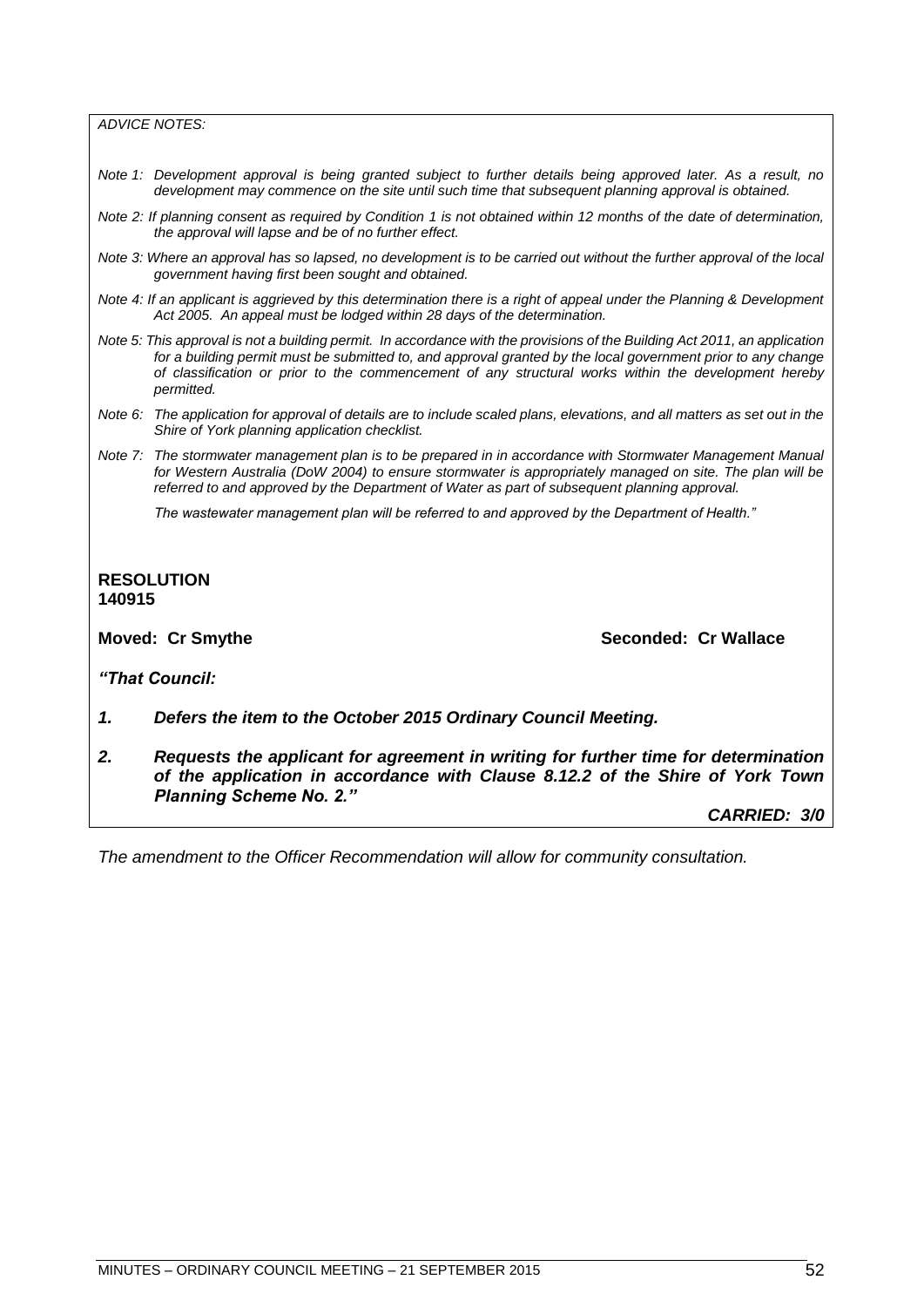# **9. OFFICER'S REPORTS**

**9.5 LATE REPORTS**

#### <span id="page-52-0"></span>**9.5.2 Swearing In Ceremony**

| 21 September 2015                            |
|----------------------------------------------|
| 17 September 2015                            |
| <b>Shire of York</b>                         |
| <b>G K Simpson, A/CEO</b>                    |
| <b>G K Simpson, A/CEO</b>                    |
| <b>G K Simpson, A/CEO</b>                    |
| <b>Nil</b>                                   |
| <b>Nil</b>                                   |
| <b>Nil</b>                                   |
| REPORT APPROVED BY THE A/CEO: Graeme Simpson |
|                                              |

#### **Summary:**

**FILE NO:**

The proposal submitted for Councils consideration is as follows:

- 1. Elections held on third Saturday in October set by statute
- 2. Agenda Settlement reports to be distributed to newly elected members on Saturday evening
- 3. Swearing In ceremony to be conducted at 10.00am on Monday, 19 October, 2015
- 4. Agenda Settlement Briefing on Monday, 19 October, 2015 at 5.00pm
- 5. October Council Meeting in Greenhills on Monday, 26 October, 2015

#### **Background:**

The traditional arrangement for swearing in of newly elected Councillors and the holding of the October Council Meeting is for the election to be held on the third Saturday, the swearing in ceremony on the following Monday morning and a Council meeting in the afternoon.

#### **Consultation:**

Mrs D'Arcy-Walker, ESO

#### **Statutory Environment:**

Local Government Act 1995 Local Government (Constitution) Regulations 1998 (r.13(1)(c)

**Policy Implications:** Nil

**Financial Implications:** Nil

**Strategic Implications:** Nil

**Voting Requirements: Absolute Majority Required: No**

**Site Inspection: Site Inspection Undertaken: Not Applicable**

**Triple bottom Line Assessment: Economic Implications:**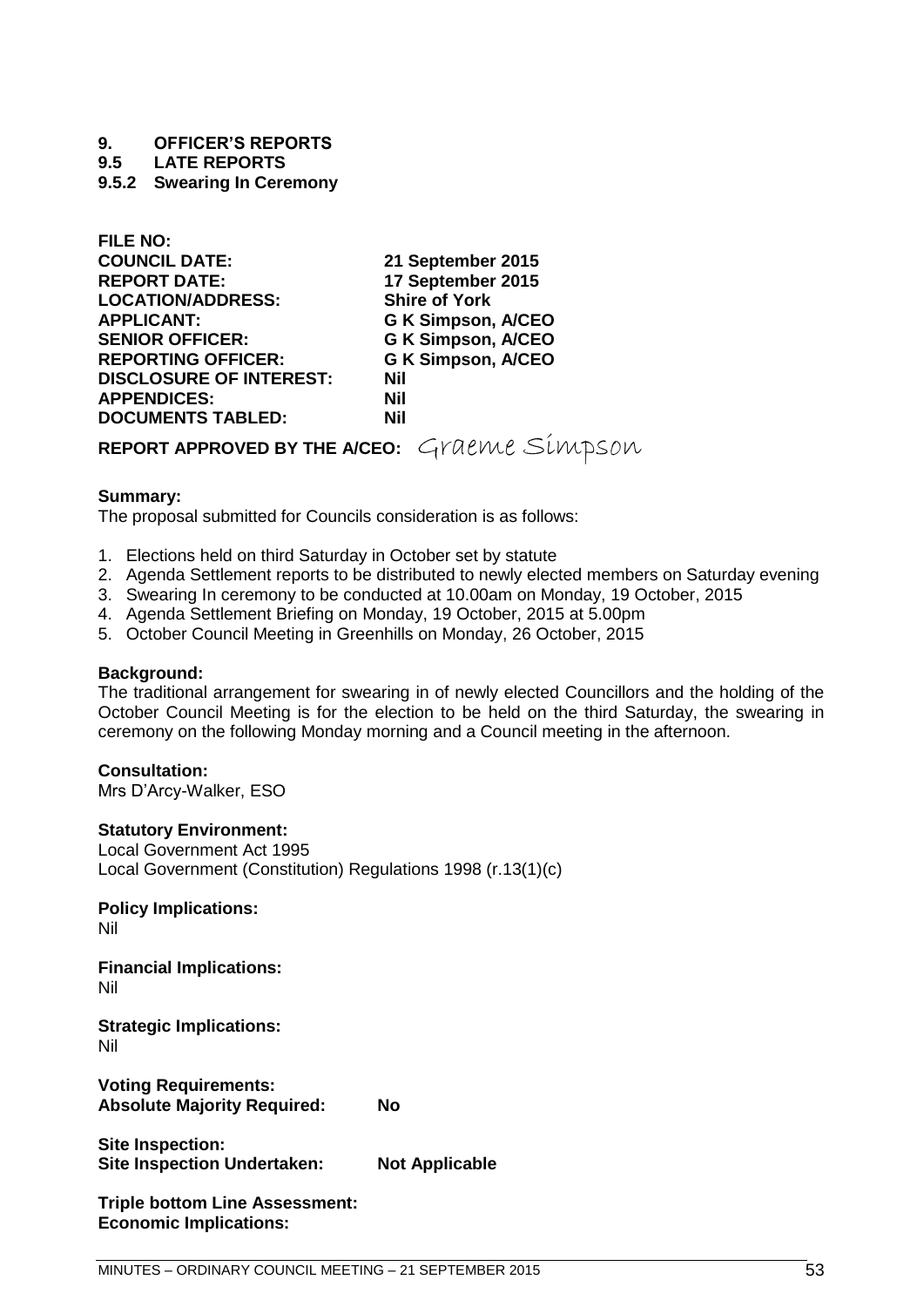Not Applicable

#### **Social Implications:**

The holding of the Swearing In ceremony on Monday morning will allow elected members and support persons to celebrate the election.

#### **Environmental Implications:**

Nil

#### **Officers Comment:**

The distribution of the Agenda Settlement Papers on the Saturday evening will allow time prior to the Briefing for elected members to familiarise themselves with the issues and a full week to consider the Council Meeting Agenda.

#### **ASB Comment**

Not Applicable

#### OFFICER RECOMMENDATION

*"That Council:*

- *1. Conduct the Swearing In Ceremony at 10.00am on Monday, 19th October, 2015.*
- *2. The Shire President be requested to arrange for a Justice of the Peace or other suitably qualified person to perform the Ceremony.*
- *3. The Agenda Settlement Briefing be held at 5.00pm on Monday, 19th October, 2015.*
- *4. The Council Meeting be held in Greenhills at 5.00pm on Monday, 26th October, 2015."*

#### **RESOLUTION 150915**

**Moved: Cr Smythe Seconded: Cr Wallace**

*"That Council:*

- *1. Conduct the Swearing In Ceremony at 10.00am on Monday, 19th October, 2015, followed by an induction programme, which will conclude at approximately 3.00pm.*
- *2. The Agenda Settlement Briefing is to be held at 5.00pm on Wednesday, 21st October, 2015.*
- *3. The Acting Chief Executive Officer advises all candidates of the proposed arrangements for the Swearing In, Induction and Agenda Settlement Briefing."*

*CARRIED: 3/0*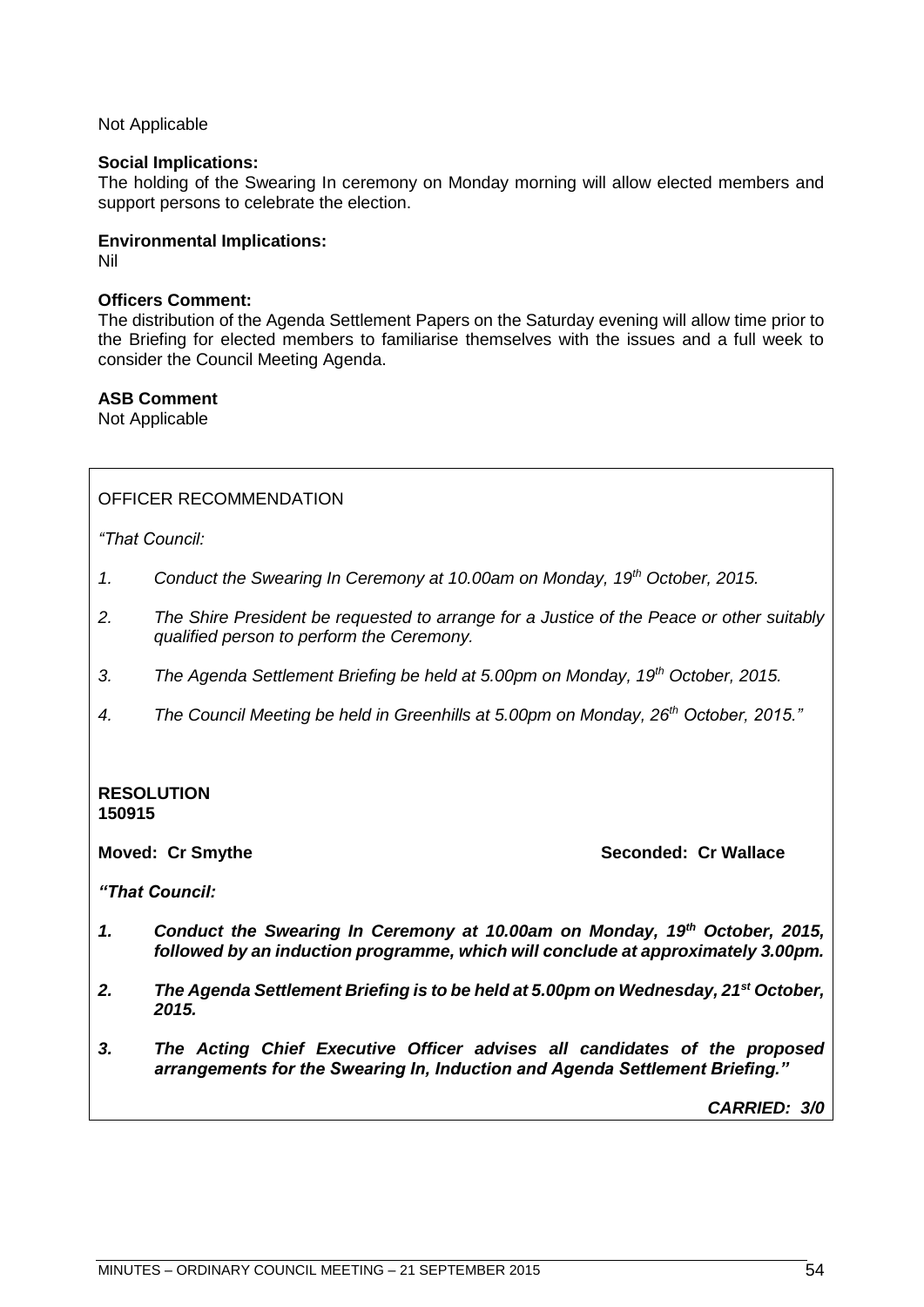#### **9. OFFICER'S REPORTS**

#### **9.5 LATE REPORTS**

<span id="page-54-0"></span>**9.5.3 Audit Committee Meeting – 14 September 2015**

| FILE NU.                                     |                                          |
|----------------------------------------------|------------------------------------------|
| <b>COUNCIL DATE:</b>                         | 21 September 2015                        |
| <b>REPORT DATE:</b>                          | 18 September 2015                        |
| <b>LOCATION/ADDRESS:</b>                     | <b>Shire of York</b>                     |
| <b>APPLICANT:</b>                            | <b>NA</b>                                |
| <b>SENIOR OFFICER:</b>                       | <b>G K Simpson, A/CEO</b>                |
| <b>REPORTING OFFICER:</b>                    | <b>T Bateman, Financial Controller</b>   |
| <b>DISCLOSURE OF INTEREST:</b>               | Nil                                      |
| <b>APPENDICES:</b>                           | <b>Minutes - Audit Committee Meeting</b> |
|                                              | 14 September 2015                        |
| <b>DOCUMENTS TABLED:</b>                     | Nil                                      |
| REPORT APPROVED BY THE A/CEO: Graeme Simpson |                                          |

#### **Summary:**

**FILE NO:**

Council's auditors Macri Partners completed an interim audit of the Shire's accounts for the 2014/15 financial year earlier this year and provided an interim report. The Audit Committee met on 14 September 2015 to discuss the Interim Audit Management letter.

#### **Background:**

The Local Government Act and Regulations provide for the accounts and annual financial report to be audited each year. As part of the process it is usual for the auditors to conduct an interim audit in which they examine the accounts, checking transactions and the Council's financial processes to ensure they are in accordance with accounting standards, local government regulations and reflect good practice to minimise the risk of inappropriate or illegal practices occurring.

The interim report provides the opportunity for changes to be implemented or explanation given prior to the final audit taking place. With the final audit the Auditor will give an audit report outlining the scope of the audit and an opinion as to the validity of the accounts and whether they comply with accounting requirements and organisations as well as a management letter outlining any unresolved issues, concerns or improvements that can be made. Copies of the Auditor's management letter and the detail of any actions taken in response are forwarded to the Department.

#### **Consultation:**

Macri Partners

#### **Statutory Environment:**

Local Government Act 1995, Local Government (Financial Management) Regulations 1996, Local Government (Audit) Regulations 1996.

**Policy Implications:** Nil

**Financial Implications:** Nil

**Strategic Implications:** Nil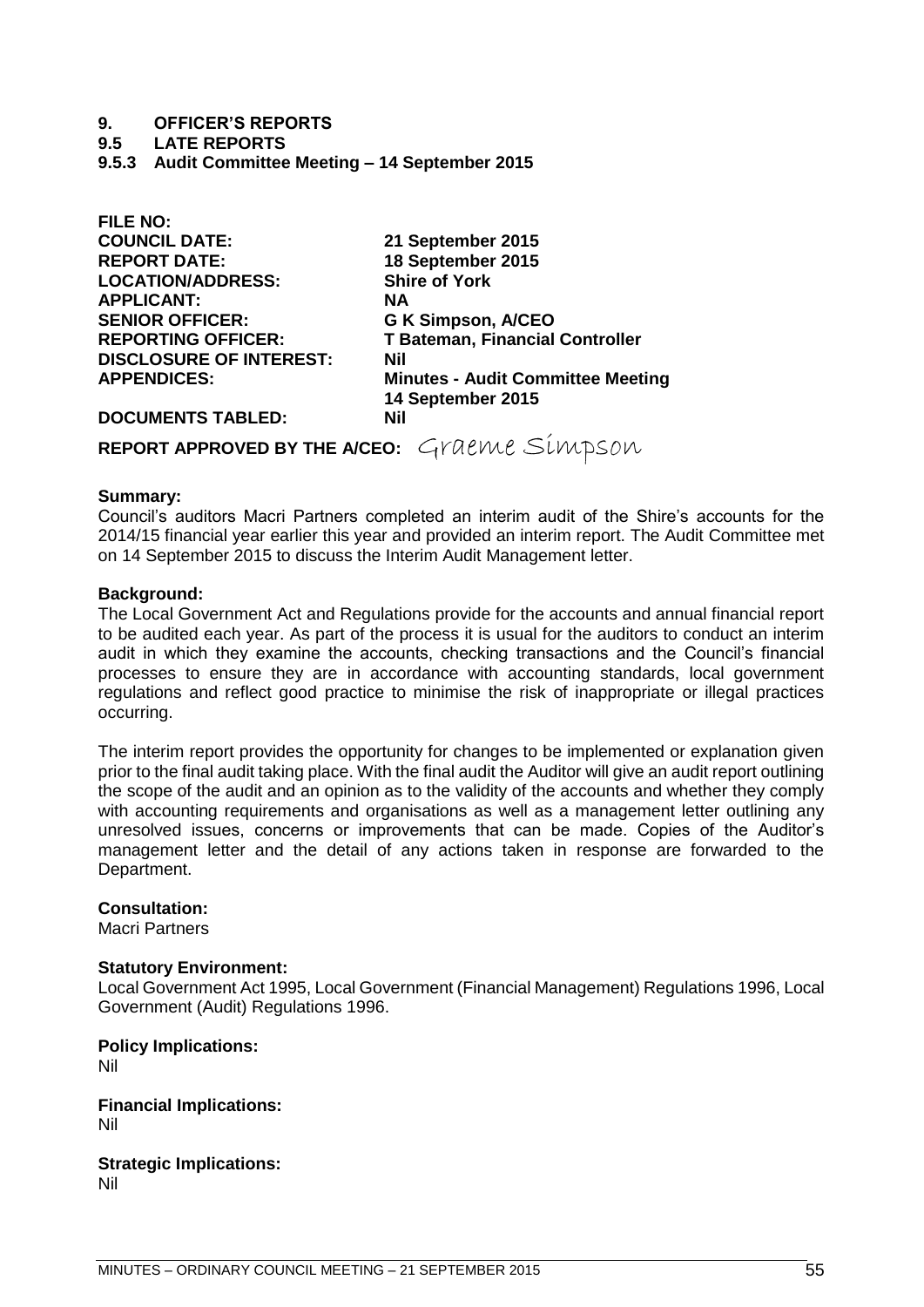| <b>Voting Requirements:</b>        |    |
|------------------------------------|----|
| <b>Absolute Majority Required:</b> | No |

**Site Inspection: Site Inspection Undertaken: Not Applicable**

**Triple bottom Line Assessment: Economic Implications:** Not Applicable

**Social Implications:** Nil

**Environmental Implications:** Nil

#### **Comment:**

From the Auditor's interim report a number of the matters raised were minor procedural matters that have been addressed by changing the procedures and practices to comply with the Auditor's suggestions. It is also acknowledged that amendments are required to Council's Purchasing and Payments policy as a result of the auditor's findings.

#### **ASB Comment**

Not Applicable

*AUDIT COMMITTEE RECOMMENDATION TO COUNCIL:*

*"That Council:*

*Receives the minutes of the Audit Committee meeting held on 14 September 2015 incorporating the Interim Audit Management Letter."*

**RESOLUTION 160915**

**Moved: Cr Reid Seconded: Cr Smythe** 

*"That Council:*

*Requests the Acting Chief Executive Officer liaise with Mr Anthony Macri, Shire Auditor, to produce an Interim Management Audit letter that meets the privacy requirements to ensure that ratepayers personal details are private but that also ensures that the overall intent and integrity of the Interim Audit Management letter and the response provided by the administration are kept intact and is made publically available."*

*CARRIED: 3/0*